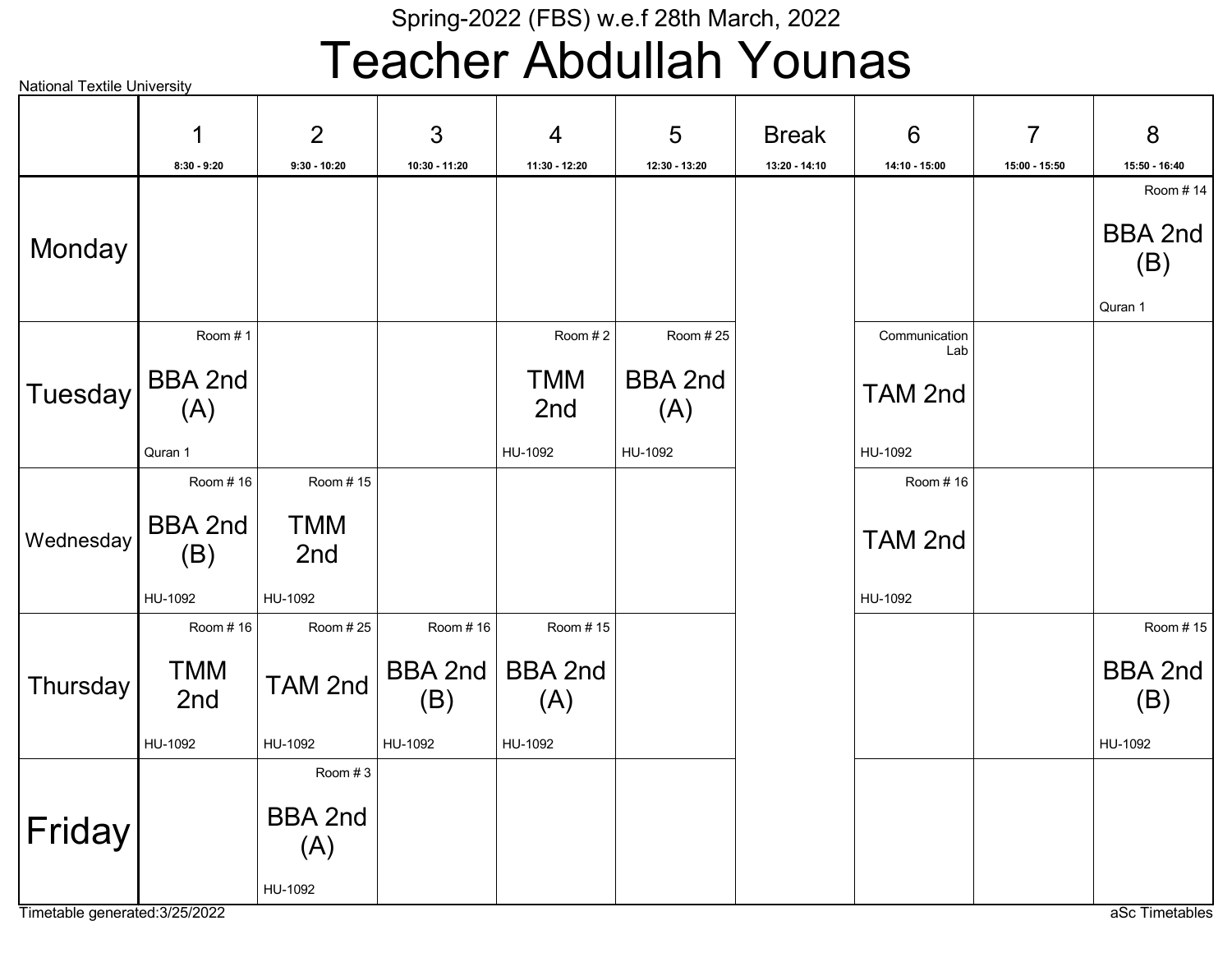## Teacher Dr. Beenish Qamar

|                                          | 1<br>$8:30 - 9:20$ | 2<br>$9:30 - 10:20$ | 3<br>10:30 - 11:20 | $\overline{4}$<br>11:30 - 12:20                            | $5\phantom{.0}$<br>12:30 - 13:20                                                                                                    | <b>Break</b><br>13:20 - 14:10 | $6\phantom{1}6$<br>14:10 - 15:00                                              | $\overline{7}$<br>15:00 - 15:50 | 8<br>15:50 - 16:40 |
|------------------------------------------|--------------------|---------------------|--------------------|------------------------------------------------------------|-------------------------------------------------------------------------------------------------------------------------------------|-------------------------------|-------------------------------------------------------------------------------|---------------------------------|--------------------|
| Monday                                   |                    |                     |                    |                                                            |                                                                                                                                     |                               |                                                                               |                                 |                    |
| Tuesday                                  |                    |                     |                    |                                                            |                                                                                                                                     |                               | Room #15<br><b>BBA 8th</b><br>$(A)/BBA$<br>8th $(B)$<br><b>HRM-I-4081 HRM</b> |                                 |                    |
| Wednesday                                |                    |                     |                    |                                                            |                                                                                                                                     |                               | Room #14<br><b>BBA 8th</b><br>(A)<br>Quran 1                                  |                                 |                    |
| Thursday                                 |                    |                     |                    |                                                            |                                                                                                                                     |                               |                                                                               |                                 |                    |
| Friday<br>Timetable generated: 3/25/2022 |                    |                     |                    | Communication<br>8th(B)<br>HRM-I-4081 HRM   HRM-I-4081 HRM | Communication<br>$\mathsf{BBA} 8\mathsf{th}^{\mathsf{Lab}}$ BBA $8\mathsf{th}^{\mathsf{Lab}}$<br>(A)/BBA   (A)/BBA<br>$\int 8th(B)$ |                               |                                                                               |                                 | aSc Timetables     |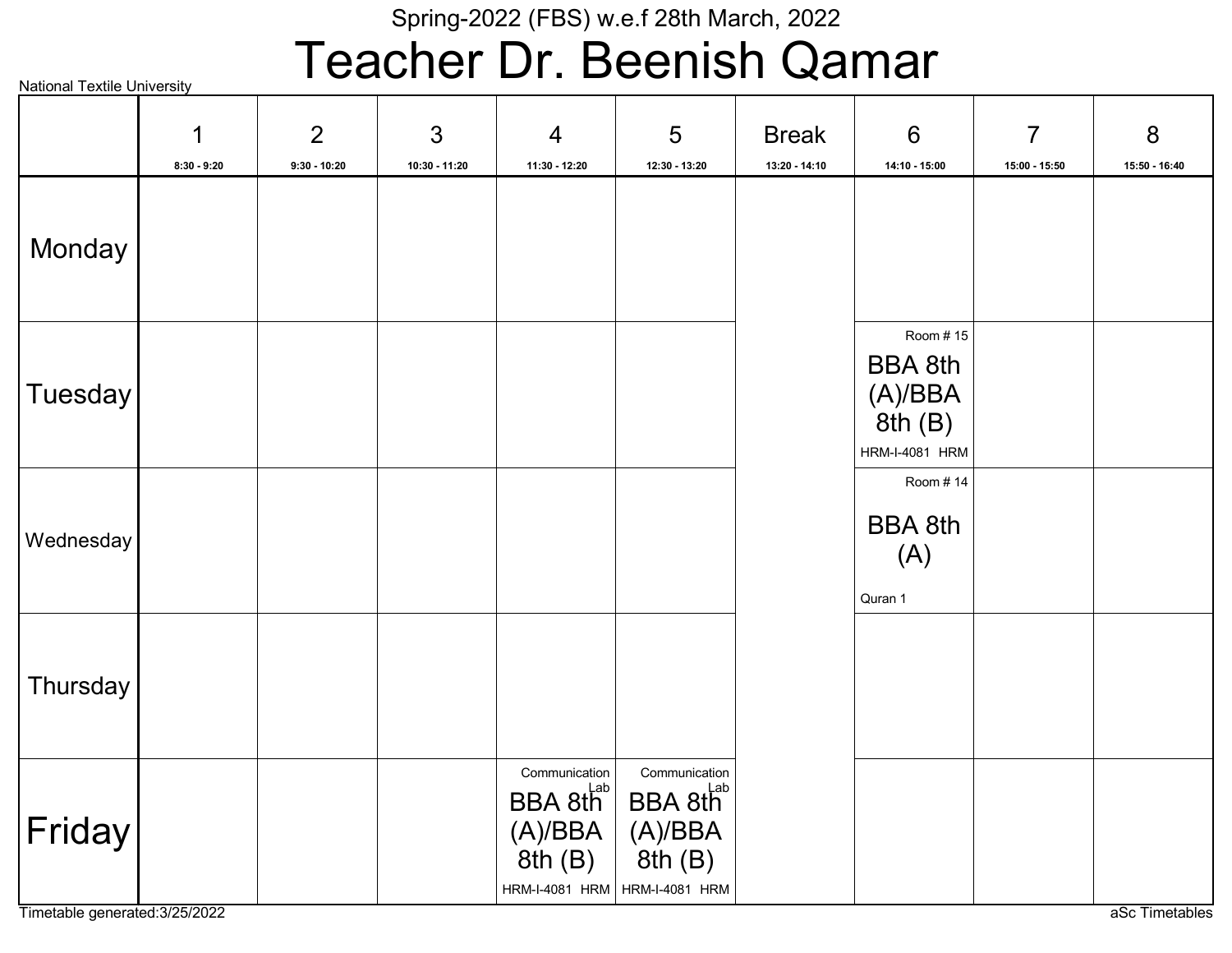## Teacher Dr. Falik Shear

|           | $\mathbf 1$   | 2              | 3                                      | $\overline{4}$                                | 5             | <b>Break</b>  | $6\phantom{1}6$ | $\overline{7}$                                | 8                                                                     |
|-----------|---------------|----------------|----------------------------------------|-----------------------------------------------|---------------|---------------|-----------------|-----------------------------------------------|-----------------------------------------------------------------------|
|           | $8:30 - 9:20$ | $9:30 - 10:20$ | 10:30 - 11:20                          | 11:30 - 12:20                                 | 12:30 - 13:20 | 13:20 - 14:10 | 14:10 - 15:00   | 15:00 - 15:50                                 | 15:50 - 16:40<br>Room #16                                             |
| Monday    |               |                |                                        |                                               |               |               |                 | Room #16<br>BBA 8th<br>(A)/BBA<br>8th(B)      | <b>BBA 8th</b><br>(A)/BBA<br>8th (B)<br>FIN-I-4087 FIN FIN-I-4087 FIN |
| Tuesday   |               |                |                                        |                                               |               |               |                 |                                               |                                                                       |
| Wednesday |               |                |                                        | Room #14<br><b>BBA 4th</b><br>(B)<br>FIN-2081 |               |               |                 | Room #16<br><b>BBA 4th</b><br>(B)<br>FIN-2081 | Room # 16<br><b>BBA 8th</b><br>(A)/BBA<br>8th(B)<br>FIN-I-4087<br>FIN |
| Thursday  |               |                | Room #15<br>BBA 4th<br>(B)<br>FIN-2081 |                                               |               |               |                 |                                               |                                                                       |
| Friday    |               |                |                                        |                                               |               |               |                 |                                               |                                                                       |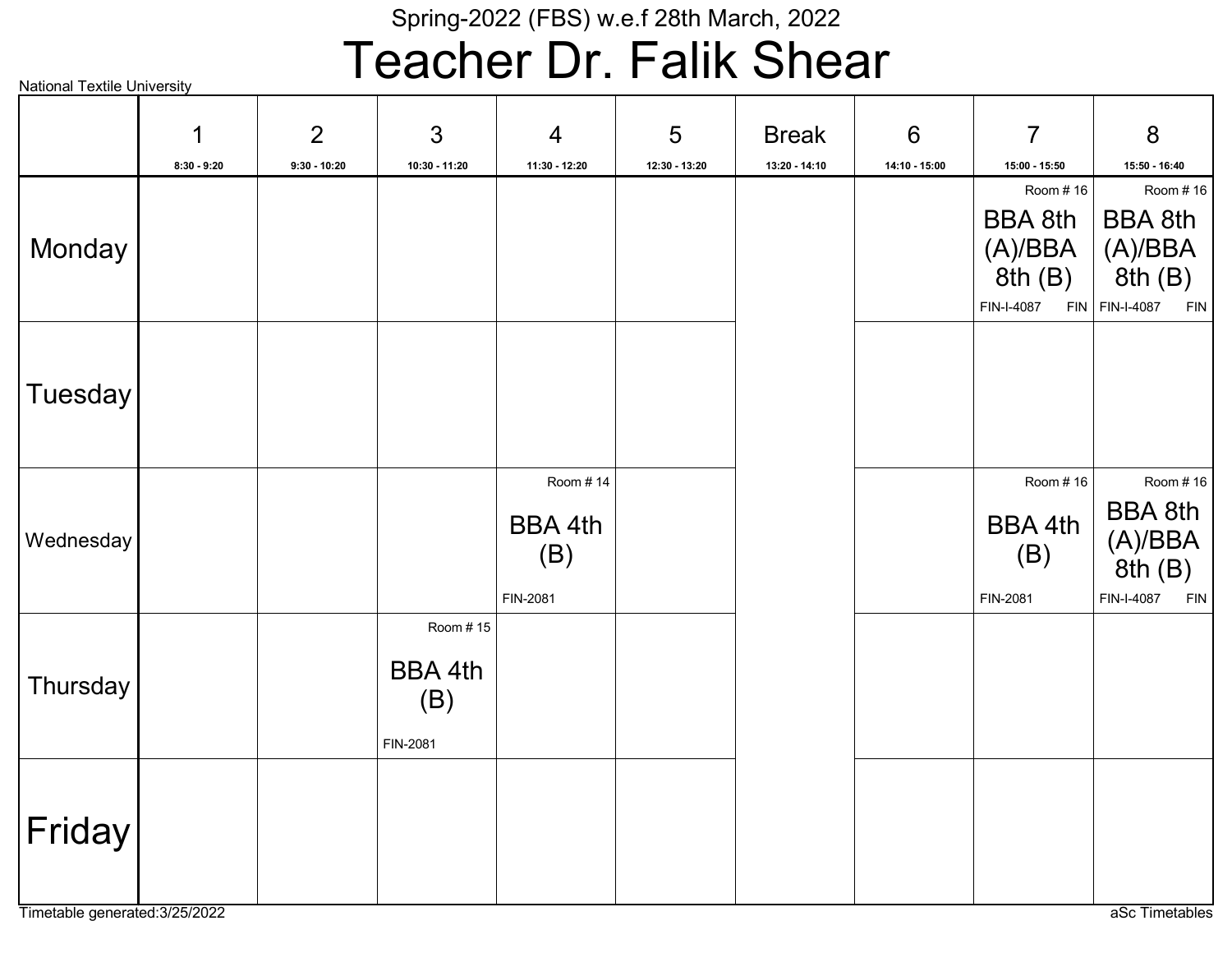# Teacher Dr. M. Ahmad-ur-Rehman

|           | 1<br>$8:30 - 9:20$ | 2<br>$9:30 - 10:20$            | 3<br>10:30 - 11:20             | $\overline{4}$<br>11:30 - 12:20              | 5<br>12:30 - 13:20                           | <b>Break</b><br>13:20 - 14:10 | $6\phantom{1}6$<br>14:10 - 15:00                          | $\overline{7}$<br>15:00 - 15:50                           | 8<br>15:50 - 16:40                   |
|-----------|--------------------|--------------------------------|--------------------------------|----------------------------------------------|----------------------------------------------|-------------------------------|-----------------------------------------------------------|-----------------------------------------------------------|--------------------------------------|
| Monday    |                    |                                |                                |                                              |                                              |                               |                                                           |                                                           |                                      |
| Tuesday   |                    |                                | Room #2<br>TMM 8th<br>MKT-4084 | Room #4<br><b>BBA 8th</b><br>(A)<br>MKT-4084 | Room #4<br><b>BBA 8th</b><br>(A)<br>MKT-4084 |                               |                                                           | Room #16<br><b>BBA 8th</b><br>(B)<br>MKT-4084             |                                      |
| Wednesday |                    |                                |                                |                                              | Room #2<br><b>BBA 8th</b><br>(A)<br>MKT-4084 |                               | Communication<br>Lab<br><b>BBA 8th</b><br>(B)<br>MKT-4084 | Communication<br>Lab<br><b>BBA 8th</b><br>(B)<br>MKT-4084 | <b>FMS LAB</b><br>TAM 4th<br>Quran 1 |
| Thursday  |                    | Room #3<br>TMM 8th<br>MKT-4084 |                                |                                              |                                              |                               | Room #1<br>TMM 8th $ $<br>MKT-4084                        | Communication<br>Lab<br>TAM 6th<br>Quran 1                |                                      |
| Friday    |                    |                                |                                |                                              |                                              |                               |                                                           |                                                           |                                      |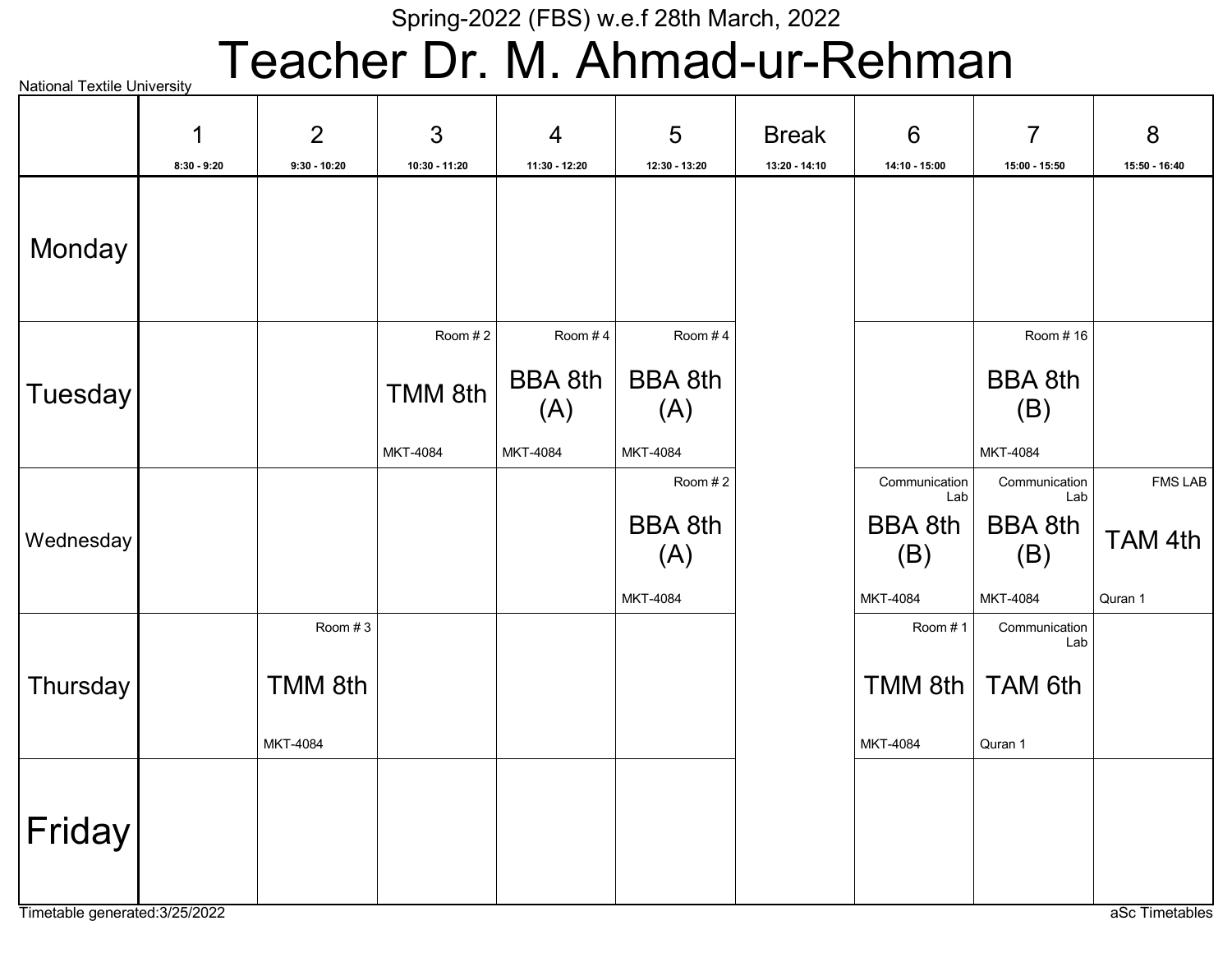# Teacher Dr. M. Shahzad Iqbal

|           | 1                                             | $\overline{2}$        | 3                                      | $\overline{4}$                         | 5                                                      | <b>Break</b>  | $6\phantom{1}6$ | $\overline{7}$   | 8             |
|-----------|-----------------------------------------------|-----------------------|----------------------------------------|----------------------------------------|--------------------------------------------------------|---------------|-----------------|------------------|---------------|
|           | $8:30 - 9:20$                                 | $9:30 - 10:20$        | 10:30 - 11:20                          | 11:30 - 12:20                          | 12:30 - 13:20                                          | 13:20 - 14:10 | 14:10 - 15:00   | 15:00 - 15:50    | 15:50 - 16:40 |
| Monday    |                                               |                       |                                        |                                        |                                                        |               |                 |                  |               |
|           | Room #16                                      | Room #16              |                                        |                                        |                                                        |               |                 | Room #3          | Room #2       |
| Tuesday   | <b>BBA 4th</b><br>(B)                         | <b>BBA 4th</b><br>(B) |                                        |                                        |                                                        |               |                 | TAM 4th          | TMM 4th       |
|           | <b>ECON-2082</b>                              | <b>ECON-2082</b>      |                                        |                                        |                                                        |               |                 | <b>ECON-2082</b> | Quran 1       |
| Wednesday |                                               |                       |                                        |                                        |                                                        |               |                 |                  |               |
| Thursday  | Room #1<br>BBA 4th<br>(B)<br><b>ECON-2082</b> |                       | Room #3<br>TAM 4th<br><b>ECON-2082</b> | Room #3<br>TAM 4th<br><b>ECON-2082</b> | <b>FMS LAB</b><br>BSQ&<br><b>SCM</b><br>2nd<br>Quran 1 |               |                 |                  |               |
| Friday    |                                               |                       |                                        |                                        |                                                        |               |                 |                  |               |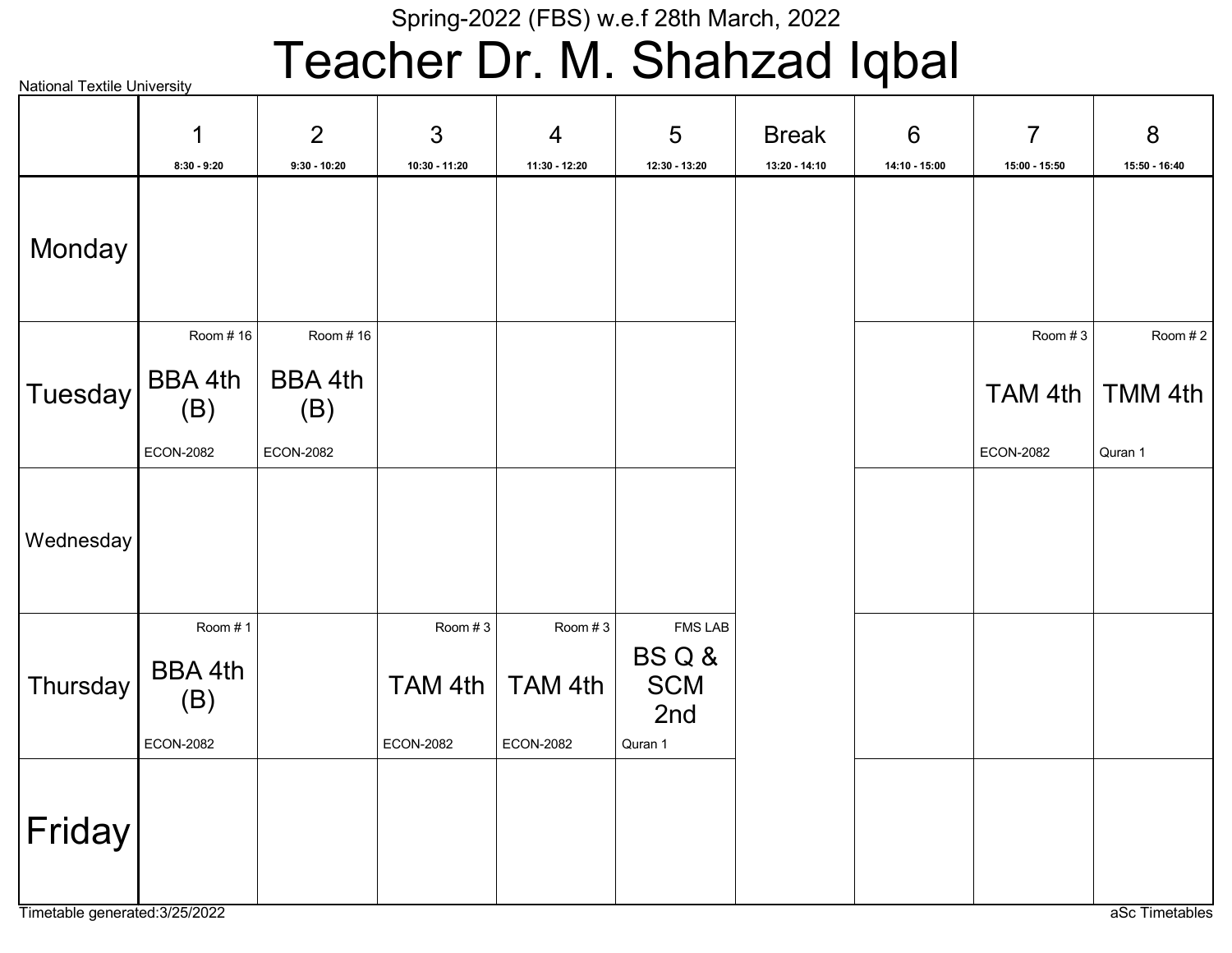## Teacher Dr. Muhammad Hashim

|           | 1<br>$8:30 - 9:20$ | $\overline{2}$<br>$9:30 - 10:20$                                   | $\mathfrak{S}$<br>10:30 - 11:20                                    | $\overline{4}$<br>11:30 - 12:20                     | 5<br>12:30 - 13:20                           | <b>Break</b><br>13:20 - 14:10 | $6\phantom{1}$<br>14:10 - 15:00 | $\overline{7}$<br>15:00 - 15:50 | 8<br>15:50 - 16:40             |
|-----------|--------------------|--------------------------------------------------------------------|--------------------------------------------------------------------|-----------------------------------------------------|----------------------------------------------|-------------------------------|---------------------------------|---------------------------------|--------------------------------|
| Monday    |                    |                                                                    |                                                                    |                                                     |                                              |                               |                                 |                                 |                                |
| Tuesday   |                    | Room #15<br><b>BBA 8th</b><br>(A)/BBA<br>8th(B)<br>MKT-II-4085 MKT | Room #15<br><b>BBA 8th</b><br>(A)/BBA<br>8th(B)<br>MKT-II-4085 MKT |                                                     |                                              |                               |                                 |                                 |                                |
| Wednesday |                    |                                                                    | Room #15<br><b>BBA 8th</b><br>(A)/BBA<br>8th(B)<br>MKT-II-4085 MKT | Room #1<br><b>BBA 2nd</b><br>(B)<br>MKT-1081        | Room #1<br><b>BBA 2nd</b><br>(B)<br>MKT-1081 |                               |                                 |                                 |                                |
| Thursday  |                    |                                                                    |                                                                    | <b>FMS LAB</b><br><b>BBA 2nd</b><br>(B)<br>MKT-1081 |                                              |                               |                                 |                                 | Room #14<br>TAM 8th<br>Quran 1 |
| Friday    |                    |                                                                    |                                                                    |                                                     |                                              |                               |                                 |                                 |                                |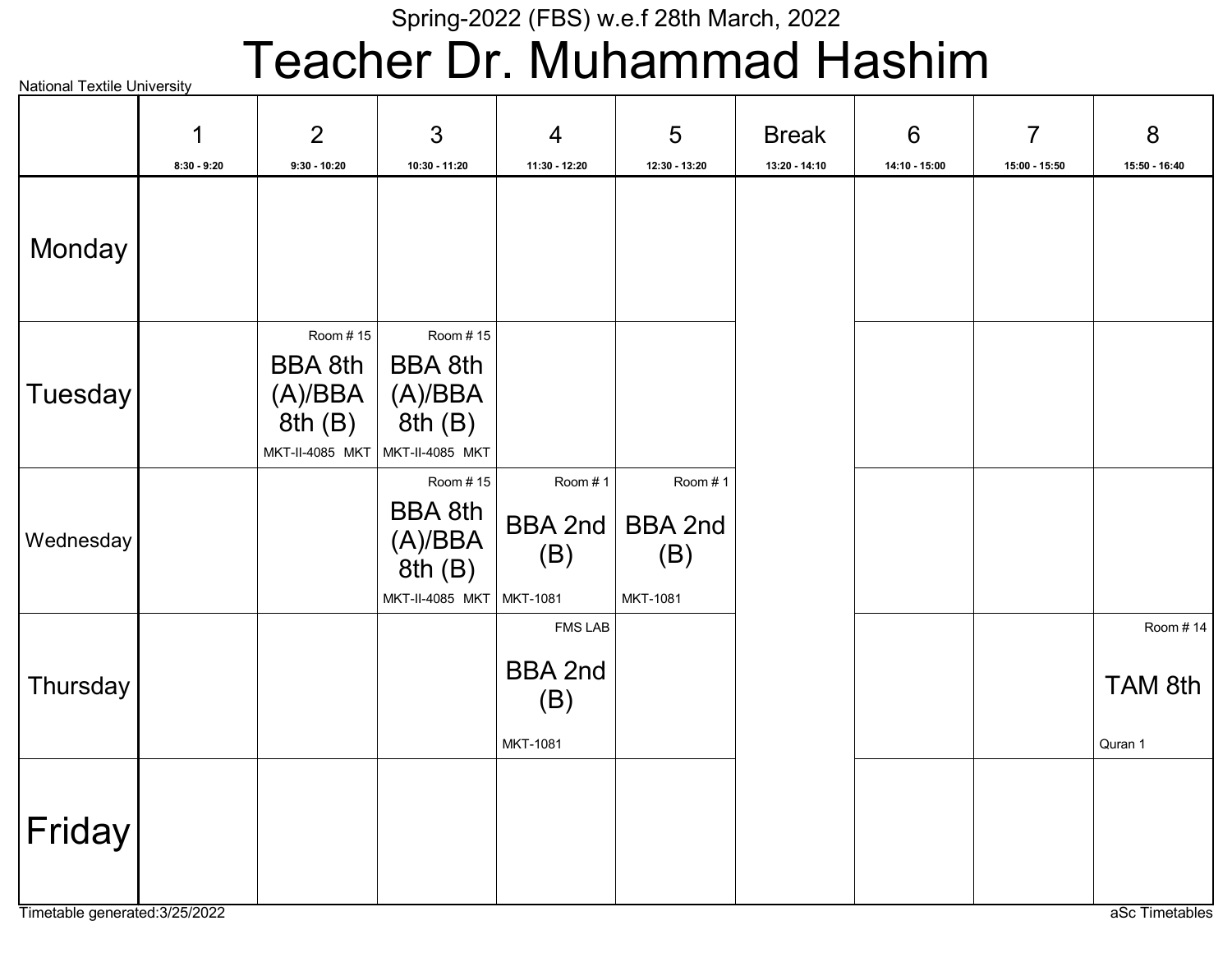## National Textile University **eacher Dr. Muhammad Zia ur Rehman**

|                | 1<br>$8:30 - 9:20$ | 2<br>$9:30 - 10:20$ | 3<br>10:30 - 11:20                            | $\overline{4}$<br>11:30 - 12:20                                             | 5<br>12:30 - 13:20                                                                                                               | <b>Break</b><br>13:20 - 14:10 | $6\phantom{1}6$<br>14:10 - 15:00       | $\overline{7}$<br>15:00 - 15:50        | 8<br>15:50 - 16:40 |
|----------------|--------------------|---------------------|-----------------------------------------------|-----------------------------------------------------------------------------|----------------------------------------------------------------------------------------------------------------------------------|-------------------------------|----------------------------------------|----------------------------------------|--------------------|
| Monday         |                    |                     |                                               |                                                                             |                                                                                                                                  |                               |                                        |                                        |                    |
| <b>Tuesday</b> |                    |                     |                                               |                                                                             |                                                                                                                                  |                               |                                        |                                        |                    |
| Wednesday      |                    |                     |                                               | Room #15<br><b>BBA 8th</b><br>(A)/BBA<br>8th(B)<br>FIN-I-4089<br><b>FIN</b> |                                                                                                                                  |                               | Room #15<br>BBA 4th<br>(A)<br>FIN-2081 | Room #15<br>BBA 4th<br>(A)<br>FIN-2081 |                    |
| Thursday       |                    |                     |                                               |                                                                             |                                                                                                                                  |                               |                                        |                                        |                    |
| Friday         |                    |                     | Room #14<br><b>BBA 4th</b><br>(A)<br>FIN-2081 | Room #15<br><b>BBA 8th</b><br>(A)/BBA<br>8th(B)<br>FIN-I-4089               | Room #15<br><b>BBA 8th</b><br>$\begin{array}{ c } \text{(A)/BBA} \ \text{8th (B)} \end{array}$<br>$FIN$ FIN-I-4089<br><b>FIN</b> |                               |                                        |                                        |                    |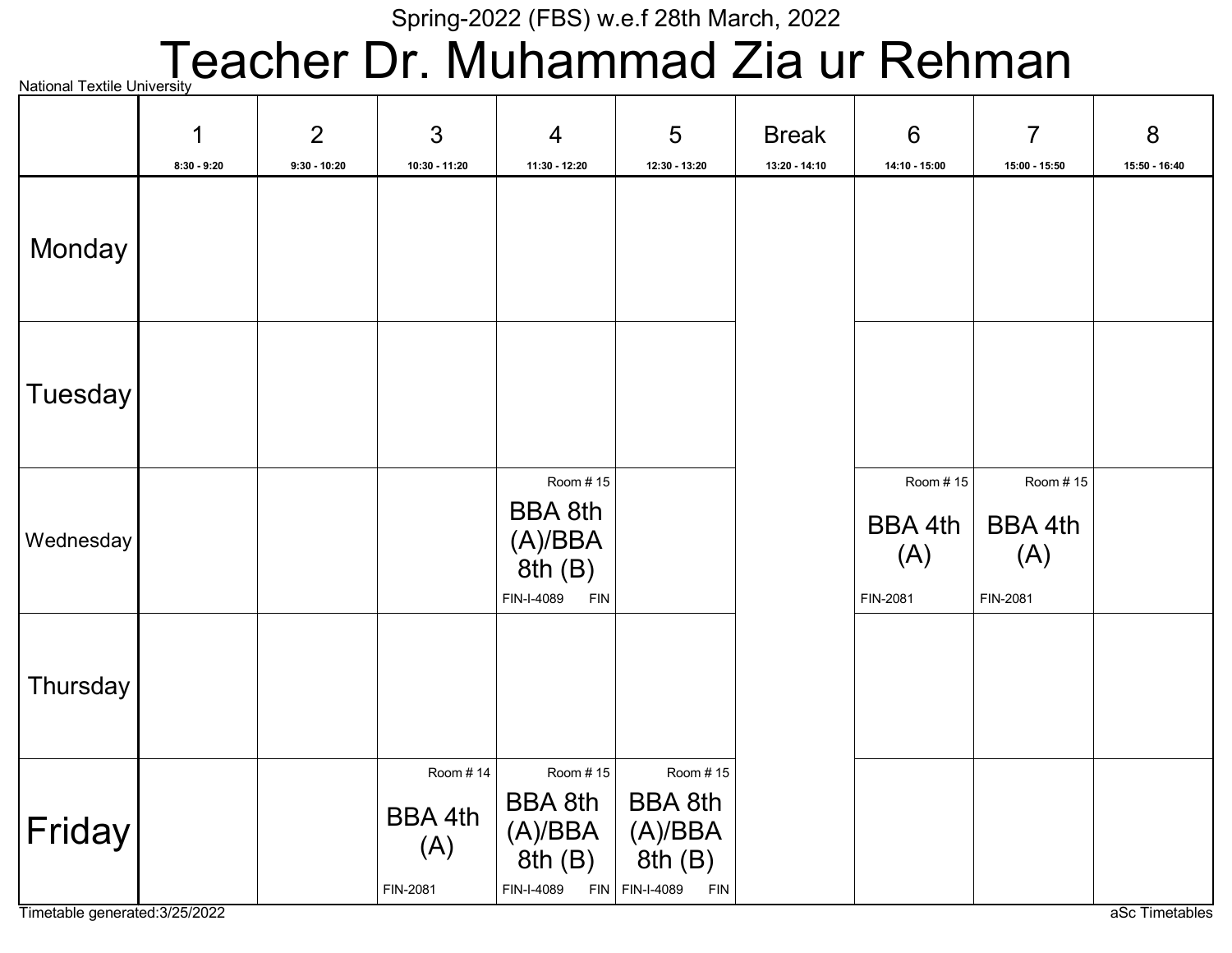# Teacher Dr. Sajjad Ahmad Baig

|         | $\mathbf 1$         | 2               | $\mathfrak{S}$ | $\overline{4}$ | 5               | <b>Break</b>    | $6\phantom{1}6$ | $\overline{7}$  | 8             |
|---------|---------------------|-----------------|----------------|----------------|-----------------|-----------------|-----------------|-----------------|---------------|
|         | $8:30 - 9:20$       | $9:30 - 10:20$  | 10:30 - 11:20  | 11:30 - 12:20  | 12:30 - 13:20   | $13:20 - 14:10$ | 14:10 - 15:00   | 15:00 - 15:50   | 15:50 - 16:40 |
| Monday  |                     |                 |                |                |                 |                 |                 |                 |               |
| Tuesday |                     |                 |                |                |                 |                 |                 |                 |               |
|         | Room #1             |                 |                |                |                 |                 | Room #3         | Room #3         |               |
|         | Wednesday   TMM 4th |                 |                |                |                 |                 | TAM 4th         | TAM 4th         |               |
|         | <b>BUS-2085</b>     |                 |                |                |                 |                 | <b>BUS-2085</b> | <b>BUS-2085</b> |               |
|         | Room #3             | Room #4         |                |                | Room #4         |                 |                 |                 |               |
|         | Thursday   TAM 4th  | TMM 4th         |                |                | TMM 4th         |                 |                 |                 |               |
|         | <b>BUS-2085</b>     | <b>BUS-2085</b> |                |                | <b>BUS-2085</b> |                 |                 |                 |               |
| Friday  |                     |                 |                |                |                 |                 |                 |                 |               |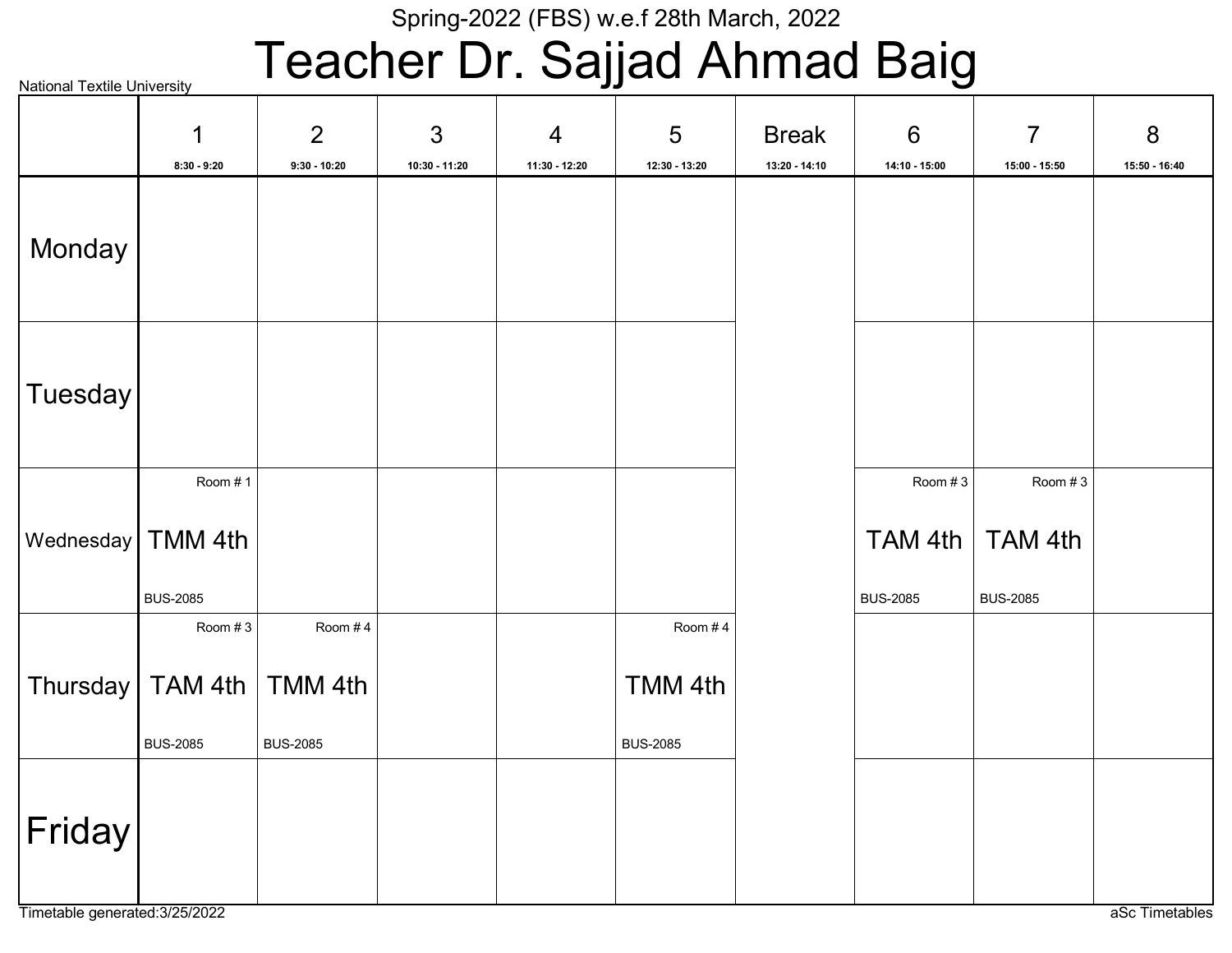## **National Textile University Cacher Dr. Salman Arif Cheema (DAS)**

|                     | $\mathbf 1$<br>$8:30 - 9:20$              | $\overline{2}$<br>$9:30 - 10:20$ | 3<br>$10:30 - 11:20$ | $\overline{4}$<br>11:30 - 12:20 | 5<br>12:30 - 13:20 | <b>Break</b><br>$13:20 - 14:10$ | $6\phantom{1}6$<br>14:10 - 15:00           | $\overline{7}$<br>15:00 - 15:50 | $8\phantom{1}$<br>15:50 - 16:40 |
|---------------------|-------------------------------------------|----------------------------------|----------------------|---------------------------------|--------------------|---------------------------------|--------------------------------------------|---------------------------------|---------------------------------|
| Monday              |                                           |                                  |                      |                                 |                    |                                 |                                            |                                 |                                 |
| $ T$ uesday $ $     | Room #4<br><b>TMM</b><br>2nd<br>STAT-1001 |                                  |                      |                                 |                    |                                 |                                            |                                 |                                 |
| Wednesday           |                                           |                                  |                      |                                 |                    |                                 | Room #1<br><b>TMM</b><br>2nd<br>STAT-1001  |                                 |                                 |
| Thursday            |                                           |                                  |                      |                                 |                    |                                 | Room #15<br><b>TMM</b><br>2nd<br>STAT-1001 |                                 |                                 |
| $ \mathsf{Friday} $ |                                           |                                  |                      |                                 |                    |                                 |                                            |                                 |                                 |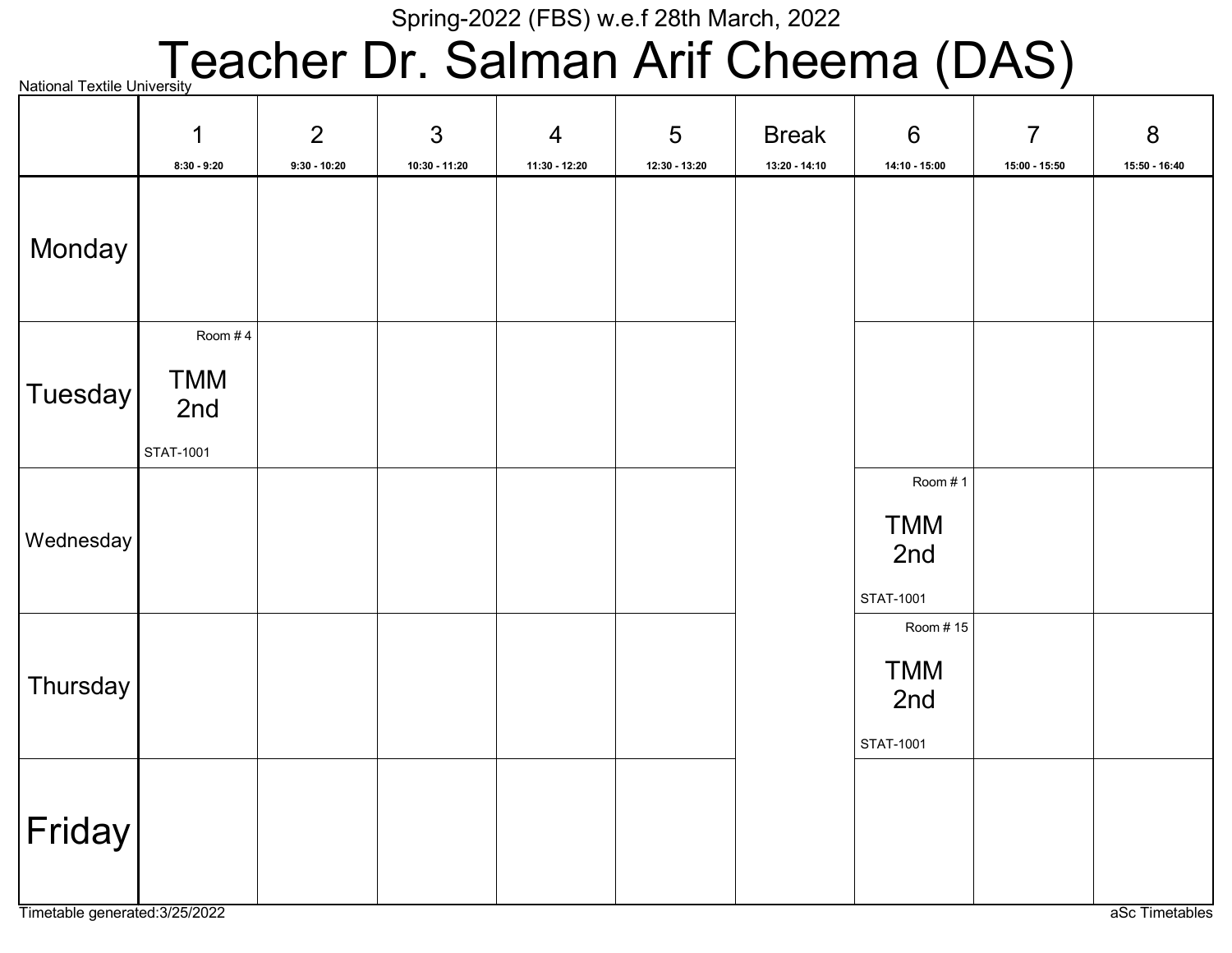# Teacher Dr. Syed Hussain Gillani

|           | 1<br>$8:30 - 9:20$                                   | $\overline{2}$<br>$9:30 - 10:20$                                         | 3<br>10:30 - 11:20                             | $\overline{4}$<br>11:30 - 12:20                                                     | 5<br>12:30 - 13:20                                   | <b>Break</b><br>13:20 - 14:10 | $6\phantom{1}6$<br>14:10 - 15:00 | $\overline{7}$<br>15:00 - 15:50 | 8<br>15:50 - 16:40                           |
|-----------|------------------------------------------------------|--------------------------------------------------------------------------|------------------------------------------------|-------------------------------------------------------------------------------------|------------------------------------------------------|-------------------------------|----------------------------------|---------------------------------|----------------------------------------------|
| Monday    |                                                      |                                                                          |                                                |                                                                                     |                                                      |                               |                                  |                                 |                                              |
| Tuesday   |                                                      | Room #4<br><b>BBA 8th</b><br>(A)/BBA<br>8th(B)<br><b>HRM-II-4082 HRM</b> |                                                |                                                                                     |                                                      |                               |                                  |                                 | Room #16<br><b>BBA 8th</b><br>(B)<br>Quran 1 |
| Wednesday | Room #15<br><b>BBA 6th</b><br>(B)<br><b>HRM-3081</b> |                                                                          | Room #4<br><b>BBA 8th</b><br>(A)/BBA<br>8th(B) | Room #4<br><b>BBA 8th</b><br>(A)/BBA<br>8th(B)<br>HRM-II-4082 HRM   HRM-II-4082 HRM |                                                      |                               |                                  |                                 |                                              |
| Thursday  |                                                      |                                                                          |                                                | Room #4<br><b>BBA 6th</b><br>(B)<br><b>HRM-3081</b>                                 | Room #14<br><b>BBA 6th</b><br>(B)<br><b>HRM-3081</b> |                               |                                  |                                 |                                              |
| Friday    |                                                      |                                                                          |                                                |                                                                                     |                                                      |                               |                                  |                                 |                                              |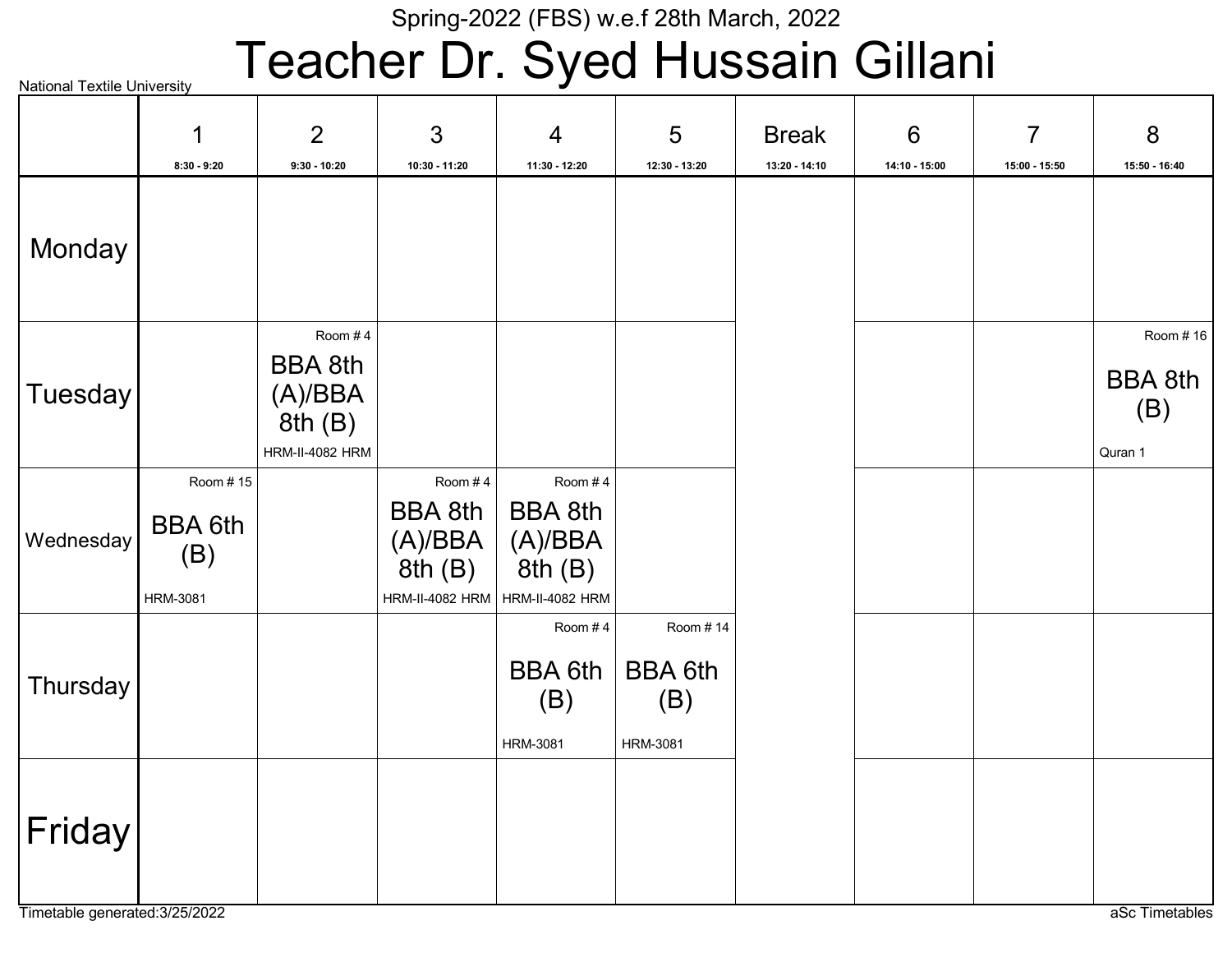## Teacher Kiran Shahzadi

|                | 1             | $\overline{2}$ | 3             | $\overline{4}$       | 5                     | <b>Break</b>  | 6             | $\overline{7}$ | 8                     |
|----------------|---------------|----------------|---------------|----------------------|-----------------------|---------------|---------------|----------------|-----------------------|
|                | $8:30 - 9:20$ | $9:30 - 10:20$ | 10:30 - 11:20 | 11:30 - 12:20        | 12:30 - 13:20         | 13:20 - 14:10 | 14:10 - 15:00 | 15:00 - 15:50  | 15:50 - 16:40         |
|                |               |                |               | Room #4              | Room #4               |               |               |                |                       |
| Monday         |               |                |               | TMM 4th              | TMM 4th               |               |               |                |                       |
|                |               |                |               | MKT-2083             | MKT-2083              |               |               |                |                       |
|                |               |                | Room #16      | Communication<br>Lab |                       |               |               |                |                       |
|                |               |                | BBA 4th       | BBA 4th              |                       |               |               |                |                       |
| <b>Tuesday</b> |               |                | (B)           | (A)                  |                       |               |               |                |                       |
|                |               |                | MKT-2083      | MKT-2083             |                       |               |               |                |                       |
|                |               |                |               |                      | Room #25              |               |               |                |                       |
| Wednesday      |               |                |               |                      | <b>BBA 4th</b>        |               |               |                |                       |
|                |               |                |               |                      | (B)                   |               |               |                |                       |
|                |               |                |               |                      | MKT-2083              |               |               |                |                       |
|                |               |                | Room #25      |                      | Room #15              |               |               | Room #16       | Room # 25             |
| Thursday       |               |                | TMM 4th       |                      | <b>BBA 4th</b><br>(A) |               |               | BBA 4th<br>(B) | <b>BBA 4th</b><br>(A) |
|                |               |                | MKT-2083      |                      | MKT-2083              |               |               | MKT-2083       | MKT-2083              |
| Friday         |               |                |               |                      |                       |               |               |                |                       |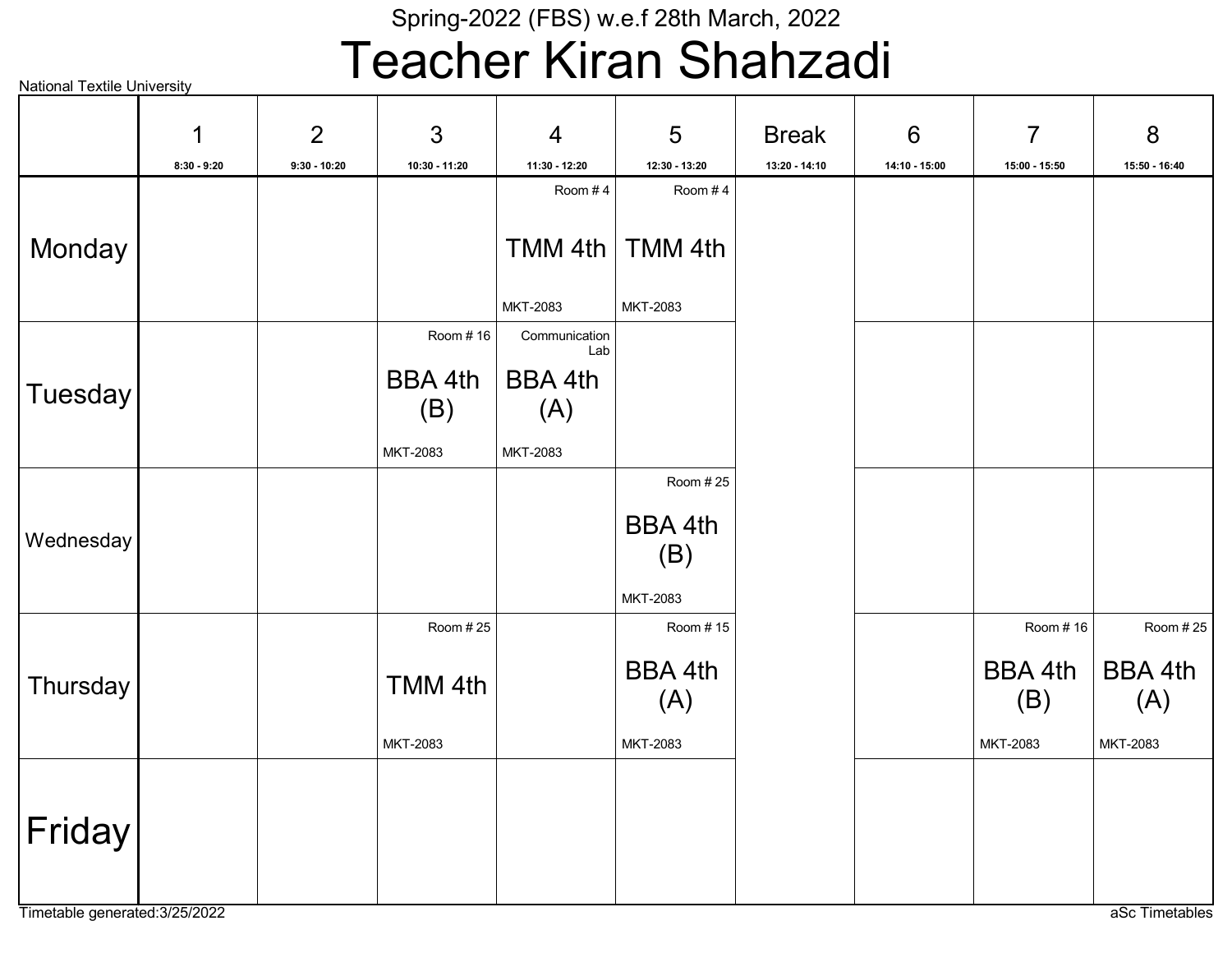## Teacher Liaqat Ali

|           | 1             | 2              | 3             | $\overline{4}$           | 5                        | <b>Break</b>  | $6\phantom{1}6$           | $\overline{7}$ | 8             |
|-----------|---------------|----------------|---------------|--------------------------|--------------------------|---------------|---------------------------|----------------|---------------|
|           | $8:30 - 9:20$ | $9:30 - 10:20$ | 10:30 - 11:20 | 11:30 - 12:20<br>Room #3 | 12:30 - 13:20<br>Room #3 | 13:20 - 14:10 | 14:10 - 15:00<br>Room #15 | 15:00 - 15:50  | 15:50 - 16:40 |
|           |               |                |               |                          |                          |               |                           |                |               |
|           |               |                |               | <b>BBA 8th</b>           | <b>BBA 8th</b>           |               | <b>BBA 8th</b>            |                |               |
| Monday    |               |                |               | (A)                      | (A)                      |               | (B)                       |                |               |
|           |               |                |               |                          |                          |               |                           |                |               |
|           |               |                |               | MGT-4086                 | MGT-4086                 |               | MGT-4086                  |                |               |
|           |               |                |               | Room #16                 | Room #16                 |               |                           | Room #15       | Room #1       |
|           |               |                |               | <b>BBA 8th</b>           | <b>BBA 8th</b>           |               |                           | <b>BBA 8th</b> |               |
| Tuesday   |               |                |               | (B)                      | (B)                      |               |                           | (A)            | TMM 8th       |
|           |               |                |               |                          |                          |               |                           |                |               |
|           |               |                |               | MGT-4086                 | MGT-4086                 |               |                           | MGT-4086       | MGT-4086      |
|           |               |                | Room #2       | Room #2                  |                          |               |                           |                |               |
|           |               |                |               |                          |                          |               |                           |                |               |
| Wednesday |               |                | TAM 8th       | TAM 8th                  |                          |               |                           |                |               |
|           |               |                |               |                          |                          |               |                           |                |               |
|           |               |                | MGT-4086      | MGT-4086                 |                          |               |                           |                |               |
|           |               |                | Room #2       | Room #2                  | Room #3                  |               |                           |                |               |
|           |               |                |               |                          |                          |               |                           |                |               |
| Thursday  |               |                | TMM 8th       | TMM 8th                  | TAM 8th                  |               |                           |                |               |
|           |               |                |               |                          |                          |               |                           |                |               |
|           |               |                | MGT-4086      | MGT-4086                 | MGT-4086                 |               |                           |                |               |
|           |               |                |               |                          |                          |               |                           |                |               |
|           |               |                |               |                          |                          |               |                           |                |               |
| Friday    |               |                |               |                          |                          |               |                           |                |               |
|           |               |                |               |                          |                          |               |                           |                |               |
|           |               |                |               |                          |                          |               |                           |                |               |
|           |               |                |               |                          |                          |               |                           |                |               |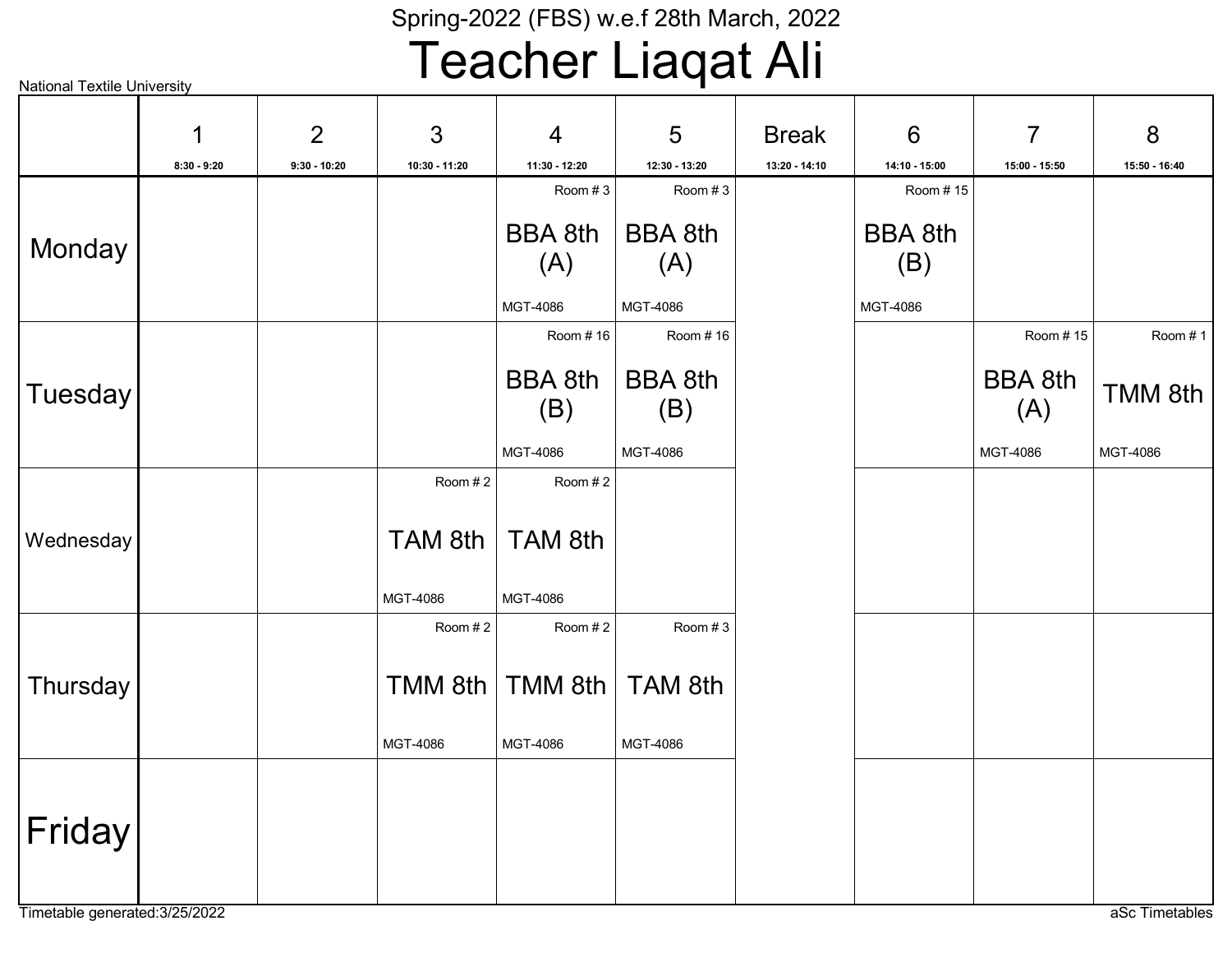## Teacher Mehwish Sultan

|           | 1             | $\overline{2}$       | $\mathbf{3}$      | $\overline{4}$    | 5             | <b>Break</b>  | $6\phantom{1}$ | $\overline{7}$        | 8             |
|-----------|---------------|----------------------|-------------------|-------------------|---------------|---------------|----------------|-----------------------|---------------|
|           | $8:30 - 9:20$ | $9:30 - 10:20$       | 10:30 - 11:20     | 11:30 - 12:20     | 12:30 - 13:20 | 13:20 - 14:10 | 14:10 - 15:00  | 15:00 - 15:50         | 15:50 - 16:40 |
|           |               | Room #3              | Room #15          |                   |               |               | Room #16       |                       |               |
| Monday    |               | <b>TMM</b><br>2nd    | TAM 6th           |                   |               |               | TAM 2nd        |                       |               |
|           |               | MKT-1081             | AM-3044           |                   |               |               | MKT-1081       |                       |               |
|           |               | Room #25             | <b>FMS LAB</b>    |                   |               |               |                |                       |               |
| Tuesday   |               | TAM 2nd              | <b>TMM</b><br>2nd |                   |               |               |                |                       |               |
|           |               | MKT-1081             | MKT-1081          |                   |               |               |                |                       |               |
|           |               | Communication<br>Lab |                   | Room # 16         |               |               |                | <b>FMS LAB</b>        |               |
| Wednesday |               | TAM 2nd              |                   | TAM 6th           |               |               |                | <b>BBA 6th</b><br>(A) |               |
|           |               | MKT-1081             |                   | AM-3044           |               |               |                | Quran 1               |               |
|           |               |                      |                   | Room #14          |               |               | Room #4        |                       |               |
| Thursday  |               |                      |                   | <b>TMM</b><br>2nd |               |               | TAM 6th        |                       |               |
|           |               |                      |                   | MKT-1081          |               |               | AM-3044        |                       |               |
| Friday    |               |                      |                   |                   |               |               |                |                       |               |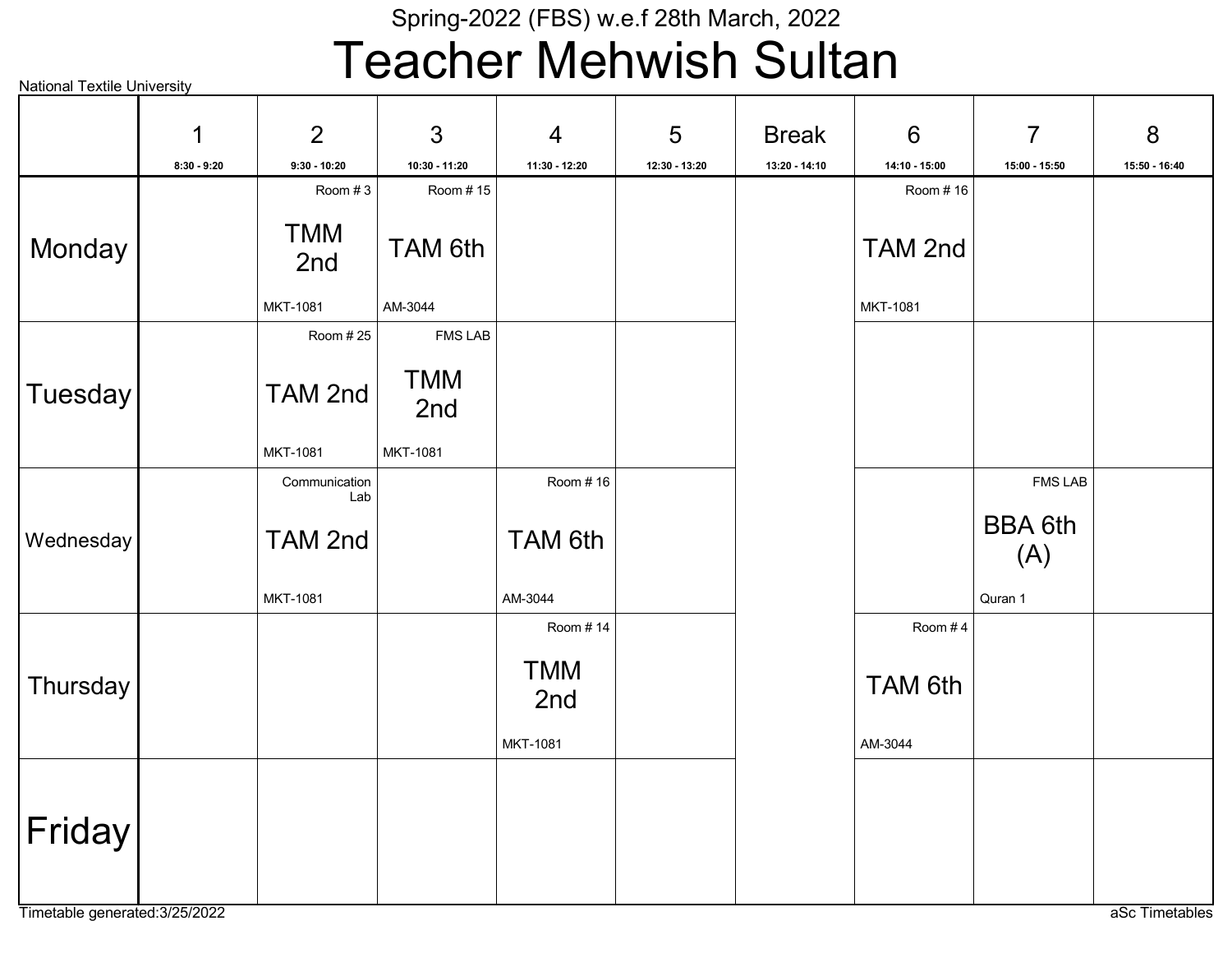## Teacher Mina Kharal

|                 | 1                      | 2               | 3             | $\overline{4}$        | 5             | <b>Break</b>  | $6\phantom{1}6$ | $\overline{7}$ | 8             |
|-----------------|------------------------|-----------------|---------------|-----------------------|---------------|---------------|-----------------|----------------|---------------|
|                 | $8:30 - 9:20$          | $9:30 - 10:20$  | 10:30 - 11:20 | 11:30 - 12:20         | 12:30 - 13:20 | 13:20 - 14:10 | 14:10 - 15:00   | 15:00 - 15:50  | 15:50 - 16:40 |
|                 |                        | Room #1         | Room #4       |                       | Room #1       |               |                 |                |               |
| Monday          |                        | TMM 4th         | TAM 4th       |                       | TAM 4th       |               |                 |                |               |
|                 |                        | FIN-2081        | FIN-2081      |                       | FIN-2081      |               |                 |                |               |
|                 | Communication<br>Lab   |                 |               |                       |               |               |                 |                |               |
| Tuesday TMM 4th |                        |                 |               |                       |               |               |                 |                |               |
|                 | FIN-2081               |                 |               |                       |               |               |                 |                |               |
|                 | Room #14               | Room #14        |               |                       |               |               |                 |                |               |
| Wednesday       | BBA 4th<br>(A)         | BBA 4th<br>(A)  |               |                       |               |               |                 |                |               |
|                 | <b>BUS-2085</b>        | <b>BUS-2085</b> |               |                       |               |               |                 |                |               |
|                 | Room #4                | Room #16        |               | Room #1               |               |               |                 |                |               |
|                 | Thursday   TMM 4th $ $ | TAM 4th         |               | <b>BBA 4th</b><br>(A) |               |               |                 |                |               |
|                 | FIN-2081               | FIN-2081        |               | <b>BUS-2085</b>       |               |               |                 |                |               |
| Friday          |                        |                 |               |                       |               |               |                 |                |               |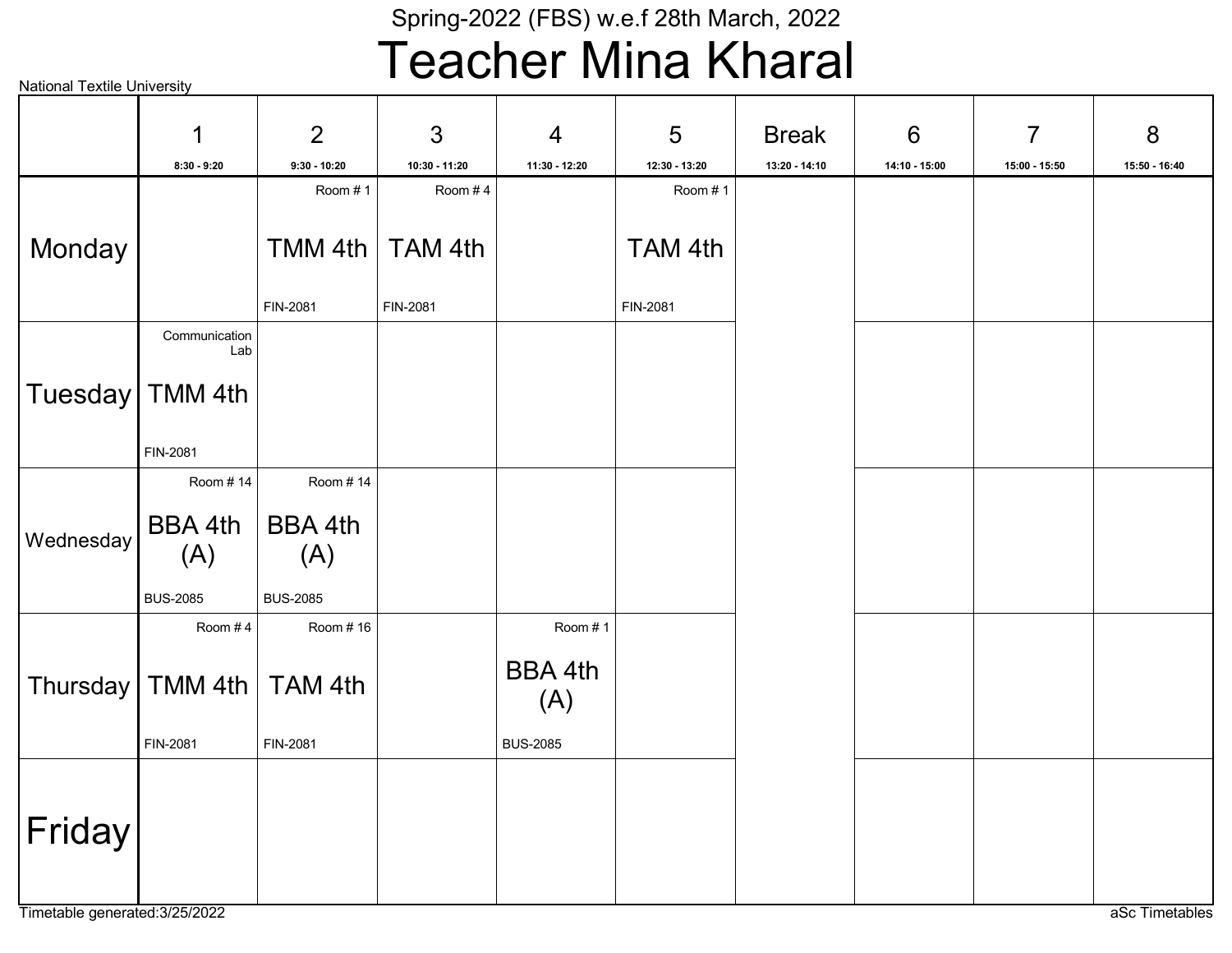## Teacher Nabeel Khalid

|                   | 1               | 2               | 3               | $\overline{4}$  | 5                     | <b>Break</b>  | $6\phantom{1}$  | $\overline{7}$        | 8             |
|-------------------|-----------------|-----------------|-----------------|-----------------|-----------------------|---------------|-----------------|-----------------------|---------------|
|                   | $8:30 - 9:20$   | $9:30 - 10:20$  | 10:30 - 11:20   | 11:30 - 12:20   | 12:30 - 13:20         | 13:20 - 14:10 | 14:10 - 15:00   | 15:00 - 15:50         | 15:50 - 16:40 |
|                   | Room #2         | Room #2         | Room #25        |                 |                       |               |                 |                       |               |
| Monday            | $TAM$ 4th $ $   | TAM 4th         | TMM 4th         |                 |                       |               |                 |                       |               |
|                   | <b>BUS-2084</b> | <b>BUS-2084</b> | <b>BUS-2084</b> |                 |                       |               |                 |                       |               |
|                   | Room #14        |                 | Room #4         |                 |                       |               | Room #25        | Room #25              |               |
| Tuesday   TAM 4th |                 |                 | BBA 4th<br>(A)  |                 |                       |               | BBA 4th<br>(B)  | BBA 4th<br>(B)        |               |
|                   | <b>BUS-2084</b> |                 | <b>BUS-2084</b> |                 |                       |               | <b>BUS-2084</b> | <b>BUS-2084</b>       |               |
|                   |                 | Room #1         |                 |                 |                       |               |                 |                       |               |
| Wednesday         |                 | TMM 4th         |                 |                 |                       |               |                 |                       |               |
|                   |                 | <b>BUS-2084</b> |                 |                 |                       |               |                 |                       |               |
|                   |                 |                 |                 | Room #16        | Room #16              |               | Room #3         | Room #3               |               |
| Thursday          |                 |                 |                 | TMM 4th         | <b>BBA 4th</b><br>(B) |               | BBA 4th<br>(A)  | <b>BBA 4th</b><br>(A) |               |
|                   |                 |                 |                 | <b>BUS-2084</b> | <b>BUS-2084</b>       |               | <b>BUS-2084</b> | <b>BUS-2084</b>       |               |
| Friday            |                 |                 |                 |                 |                       |               |                 |                       |               |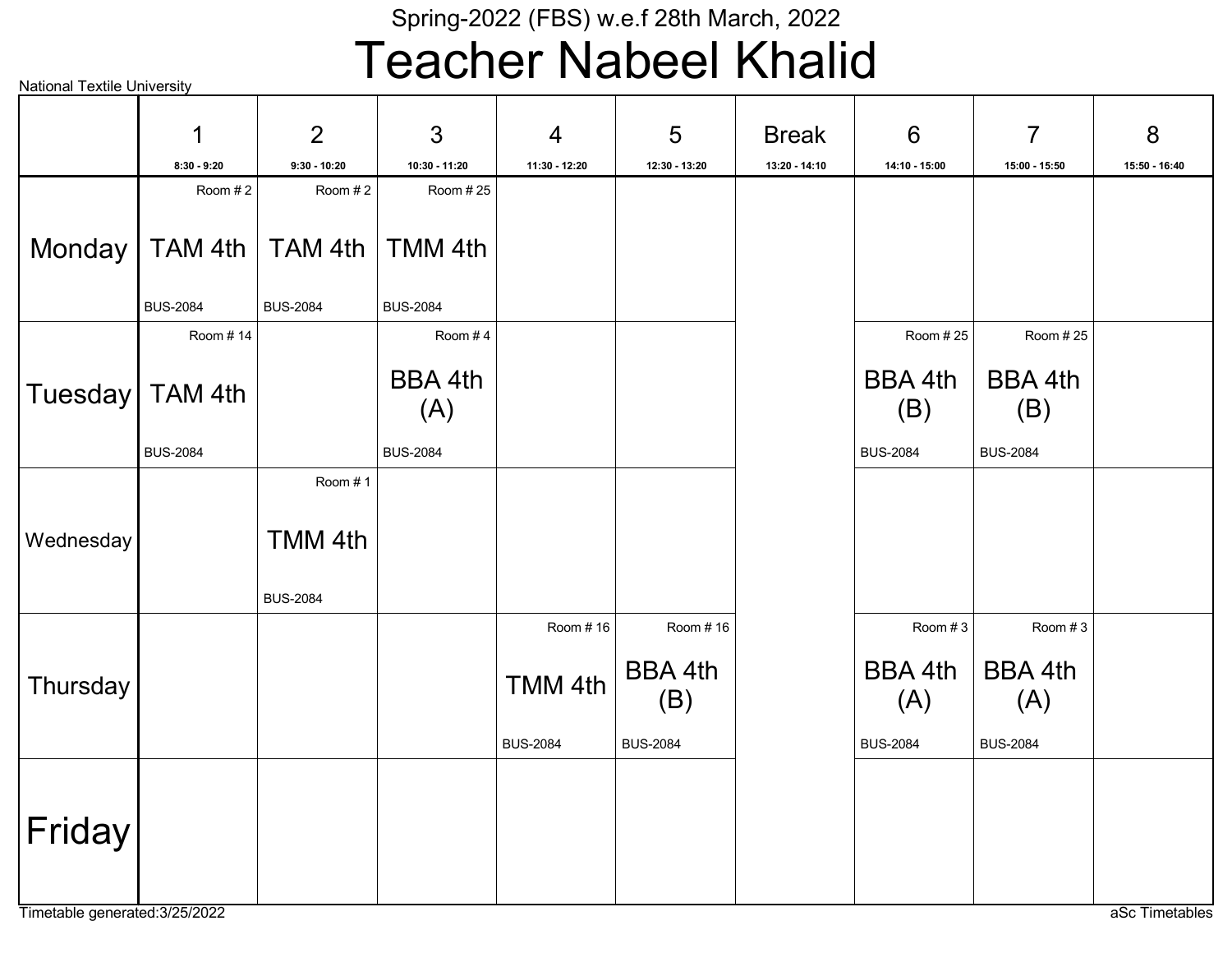## Teacher Nasir Ali Khan

|  | <b>National Textile University</b> |
|--|------------------------------------|
|  |                                    |

|           | 1             | 2                                 | 3             | $\overline{4}$                    | 5                                 | <b>Break</b>  | $6\phantom{1}$ | $\overline{7}$        | 8                     |
|-----------|---------------|-----------------------------------|---------------|-----------------------------------|-----------------------------------|---------------|----------------|-----------------------|-----------------------|
|           | $8:30 - 9:20$ | $9:30 - 10:20$                    | 10:30 - 11:20 | 11:30 - 12:20                     | 12:30 - 13:20                     | 13:20 - 14:10 | 14:10 - 15:00  | 15:00 - 15:50         | 15:50 - 16:40         |
|           |               |                                   |               |                                   |                                   |               | Room #4        | Room #1               | Room #1               |
| Monday    |               |                                   |               |                                   |                                   |               | $TMM$ 6th      | TAM 6th               | TAM 6th               |
|           |               |                                   |               |                                   |                                   |               | FIN-3082       | FIN-3082              | FIN-3082              |
|           |               |                                   |               |                                   |                                   |               |                | Room #14              | Room #15              |
| Tuesday   |               |                                   |               |                                   |                                   |               |                |                       | TMM 6th   TMM 6th     |
|           |               |                                   |               |                                   |                                   |               |                | FIN-3082              | FIN-3082              |
|           | Room #3       |                                   |               |                                   | Room #15                          |               |                | Room #4               | Room #4               |
| Wednesday | TAM 6th       |                                   |               |                                   | <b>BBA 6th</b><br>(A)             |               |                | <b>BBA 6th</b><br>(B) | <b>BBA 6th</b><br>(B) |
|           | FIN-3082      |                                   |               |                                   | FIN-3082                          |               |                | FIN-3082              | FIN-3082              |
|           |               | Room #15                          |               | Room # 25                         | Room #1                           |               |                |                       |                       |
| Thursday  |               | <b>BBA 6th</b><br>(B)<br>FIN-3082 |               | <b>BBA 6th</b><br>(A)<br>FIN-3082 | <b>BBA 6th</b><br>(A)<br>FIN-3082 |               |                |                       |                       |
| Friday    |               |                                   |               |                                   |                                   |               |                |                       |                       |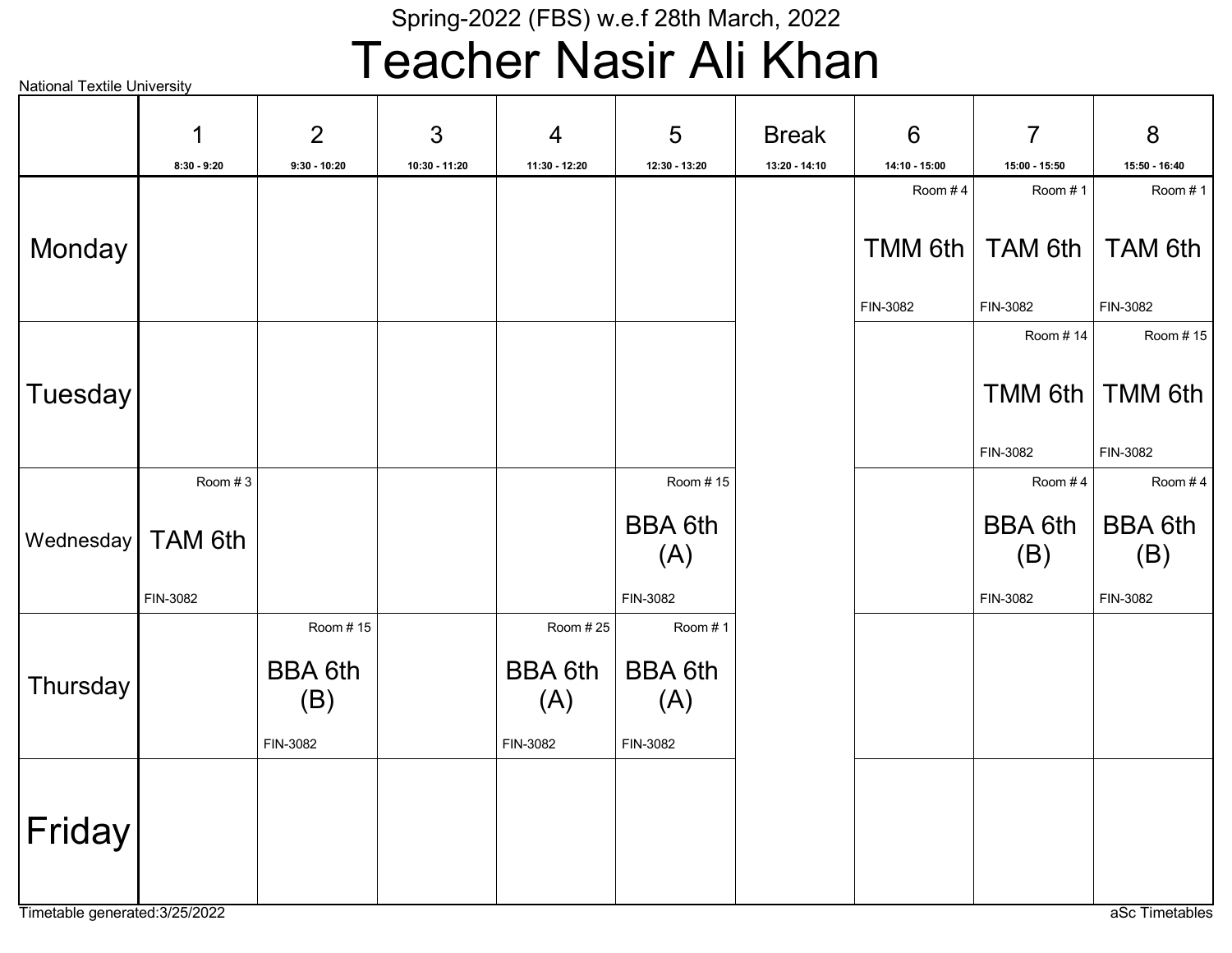## Teacher Nasir Ali Saim

|           | 1             | 2                                                                                      | 3                                                                  | $\overline{4}$       | 5                                                            | <b>Break</b>  | $6\phantom{1}6$ | $\overline{7}$ | 8             |
|-----------|---------------|----------------------------------------------------------------------------------------|--------------------------------------------------------------------|----------------------|--------------------------------------------------------------|---------------|-----------------|----------------|---------------|
|           | $8:30 - 9:20$ | $9:30 - 10:20$                                                                         | 10:30 - 11:20                                                      | 11:30 - 12:20        | 12:30 - 13:20                                                | 13:20 - 14:10 | 14:10 - 15:00   | 15:00 - 15:50  | 15:50 - 16:40 |
|           |               | Communication<br>Lab                                                                   | Communication<br>Lab                                               | Communication<br>Lab | Communication<br>Lab                                         |               |                 |                |               |
| Monday    |               | <b>BBA 2nd</b><br>(B)                                                                  | <b>BBA 2nd</b><br>(B)                                              | <b>TMM</b><br>2nd    | <b>TMM</b><br>2nd                                            |               |                 |                |               |
|           |               | <b>ENG-1094</b>                                                                        | <b>ENG-1094</b>                                                    | <b>ENG-1094</b>      | <b>ENG-1094</b>                                              |               |                 |                |               |
|           |               | Communication<br>Lab                                                                   | Communication<br>Lab                                               |                      |                                                              |               |                 |                |               |
| Tuesday   |               | <b>BBA 2nd</b><br>(B)                                                                  | TAM 2nd                                                            |                      |                                                              |               |                 |                |               |
|           |               | <b>ENG-1094</b>                                                                        | <b>ENG-1094</b>                                                    |                      |                                                              |               |                 |                |               |
|           |               |                                                                                        | Communication<br>Lab                                               | Communication<br>Lab | Communication<br>$BS \ Q \ \textup{\AA}^{\textup{Lab}}$      |               |                 |                |               |
| Wednesday |               |                                                                                        |                                                                    | TAM 2nd   TAM 2nd    | <b>SCM</b>                                                   |               |                 |                |               |
|           |               |                                                                                        | <b>ENG-1094</b>                                                    | <b>ENG-1094</b>      | 2nd<br>ENG-1094                                              |               |                 |                |               |
| Thursday  |               | Communication<br>$BSQ \overset{\text{Lab}}{A}$<br><b>SCM</b><br>2nd<br><b>ENG-1094</b> | Communication<br>BS Q &Lab<br><b>SCM</b><br>2nd<br><b>ENG-1094</b> |                      | Communication<br>Lab<br><b>TMM</b><br>2nd<br><b>ENG-1094</b> |               |                 |                |               |
| Friday    |               |                                                                                        |                                                                    |                      |                                                              |               |                 |                |               |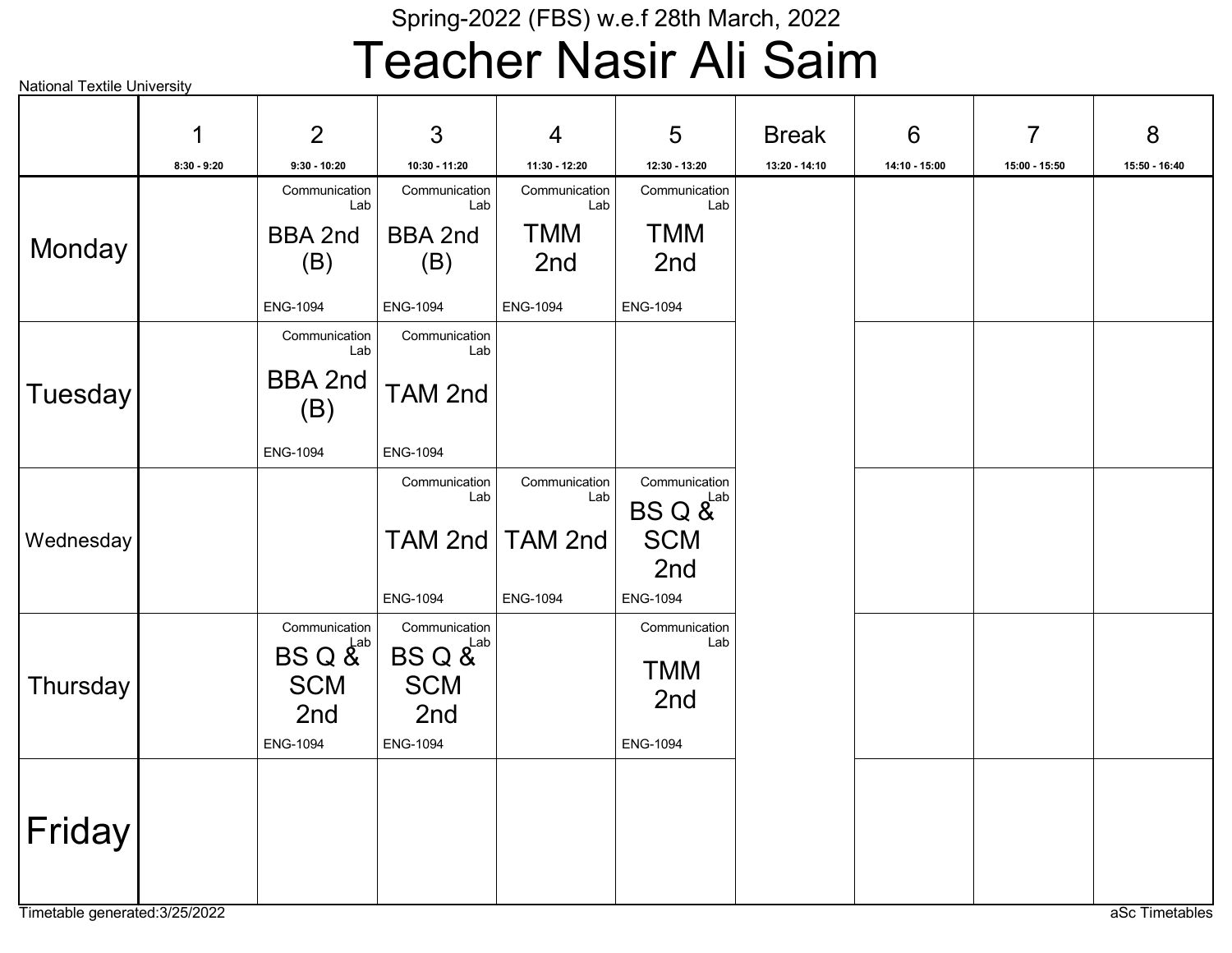## Teacher Nazish Imtiaz

|                                           | 1<br>8:30 - 9:20                        | $\overline{2}$<br>$9:30 - 10:20$ | $\mathfrak{S}$<br>10:30 - 11:20 | $\overline{4}$<br>11:30 - 12:20 | $\overline{5}$<br>12:30 - 13:20 | <b>Break</b><br>13:20 - 14:10 | $6\,$<br>14:10 - 15:00 | $\overline{7}$<br>15:00 - 15:50 | 8<br>$15:50 - 16:40$ |
|-------------------------------------------|-----------------------------------------|----------------------------------|---------------------------------|---------------------------------|---------------------------------|-------------------------------|------------------------|---------------------------------|----------------------|
|                                           | Room #4<br>Monday   TAM 8th<br>MGT-4085 |                                  |                                 |                                 |                                 |                               |                        |                                 |                      |
| Tuesday                                   |                                         |                                  |                                 |                                 |                                 |                               |                        |                                 |                      |
| $\vert$ Wednesday $\vert$ TAM 8th $\vert$ | Room #2<br>MGT-4085                     | Room #2<br>TAM 8th<br>MGT-4085   |                                 |                                 |                                 |                               |                        |                                 |                      |
| Thursday                                  |                                         |                                  |                                 |                                 |                                 |                               |                        |                                 |                      |
| Friday                                    |                                         |                                  |                                 |                                 |                                 |                               |                        |                                 |                      |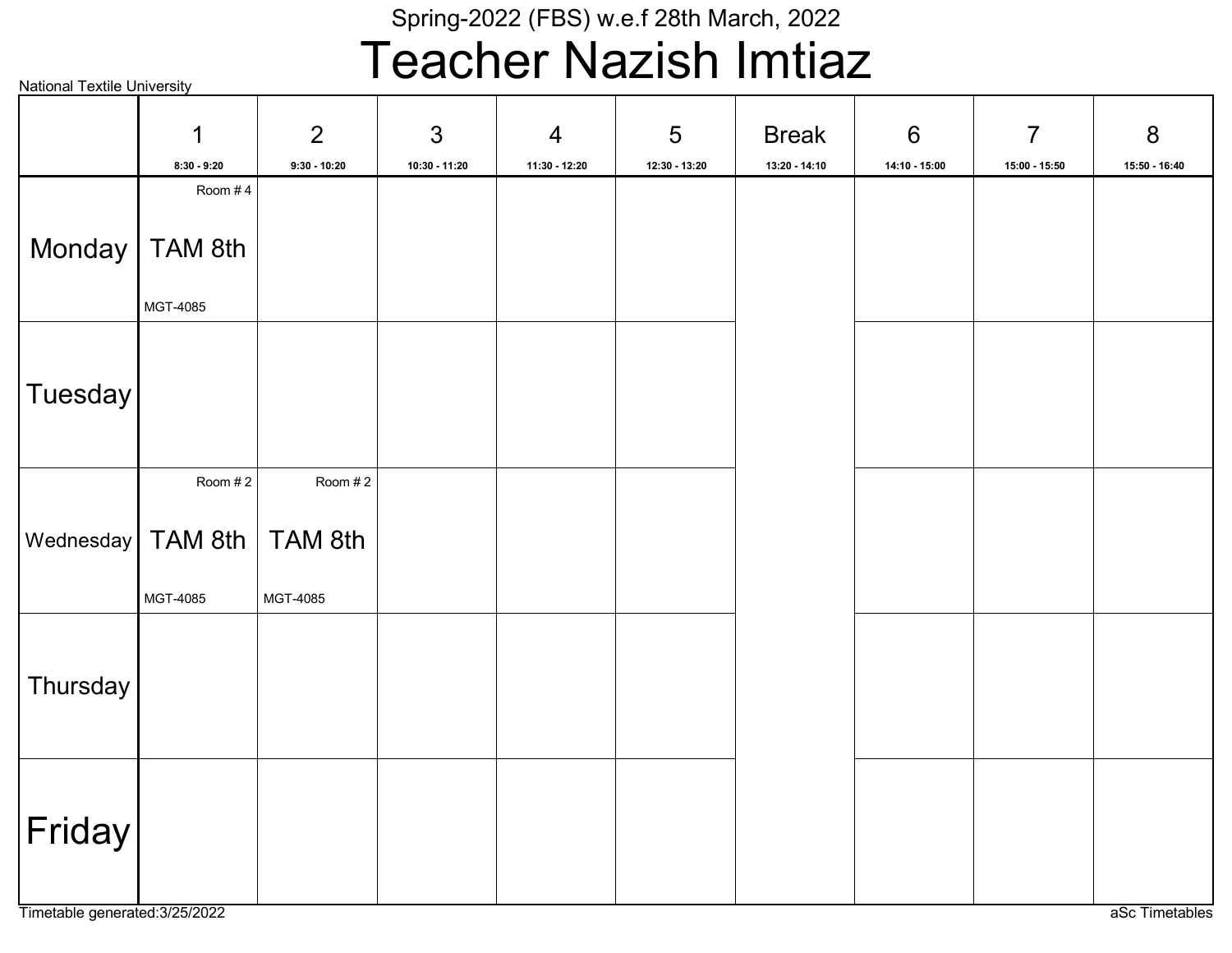# National Textile University **CACHET Dr. Yasir Nadeem Anjum (DAS)**

|           | 1             | 2                                | $\mathfrak{S}$                   | $\overline{4}$        | 5                     | <b>Break</b>  | $6\phantom{1}6$ | $\overline{7}$ | 8             |
|-----------|---------------|----------------------------------|----------------------------------|-----------------------|-----------------------|---------------|-----------------|----------------|---------------|
|           | $8:30 - 9:20$ | $9:30 - 10:20$                   | $10:30 - 11:20$                  | 11:30 - 12:20         | 12:30 - 13:20         | 13:20 - 14:10 | $14:10 - 15:00$ | 15:00 - 15:50  | 15:50 - 16:40 |
| Monday    |               |                                  |                                  |                       |                       |               |                 |                |               |
|           |               | Room #1                          | Room #1                          | Room # 25             | Room #2               |               |                 |                |               |
| Tuesday   |               | <b>TMM</b><br>2nd                | <b>BBA 2nd</b><br>(A)            | <b>BBA 2nd</b><br>(B) | <b>TMM</b><br>2nd     |               |                 |                |               |
|           |               | MA-1003                          | MA-1003                          | MA-1003               | MA-1003               |               |                 |                |               |
|           |               | <b>FMS LAB</b>                   | Room #3                          |                       | Room #16              |               |                 |                |               |
| Wednesday |               | <b>BBA 2nd</b><br>(B)            | <b>TMM</b><br>2nd                |                       | <b>BBA 2nd</b><br>(A) |               |                 |                |               |
|           |               | MA-1003                          | MA-1003                          |                       | MA-1003               |               |                 |                |               |
|           |               | <b>FMS LAB</b><br><b>BBA 2nd</b> | <b>FMS LAB</b><br><b>BBA 2nd</b> |                       |                       |               |                 |                |               |
| Thursday  |               | (B)                              | (A)                              |                       |                       |               |                 |                |               |
|           |               | MA-1003                          | MA-1003                          |                       |                       |               |                 |                |               |
| Friday    |               |                                  |                                  |                       |                       |               |                 |                |               |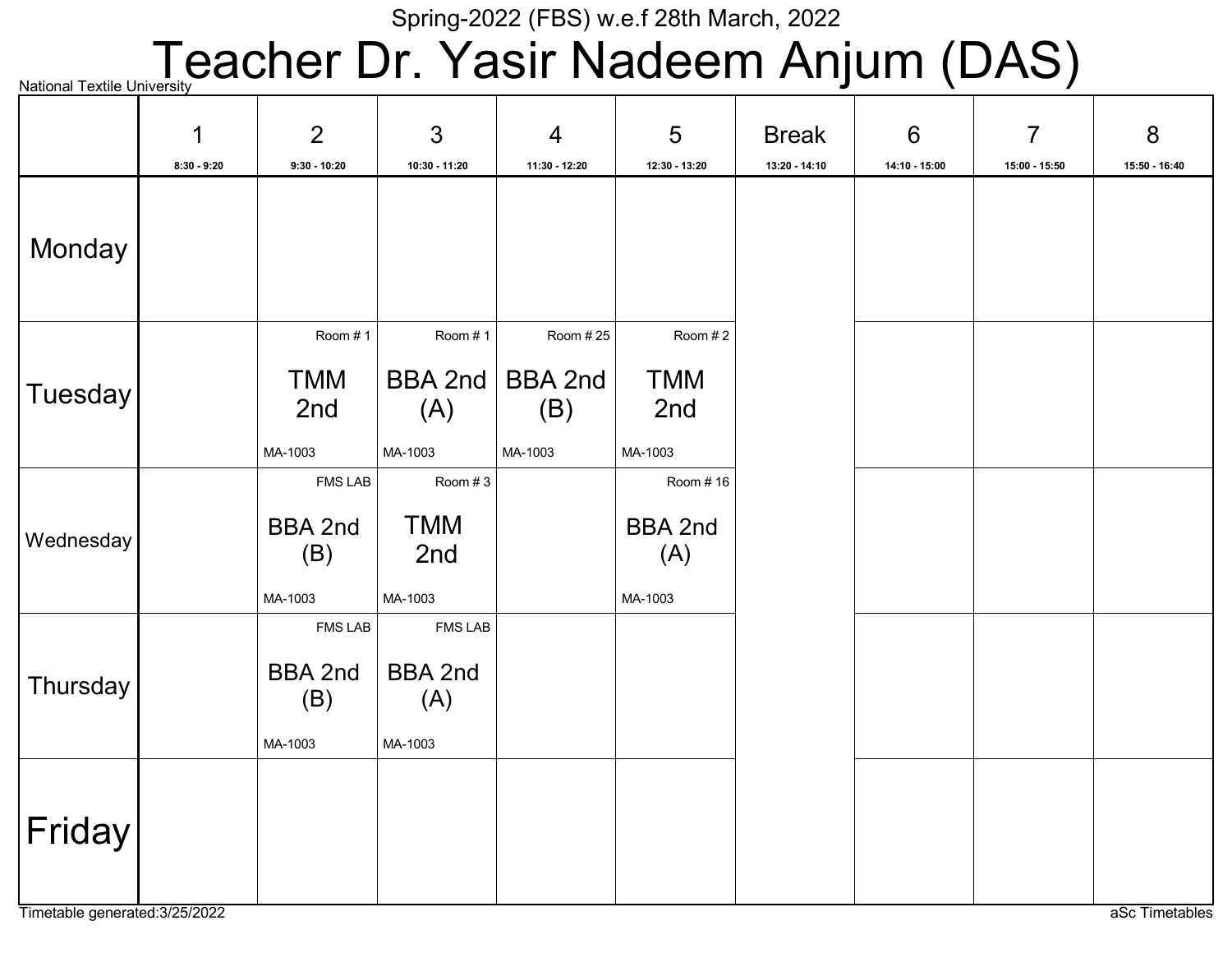## Teacher Internship Supervisor

| <b>National Textile University</b> |                    |                                  | . .                               | . <b>.</b>                      |                      | $\mathbf{v}$                  | $\sim$ .                          |                                   |                            |
|------------------------------------|--------------------|----------------------------------|-----------------------------------|---------------------------------|----------------------|-------------------------------|-----------------------------------|-----------------------------------|----------------------------|
|                                    | 1<br>$8:30 - 9:20$ | $\overline{2}$<br>$9:30 - 10:20$ | $\mathfrak{S}$<br>$10:30 - 11:20$ | $\overline{4}$<br>11:30 - 12:20 | 5<br>$12:30 - 13:20$ | <b>Break</b><br>13:20 - 14:10 | $6\phantom{1}$<br>$14:10 - 15:00$ | $\overline{7}$<br>$15:00 - 15:50$ | $\bf 8$<br>$15:50 - 16:40$ |
| Monday                             |                    |                                  |                                   |                                 |                      |                               |                                   |                                   |                            |
| Tuesday                            |                    |                                  |                                   |                                 |                      |                               |                                   |                                   |                            |
| Wednesday                          |                    |                                  |                                   |                                 |                      |                               |                                   |                                   |                            |
| Thursday                           |                    |                                  |                                   |                                 |                      |                               |                                   |                                   |                            |
| $ \mathsf{Friday} $                |                    |                                  |                                   |                                 |                      |                               |                                   |                                   |                            |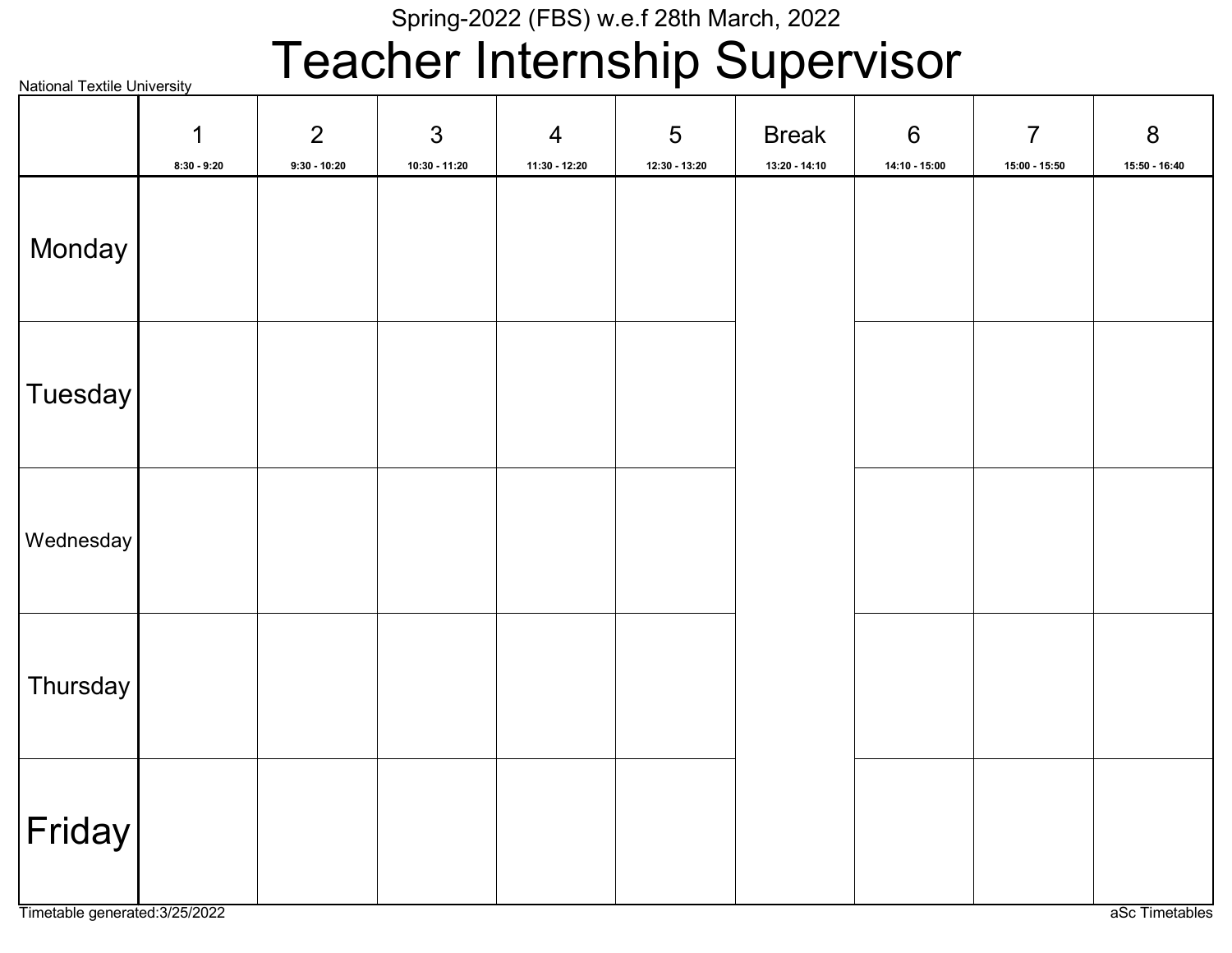## Teacher Muhammad Usman

National Textile University

|           | $\mathbf 1$                            | 2                     | 3                     | $\overline{4}$        | 5                     | <b>Break</b>  | $6\phantom{1}6$       | $\overline{7}$ | 8             |
|-----------|----------------------------------------|-----------------------|-----------------------|-----------------------|-----------------------|---------------|-----------------------|----------------|---------------|
|           | $8:30 - 9:20$                          | $9:30 - 10:20$        | 10:30 - 11:20         | 11:30 - 12:20         | 12:30 - 13:20         | 13:20 - 14:10 | 14:10 - 15:00         | 15:00 - 15:50  | 15:50 - 16:40 |
|           | Room #16                               |                       | Room #3               | Room #1               | Room #2               |               | Room #2               |                |               |
| Monday    | TMM 4th                                |                       | <b>BBA 6th</b><br>(A) | BBA 6th<br>(A)        | <b>BBA 6th</b><br>(B) |               | <b>BBA 6th</b><br>(B) |                |               |
|           | <b>ECON-2082</b>                       |                       | ECON-3083             | ECON-3083             | ECON-3083             |               | ECON-3083             |                |               |
|           |                                        | Room #2               |                       |                       | Room #3               |               | Room #3               |                |               |
| Tuesday   |                                        | TMM 4th               |                       |                       | <b>BBA 4th</b><br>(A) |               | BBA 4th<br>(A)        |                |               |
|           |                                        | <b>ECON-2082</b>      |                       |                       | <b>ECON-2082</b>      |               | <b>ECON-2082</b>      |                |               |
|           |                                        | Room #16              | Room #1               | Room #3               | Room #4               |               |                       |                |               |
| Wednesday |                                        | <b>BBA 6th</b><br>(B) | TMM 4th               | <b>BBA 6th</b><br>(A) | <b>BBA 4th</b><br>(A) |               |                       |                |               |
|           |                                        | <b>ECON-3083</b>      | <b>ECON-2082</b>      | ECON-3083             | <b>ECON-2082</b>      |               |                       |                |               |
|           | Room #14                               |                       |                       |                       |                       |               |                       |                |               |
| Thursday  | BBA 4th<br>(A)                         |                       |                       |                       |                       |               |                       |                |               |
|           | Quran 1                                |                       |                       |                       |                       |               |                       |                |               |
| Friday    | Communication<br>Lab<br><b>BBA 4th</b> |                       |                       |                       |                       |               |                       |                |               |
|           | (B)<br>Quran 1                         |                       |                       |                       |                       |               |                       |                |               |

Timetable generated:3/25/2022 and and and all the control of the control of the control of the control of the control of the control of the control of the control of the control of the control of the control of the control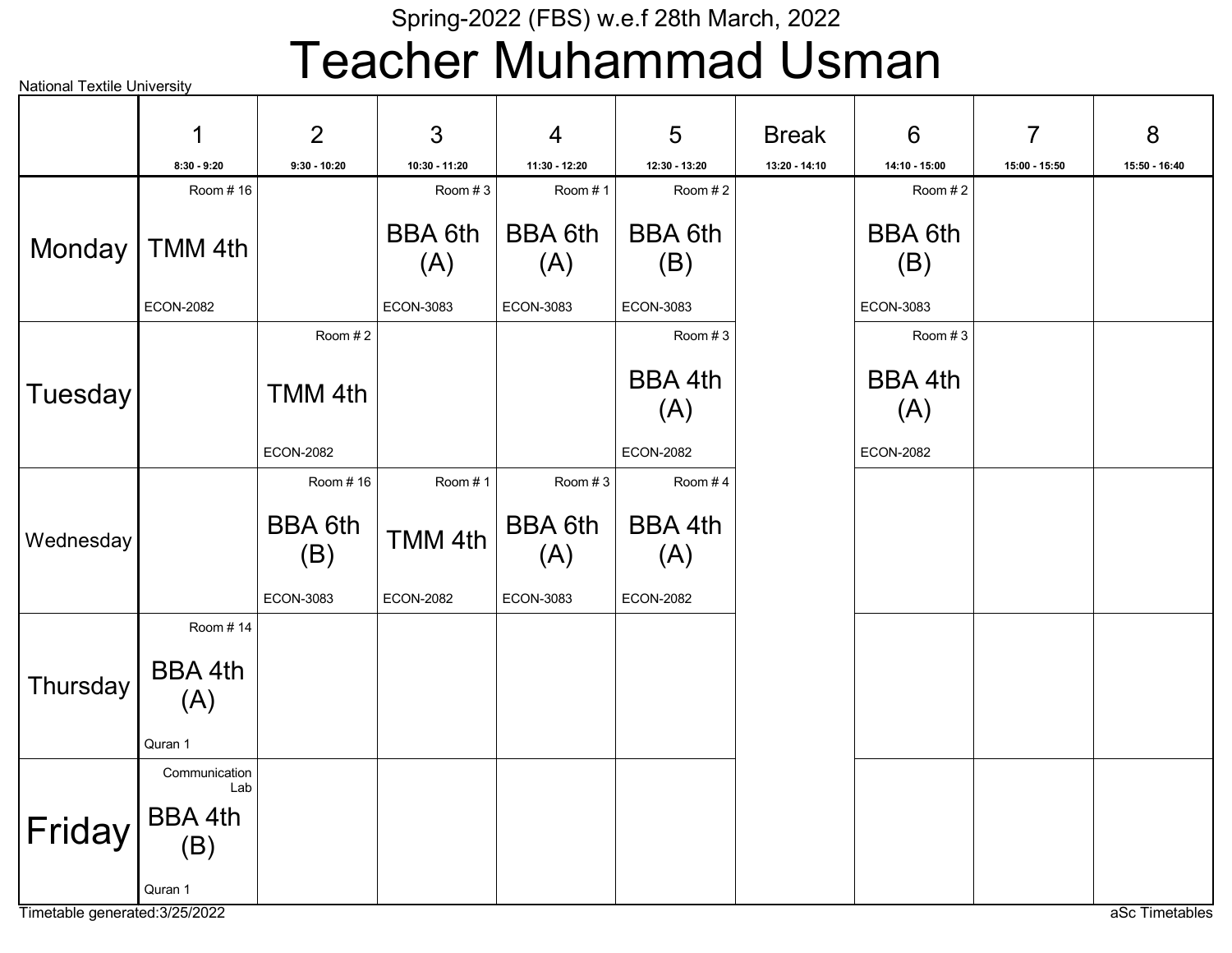# Teacher Dr. Rizwan Khan

|                | 1                                               | 2                                               | $\mathfrak{S}$ | $\overline{4}$ | 5                                                | <b>Break</b>  | $6\phantom{1}$                           | $\overline{7}$ | 8             |
|----------------|-------------------------------------------------|-------------------------------------------------|----------------|----------------|--------------------------------------------------|---------------|------------------------------------------|----------------|---------------|
|                | $8:30 - 9:20$                                   | $9:30 - 10:20$                                  | 10:30 - 11:20  | 11:30 - 12:20  | 12:30 - 13:20                                    | 13:20 - 14:10 | 14:10 - 15:00                            | 15:00 - 15:50  | 15:50 - 16:40 |
| Monday         |                                                 |                                                 |                |                | Room #15<br>BSQ&<br><b>SCM</b><br>2nd<br>TE-1113 |               |                                          |                |               |
| <b>Tuesday</b> |                                                 |                                                 |                |                |                                                  |               | Room #14<br><b>TMM</b><br>2nd<br>TE-1113 |                |               |
| Wednesday      | Room #4<br>BSQ&<br><b>SCM</b><br>2nd<br>TE-1113 | Room #4<br>BSQ&<br><b>SCM</b><br>2nd<br>TE-1113 |                |                | <b>FMS LAB</b><br><b>TMM</b><br>2nd<br>TE-1113   |               |                                          |                |               |
| Thursday       |                                                 | Room # 14<br><b>TMM</b><br>2nd<br>TE-1113       |                |                |                                                  |               |                                          |                |               |
| Friday         |                                                 |                                                 |                |                |                                                  |               |                                          |                |               |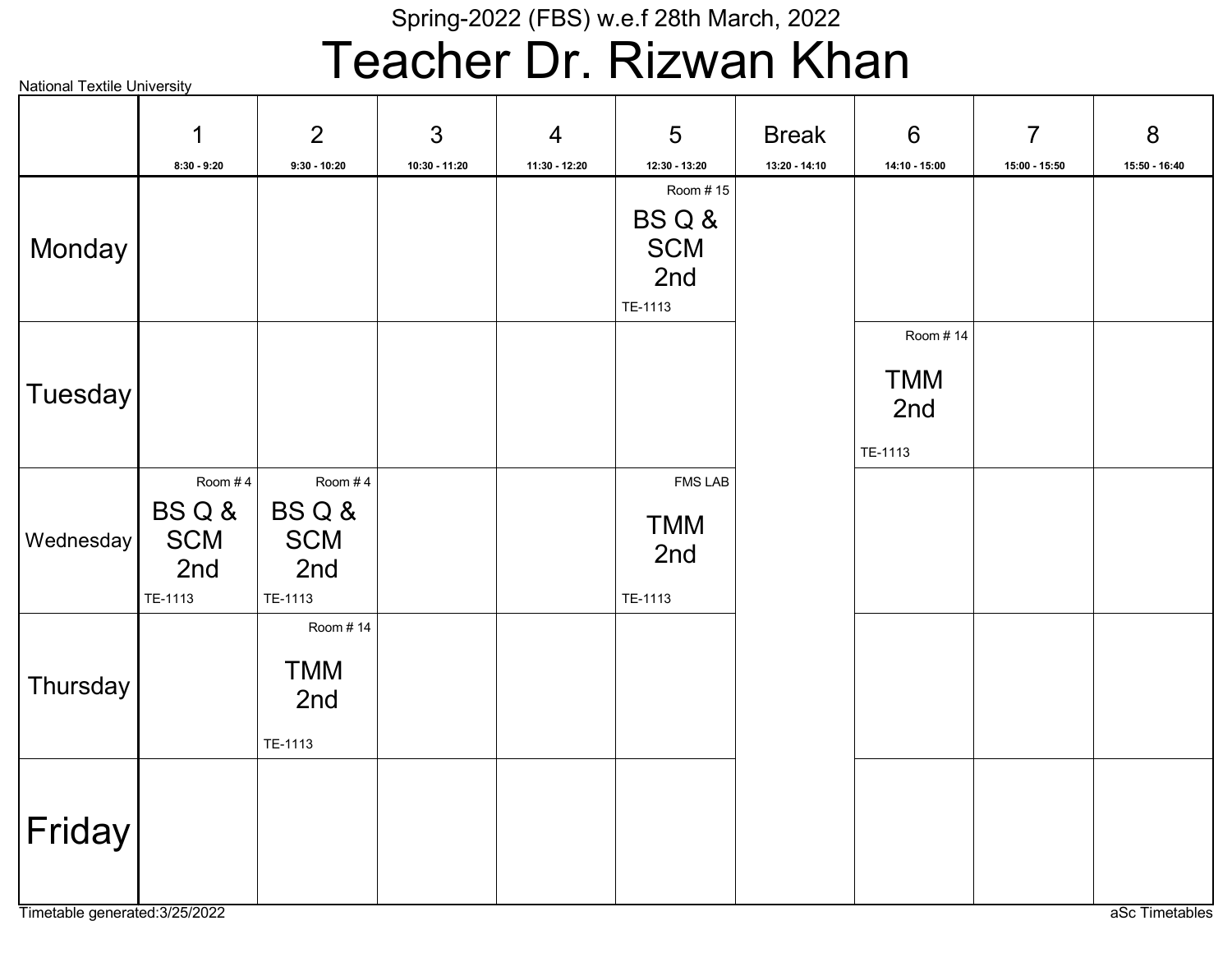## Teacher Dr. Aima Sameen

|           | 1             | $\overline{2}$ | $\mathfrak{S}$ | $\overline{4}$ | 5             | <b>Break</b>  | $6\phantom{1}$ | $\overline{7}$        | $8\phantom{1}$        |
|-----------|---------------|----------------|----------------|----------------|---------------|---------------|----------------|-----------------------|-----------------------|
|           | $8:30 - 9:20$ | $9:30 - 10:20$ | 10:30 - 11:20  | 11:30 - 12:20  | 12:30 - 13:20 | 13:20 - 14:10 | 14:10 - 15:00  | 15:00 - 15:50         | 15:50 - 16:40         |
| Monday    |               |                |                |                |               |               |                |                       | Room # $3$<br>TMM 6th |
|           |               |                |                |                |               |               |                |                       | TE-2112               |
|           |               |                | Room #25       | Room #14       |               |               |                | <b>FMS LAB</b>        | <b>FMS LAB</b>        |
| Tuesday   |               |                | BBA 2nd<br>(B) | TAM 4th        |               |               |                | <b>BBA 2nd</b><br>(B) | <b>BBA 2nd</b><br>(B) |
|           |               |                | TE-1113        | AM-2041        |               |               |                | TE-1113               | TE-1113               |
|           |               |                | FM LAB         |                | FM Lab        |               |                |                       |                       |
| Wednesday |               |                |                | <b>TMM 6th</b> |               |               |                |                       |                       |
|           |               |                | Room #1        |                |               |               | Room #2        | Room #2               |                       |
| Thursday  |               |                | <b>TMM 6th</b> |                |               |               | TAM 4th        | TAM 4th               |                       |
|           |               |                | TE-2112        |                |               |               | AM-2041        | AM-2041               |                       |
| Friday    |               |                |                |                |               |               |                |                       |                       |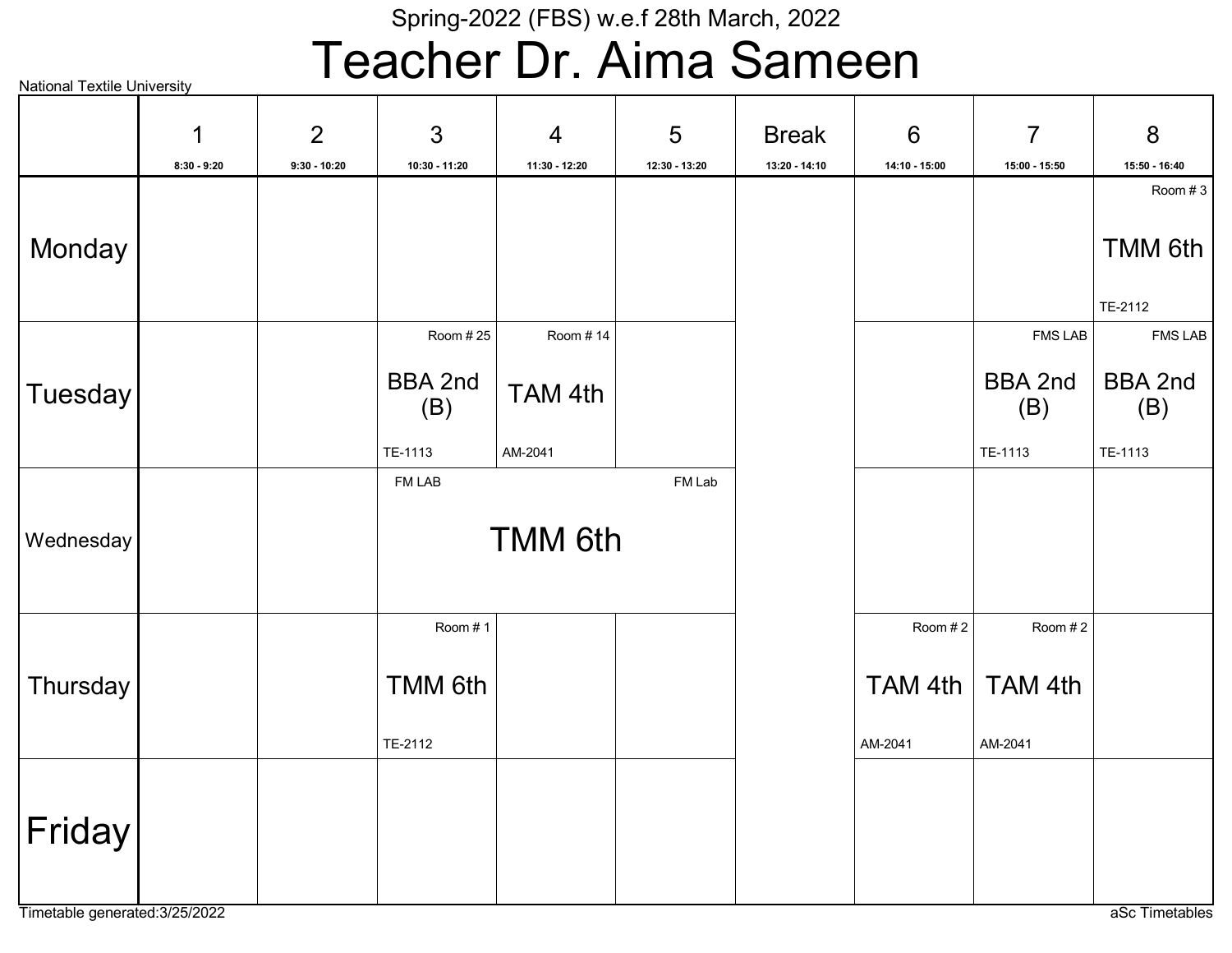## Teacher Saeed Akhtar

|                | 1             | $\overline{2}$                  | 3                              | $\overline{4}$     | 5               | <b>Break</b>    | $\boldsymbol{6}$ | $\overline{7}$  | 8             |
|----------------|---------------|---------------------------------|--------------------------------|--------------------|-----------------|-----------------|------------------|-----------------|---------------|
|                | $8:30 - 9:20$ | $9:30 - 10:20$                  | 10:30 - 11:20                  | 11:30 - 12:20      | $12:30 - 13:20$ | $13:20 - 14:10$ | $14:10 - 15:00$  | $15:00 - 15:50$ | 15:50 - 16:40 |
|                |               |                                 |                                | Room # 25          |                 |                 |                  |                 |               |
| Monday         |               |                                 |                                | TAM 6th<br>AM-3046 |                 |                 |                  |                 |               |
| <b>Tuesday</b> |               |                                 |                                |                    |                 |                 |                  |                 |               |
| Wednesday      |               | Room # 25<br>TAM 6th<br>AM-3046 | Room #25<br>TAM 6th<br>AM-3046 |                    |                 |                 |                  |                 |               |
| Thursday       |               |                                 |                                |                    |                 |                 |                  |                 |               |
| Friday         |               |                                 |                                |                    |                 |                 |                  |                 |               |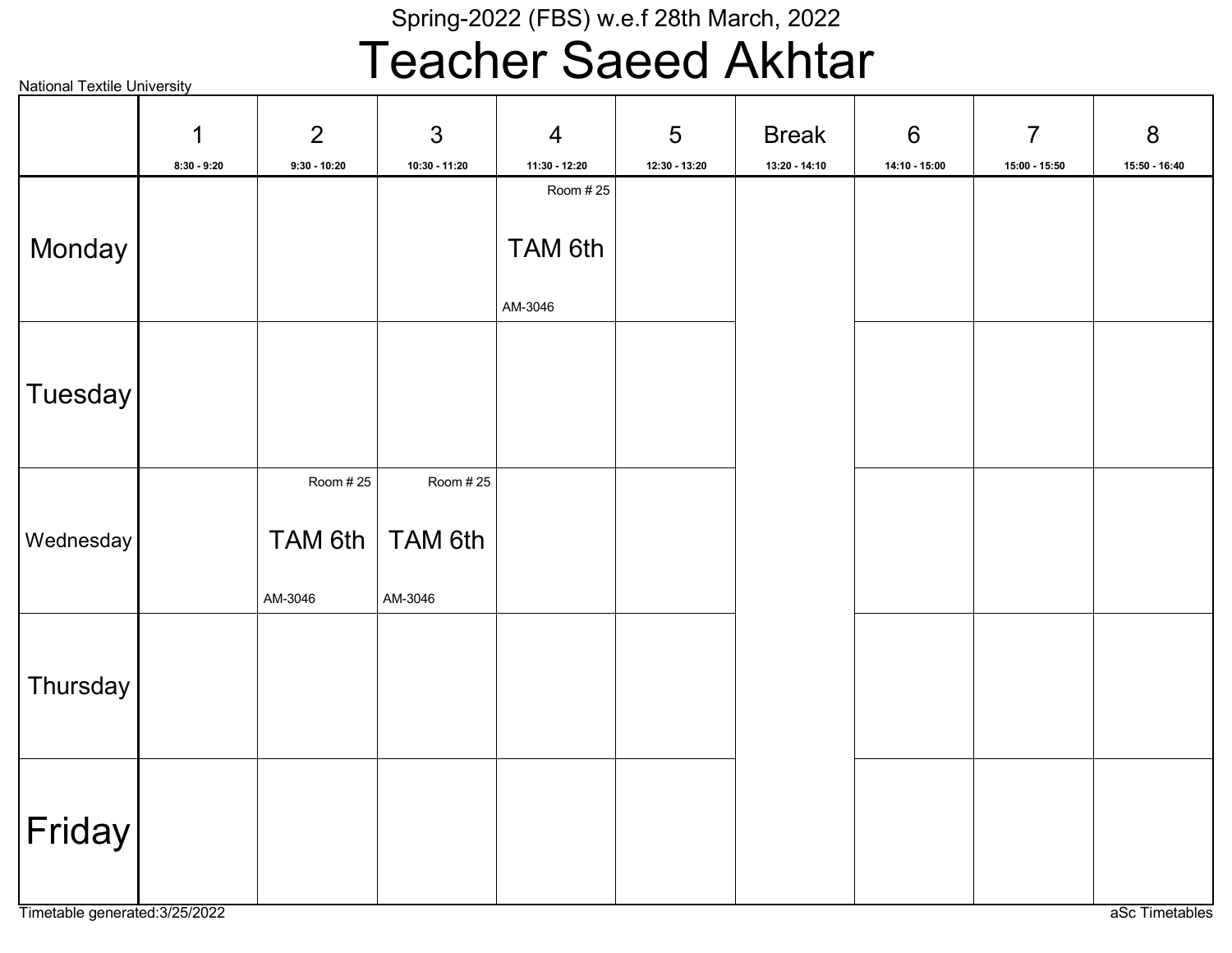## Teacher Malik Abdul Qayyum

| <b>National Textile University</b> |                   |                       |                       |                 |               | - -<br>$\sim$ $\sim$ $\sim$ $\sim$ | $\sim$ $\sim$ $\sim$ $\sim$ |                |               |
|------------------------------------|-------------------|-----------------------|-----------------------|-----------------|---------------|------------------------------------|-----------------------------|----------------|---------------|
|                                    | 1                 | $\overline{2}$        | $\mathfrak{S}$        | $\overline{4}$  | 5             | <b>Break</b>                       | $6\phantom{1}6$             | $\overline{7}$ | 8             |
|                                    | $8:30 - 9:20$     | $9:30 - 10:20$        | 10:30 - 11:20         | 11:30 - 12:20   | 12:30 - 13:20 | 13:20 - 14:10                      | 14:10 - 15:00               | 15:00 - 15:50  | 15:50 - 16:40 |
|                                    |                   | Room #4               | Room #2               | Room #2         |               |                                    |                             |                |               |
| Monday                             |                   | <b>BBA 6th</b><br>(A) | <b>TMM 6th</b>        | <b>TMM 6th</b>  |               |                                    |                             |                |               |
|                                    |                   | <b>HRM-3081</b>       | <b>HRM-3081</b>       | <b>HRM-3081</b> |               |                                    |                             |                |               |
|                                    | Room #15          |                       |                       |                 |               |                                    |                             |                |               |
|                                    | Tuesday   TMM 6th |                       |                       |                 |               |                                    |                             |                |               |
|                                    | <b>HRM-3081</b>   |                       |                       |                 |               |                                    |                             |                |               |
|                                    |                   |                       |                       |                 |               |                                    |                             |                |               |
| Wednesday                          |                   |                       |                       |                 |               |                                    |                             |                |               |
|                                    |                   |                       |                       |                 |               |                                    |                             |                |               |
|                                    |                   |                       |                       |                 |               |                                    |                             |                |               |
| Thursday                           |                   |                       |                       |                 |               |                                    |                             |                |               |
|                                    |                   |                       |                       |                 |               |                                    |                             |                |               |
|                                    |                   | Room #2               | Room #2               |                 |               |                                    |                             |                |               |
| $ \mathsf{Friday} $                |                   | <b>BBA 6th</b><br>(A) | <b>BBA 6th</b><br>(A) |                 |               |                                    |                             |                |               |
|                                    |                   | HRM-3081              | HRM-3081              |                 |               |                                    |                             |                |               |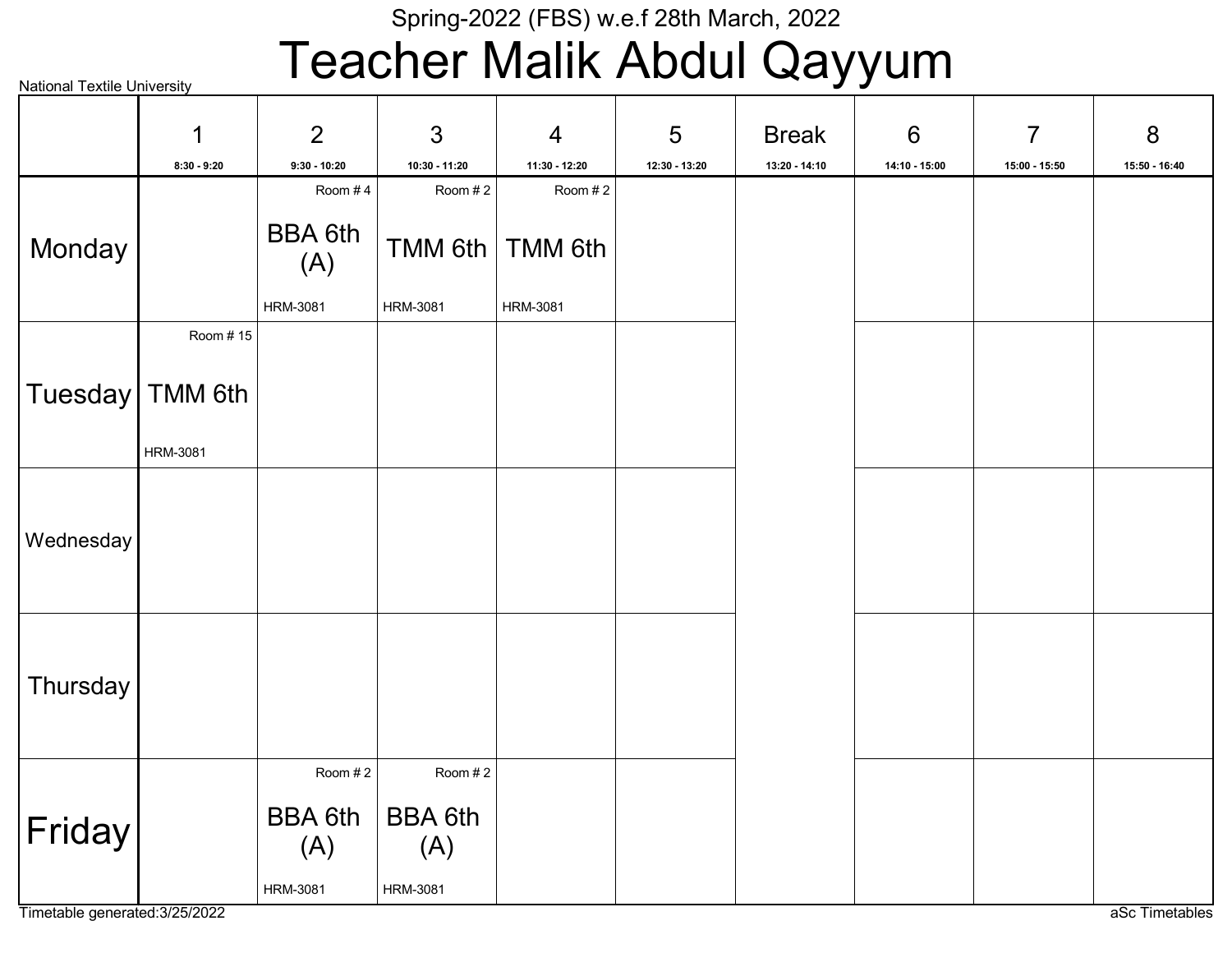# Teacher Dr. Fatima Iftikhar

|                     | 1             | $\overline{2}$ | $\mathfrak{S}$ | $\overline{4}$ | 5             | <b>Break</b>  | $6\,$         | $\overline{7}$ | $8\phantom{1}$ |
|---------------------|---------------|----------------|----------------|----------------|---------------|---------------|---------------|----------------|----------------|
|                     | $8:30 - 9:20$ | $9:30 - 10:20$ | 10:30 - 11:20  | 11:30 - 12:20  | 12:30 - 13:20 | 13:20 - 14:10 | 14:10 - 15:00 | 15:00 - 15:50  | 15:50 - 16:40  |
|                     |               |                |                | Room # 16      |               |               |               |                |                |
|                     |               |                |                |                |               |               |               |                |                |
| Monday              |               |                |                | TAM 8th        |               |               |               |                |                |
|                     |               |                |                |                |               |               |               |                |                |
|                     |               |                |                | AM-4042        |               |               |               |                |                |
|                     |               |                |                |                |               |               |               |                |                |
|                     |               |                |                |                |               |               |               |                |                |
| $ T$ uesday $ $     |               |                |                |                |               |               |               |                |                |
|                     |               |                |                |                |               |               |               |                |                |
|                     |               |                |                |                |               |               |               |                |                |
|                     |               |                |                |                |               |               |               |                |                |
|                     |               |                |                |                |               |               |               |                |                |
| Wednesday           |               |                |                |                |               |               |               |                |                |
|                     |               |                |                |                |               |               |               |                |                |
|                     |               |                |                |                |               |               |               |                |                |
|                     |               |                |                |                |               |               | Room #25      | Room # 25      |                |
|                     |               |                |                |                |               |               |               |                |                |
| Thursday            |               |                |                |                |               |               | TAM 8th       | TAM 8th        |                |
|                     |               |                |                |                |               |               |               |                |                |
|                     |               |                |                |                |               |               | AM-4042       | AM-4042        |                |
|                     |               |                |                |                |               |               |               |                |                |
|                     |               |                |                |                |               |               |               |                |                |
| $ \mathsf{Friday} $ |               |                |                |                |               |               |               |                |                |
|                     |               |                |                |                |               |               |               |                |                |
|                     |               |                |                |                |               |               |               |                |                |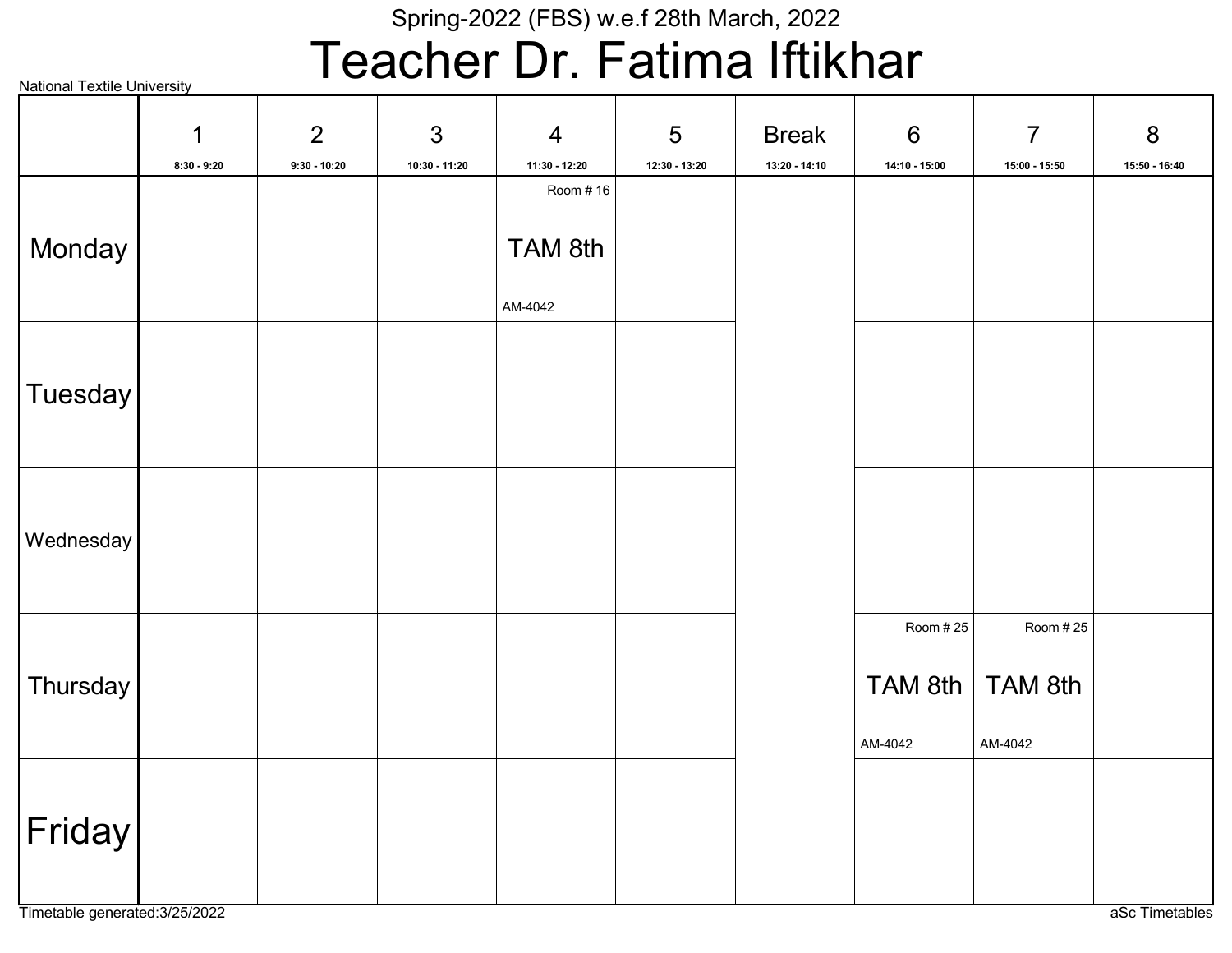# Teacher Supervisor

|  | <b>National Textile University</b> |
|--|------------------------------------|
|  |                                    |

|            | 1<br>$8:30 - 9:20$ | 2<br>$9:30 - 10:20$ | $\mathfrak{S}$<br>$10:30 - 11:20$ | $\overline{4}$<br>11:30 - 12:20 | $\overline{5}$<br>$12:30 - 13:20$ | <b>Break</b><br>$13:20 - 14:10$ | $\boldsymbol{6}$<br>14:10 - 15:00 | $\overline{7}$<br>$15:00 - 15:50$ | $\boldsymbol{8}$<br>15:50 - 16:40 |
|------------|--------------------|---------------------|-----------------------------------|---------------------------------|-----------------------------------|---------------------------------|-----------------------------------|-----------------------------------|-----------------------------------|
| Monday     |                    |                     |                                   |                                 |                                   |                                 |                                   |                                   |                                   |
| Tuesday    |                    |                     |                                   |                                 |                                   |                                 |                                   |                                   |                                   |
| Wednesday  |                    |                     |                                   |                                 |                                   |                                 |                                   |                                   |                                   |
| Thursday   |                    |                     |                                   |                                 |                                   |                                 |                                   |                                   |                                   |
| $ $ Friday |                    |                     |                                   |                                 |                                   |                                 |                                   |                                   |                                   |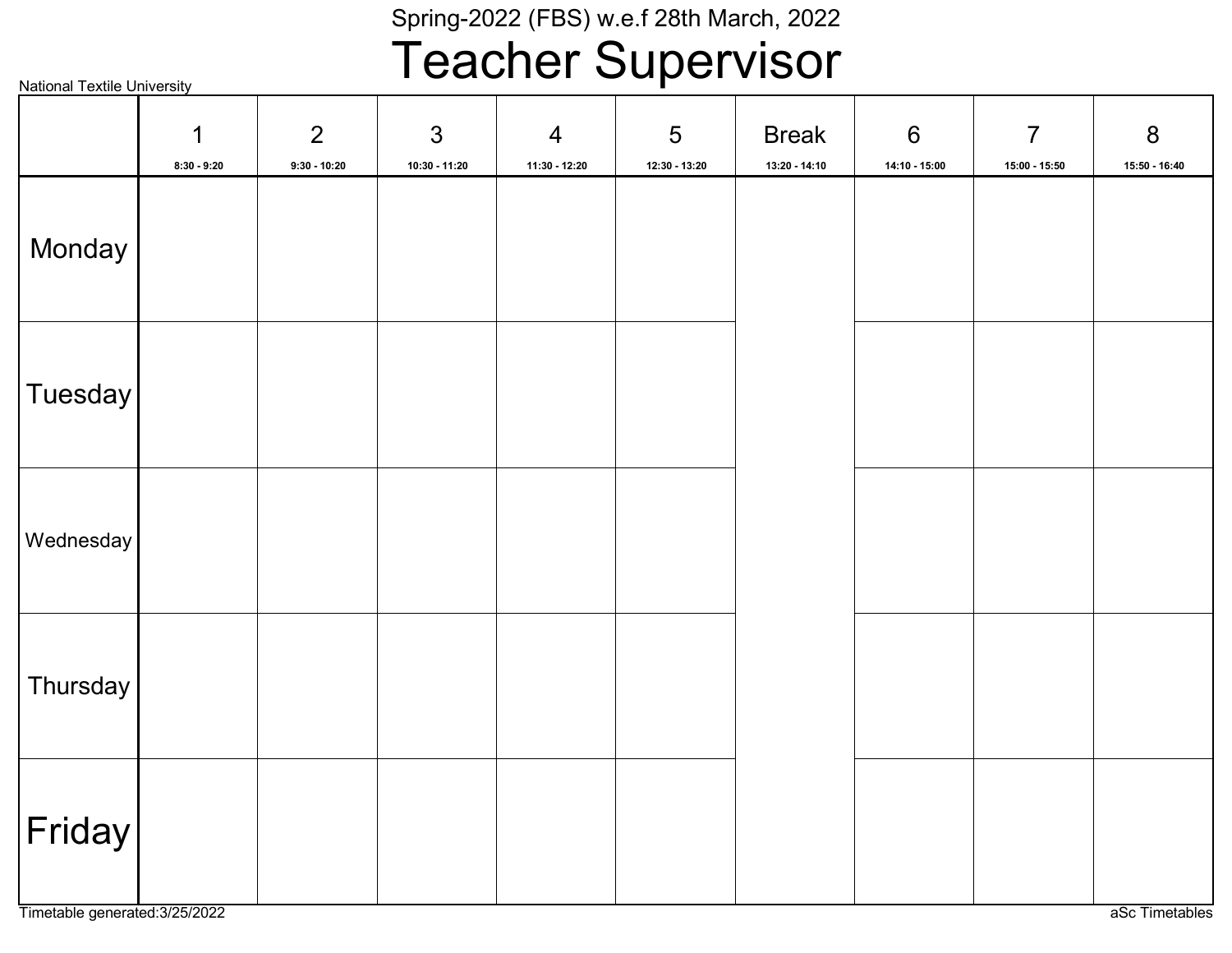# Teacher Quran Translation 1

| <b>National Textile University</b> |                    |                                  | . .                               | $\blacktriangledown$ :<br>—     |                      |                               | . .                      |                                   |                          |
|------------------------------------|--------------------|----------------------------------|-----------------------------------|---------------------------------|----------------------|-------------------------------|--------------------------|-----------------------------------|--------------------------|
|                                    | 1<br>$8:30 - 9:20$ | $\overline{2}$<br>$9:30 - 10:20$ | $\mathfrak{S}$<br>$10:30 - 11:20$ | $\overline{4}$<br>11:30 - 12:20 | 5<br>$12:30 - 13:20$ | <b>Break</b><br>13:20 - 14:10 | $6\,$<br>$14:10 - 15:00$ | $\overline{7}$<br>$15:00 - 15:50$ | $\bf 8$<br>15:50 - 16:40 |
| Monday                             |                    |                                  |                                   |                                 |                      |                               |                          |                                   |                          |
| Tuesday                            |                    |                                  |                                   |                                 |                      |                               |                          |                                   |                          |
| Wednesday                          |                    |                                  |                                   |                                 |                      |                               |                          |                                   |                          |
| Thursday                           |                    |                                  |                                   |                                 |                      |                               |                          |                                   |                          |
| $ \mathsf{Friday} $                |                    |                                  |                                   |                                 |                      |                               |                          |                                   |                          |

Timetable generated:3/25/2022 and a set Timetables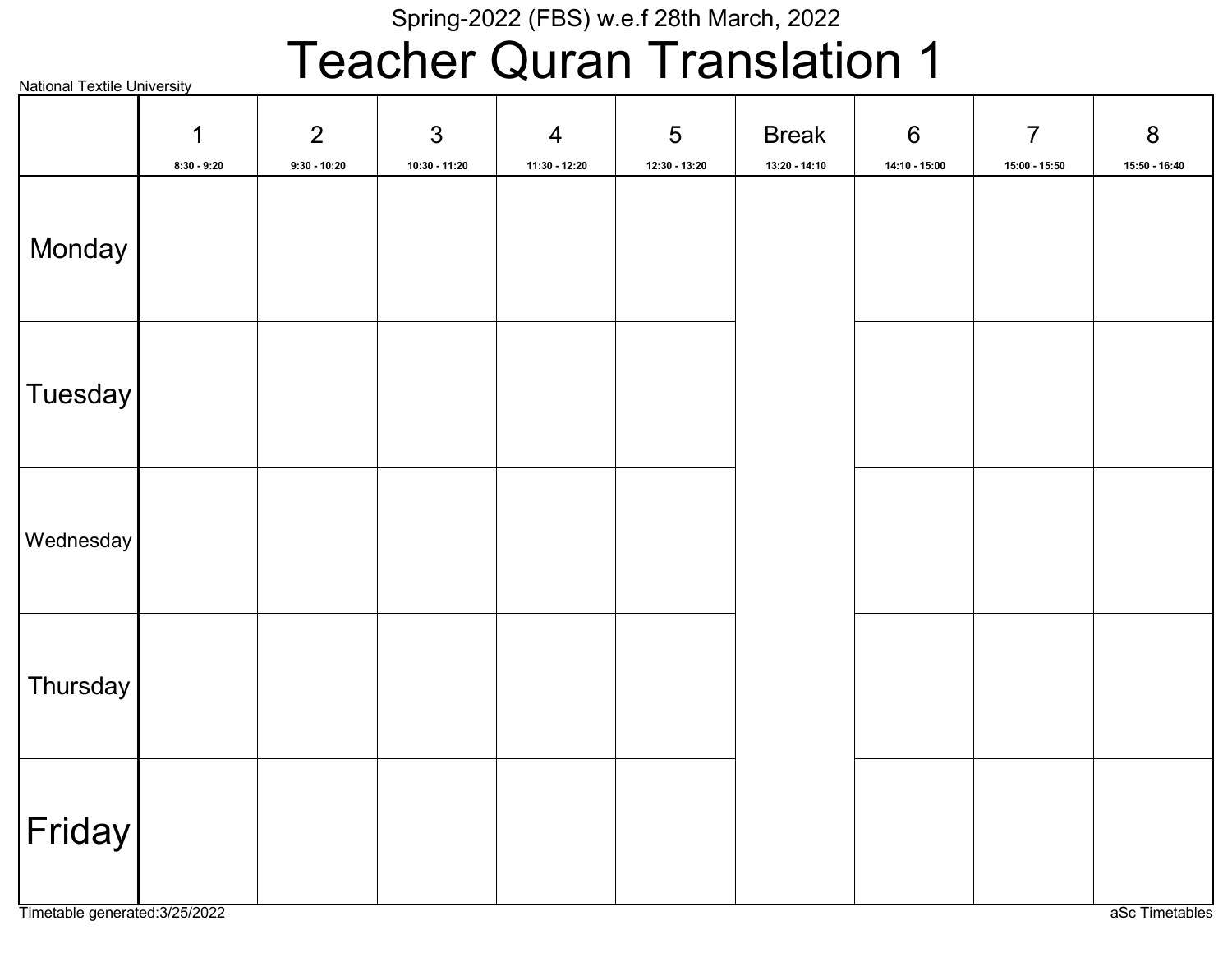# Teacher Quran Translation 2

| <b>National Textile University</b> |                    |                                  | . .                               | ◥<br>. .                        |                                    |                               |                                   |                                 |                                 |
|------------------------------------|--------------------|----------------------------------|-----------------------------------|---------------------------------|------------------------------------|-------------------------------|-----------------------------------|---------------------------------|---------------------------------|
|                                    | 1<br>$8:30 - 9:20$ | $\overline{2}$<br>$9:30 - 10:20$ | $\mathfrak{S}$<br>$10:30 - 11:20$ | $\overline{4}$<br>11:30 - 12:20 | $5\phantom{.0}$<br>$12:30 - 13:20$ | <b>Break</b><br>13:20 - 14:10 | $\boldsymbol{6}$<br>14:10 - 15:00 | $\overline{7}$<br>15:00 - 15:50 | $8\phantom{1}$<br>15:50 - 16:40 |
| Monday                             |                    |                                  |                                   |                                 |                                    |                               |                                   |                                 |                                 |
| Tuesday                            |                    |                                  |                                   |                                 |                                    |                               |                                   |                                 |                                 |
| Wednesday                          |                    |                                  |                                   |                                 |                                    |                               |                                   |                                 |                                 |
| Thursday                           |                    |                                  |                                   |                                 |                                    |                               |                                   |                                 |                                 |
| $ \mathsf{Friday} $                |                    |                                  |                                   |                                 |                                    |                               |                                   |                                 |                                 |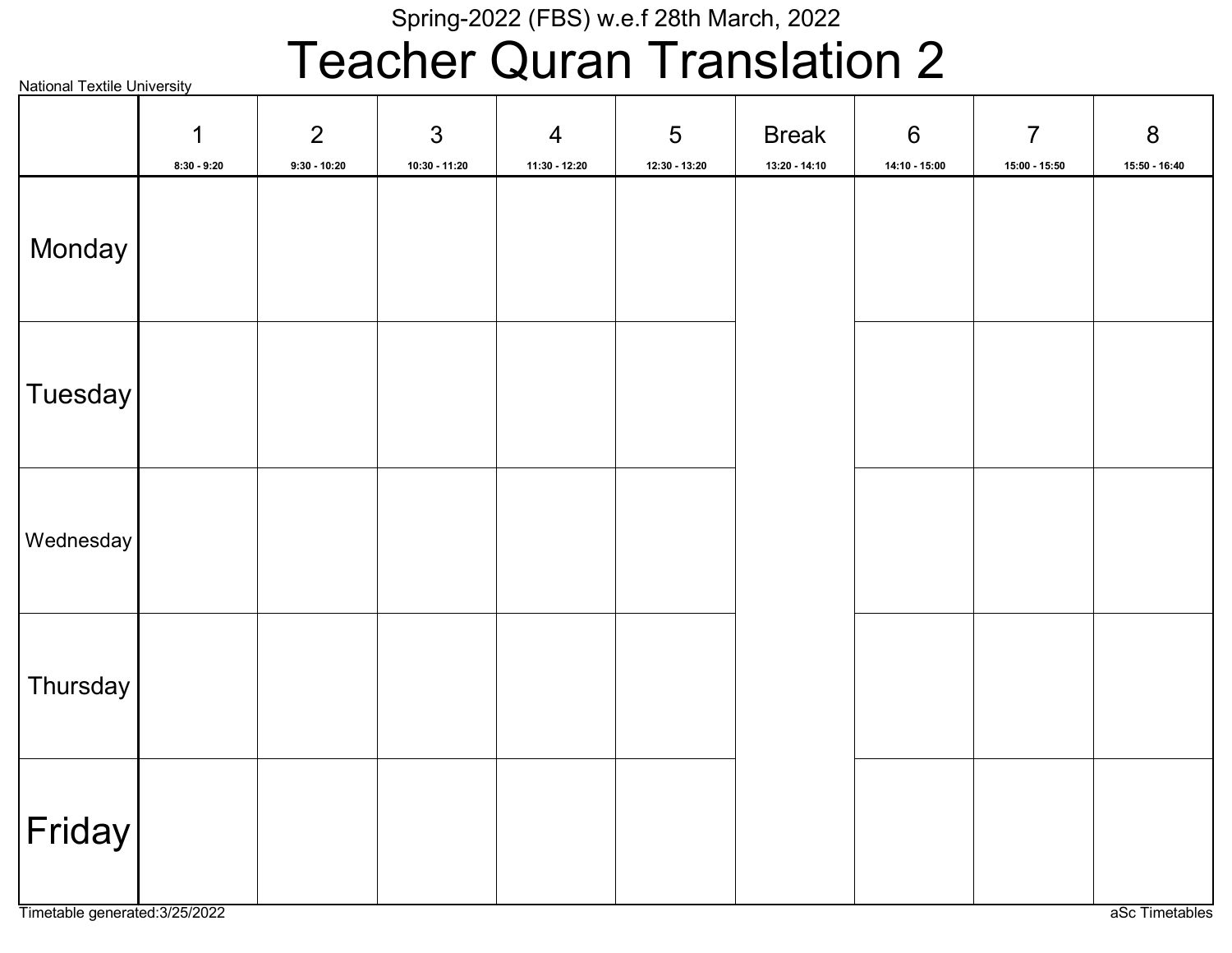## Teacher Dr. Isma Hamid

|                     | $\mathbf 1$<br>$8:30 - 9:20$ | $\overline{2}$<br>$9:30 - 10:20$ | $\mathfrak{S}$<br>10:30 - 11:20 | $\overline{4}$<br>$11:30 - 12:20$ | $\overline{5}$<br>$12:30 - 13:20$ | <b>Break</b><br>13:20 - 14:10 | $\boldsymbol{6}$<br>14:10 - 15:00 | $\overline{7}$<br>$15:00 - 15:50$ | $8\phantom{1}$<br>$15:50 - 16:40$ |
|---------------------|------------------------------|----------------------------------|---------------------------------|-----------------------------------|-----------------------------------|-------------------------------|-----------------------------------|-----------------------------------|-----------------------------------|
| Monday              |                              |                                  |                                 |                                   |                                   |                               |                                   |                                   |                                   |
| Tuesday             |                              |                                  |                                 |                                   |                                   |                               |                                   |                                   |                                   |
| Wednesday           |                              |                                  |                                 |                                   |                                   |                               |                                   |                                   |                                   |
| Thursday            |                              |                                  |                                 |                                   |                                   |                               |                                   |                                   |                                   |
| $ \mathsf{Friday} $ |                              |                                  |                                 |                                   |                                   |                               |                                   |                                   |                                   |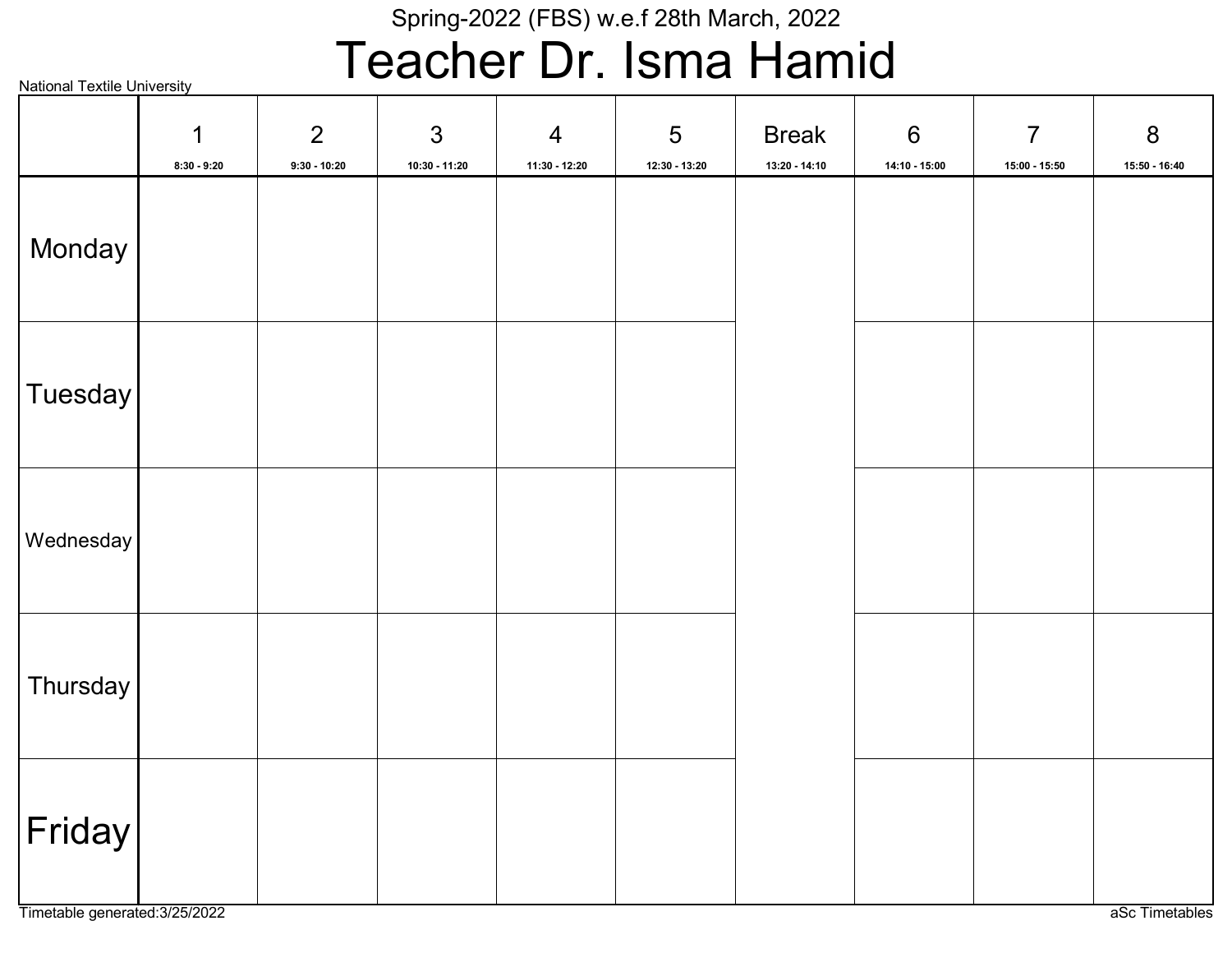## Teacher Rohail Jibran

|  | <b>National Textile University</b> |
|--|------------------------------------|
|  |                                    |

|                | 1             | 2              | $\mathfrak{S}$                                                     | $\overline{4}$                                          | 5                                                       | <b>Break</b>    | $6\,$         | $\overline{7}$ | 8             |
|----------------|---------------|----------------|--------------------------------------------------------------------|---------------------------------------------------------|---------------------------------------------------------|-----------------|---------------|----------------|---------------|
| Monday         | $8:30 - 9:20$ | $9:30 - 10:20$ | 10:30 - 11:20<br>Room #16<br>BSQ&<br><b>SCM</b><br>2nd<br>MKT-1081 | 11:30 - 12:20                                           | 12:30 - 13:20                                           | $13:20 - 14:10$ | 14:10 - 15:00 | 15:00 - 15:50  | 15:50 - 16:40 |
| <b>Tuesday</b> |               |                |                                                                    | <b>FMS LAB</b><br>BSQ&<br><b>SCM</b><br>2nd<br>MKT-1081 | <b>FMS LAB</b><br>BSQ&<br><b>SCM</b><br>2nd<br>MKT-1081 |                 |               |                |               |
| Wednesday      |               |                |                                                                    |                                                         |                                                         |                 |               |                |               |
| Thursday       |               |                |                                                                    |                                                         |                                                         |                 |               |                |               |
| Friday         |               |                |                                                                    |                                                         |                                                         |                 |               |                |               |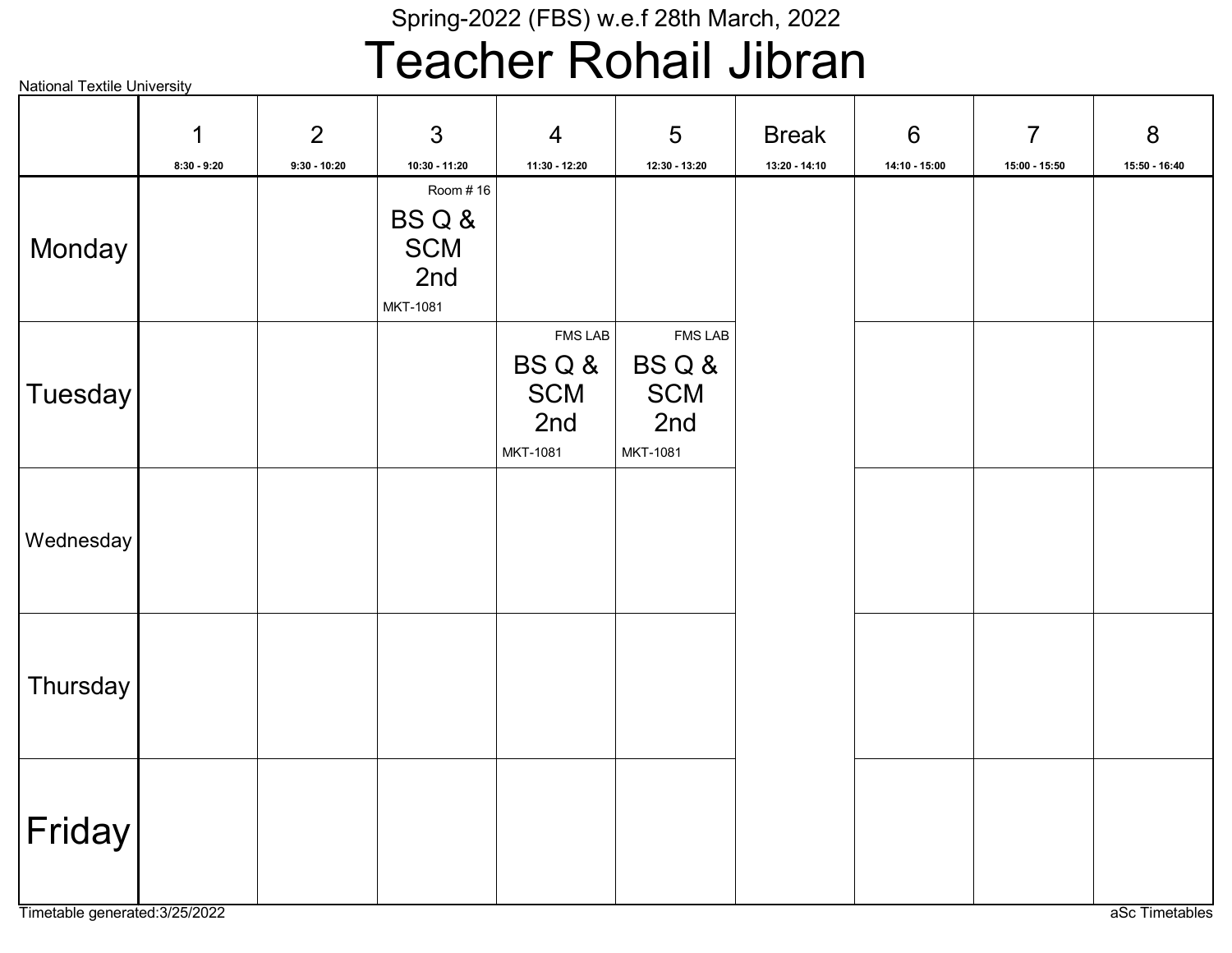## Teacher Saeed Ahmad DAS

|                | 1             | 2                                  | 3                                              | $\overline{4}$                                                  | 5                                  | <b>Break</b>  | 6                                                    | $\overline{7}$                                | 8             |
|----------------|---------------|------------------------------------|------------------------------------------------|-----------------------------------------------------------------|------------------------------------|---------------|------------------------------------------------------|-----------------------------------------------|---------------|
|                | $8:30 - 9:20$ | $9:30 - 10:20$                     | 10:30 - 11:20                                  | 11:30 - 12:20                                                   | 12:30 - 13:20                      | 13:20 - 14:10 | 14:10 - 15:00                                        | 15:00 - 15:50                                 | 15:50 - 16:40 |
|                |               | Room #14                           | Room #14                                       | Room #14                                                        | Room #16                           |               |                                                      |                                               |               |
| Monday         |               | TAM 2nd                            | TAM 2nd                                        | BSQ&<br><b>SCM</b><br>2nd                                       | <b>BBA 2nd</b><br>(B)              |               |                                                      |                                               |               |
|                |               | STAT-1001                          | STAT-1001                                      | STAT-1001                                                       | STAT-1001                          |               |                                                      |                                               |               |
|                |               |                                    |                                                |                                                                 | Room #14                           |               | Room #2                                              | Room #2                                       |               |
| <b>Tuesday</b> |               |                                    |                                                |                                                                 | <b>BBA 2nd</b><br>(B)<br>STAT-1001 |               | <b>BBA 2nd</b><br>(A)<br><b>STAT-1001</b>            | BSQ&<br><b>SCM</b><br>2nd<br><b>STAT-1001</b> |               |
|                |               |                                    |                                                |                                                                 |                                    |               |                                                      |                                               |               |
| Wednesday      |               |                                    | Room #16<br><b>BBA 2nd</b><br>(B)<br>STAT-1001 | <b>FMS LAB</b><br>BSQ&<br><b>SCM</b><br>2nd<br><b>STAT-1001</b> |                                    |               | Room #4<br><b>BBA 2nd</b><br>(A)<br><b>STAT-1001</b> | Room #14<br>TAM 2nd<br>STAT-1001              |               |
|                |               | Room #1                            |                                                |                                                                 |                                    |               |                                                      |                                               |               |
| Thursday       |               | <b>BBA 2nd</b><br>(A)<br>STAT-1001 |                                                |                                                                 |                                    |               |                                                      |                                               |               |
|                |               |                                    |                                                |                                                                 |                                    |               |                                                      |                                               |               |
| Friday         |               |                                    |                                                |                                                                 |                                    |               |                                                      |                                               |               |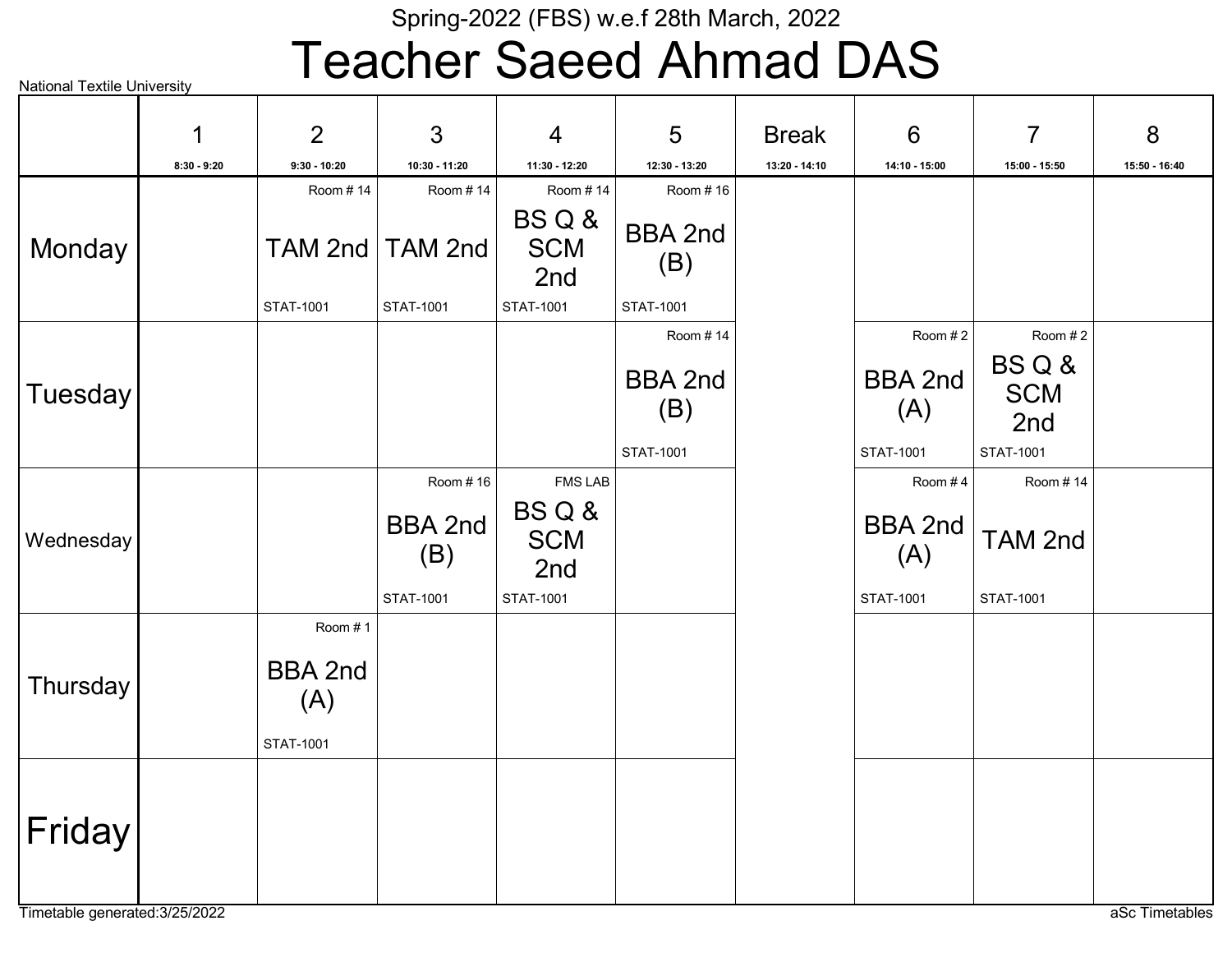## Teacher Alishba Ahkam

National Textile University

|           | 1<br>$8:30 - 9:20$ | $\overline{2}$<br>$9:30 - 10:20$             | 3<br>10:30 - 11:20                                   | $\overline{4}$<br>11:30 - 12:20                                                    | 5<br>12:30 - 13:20                               | <b>Break</b><br>13:20 - 14:10 | $6\phantom{1}6$<br>14:10 - 15:00      | $\overline{7}$<br>15:00 - 15:50              | 8<br>15:50 - 16:40 |
|-----------|--------------------|----------------------------------------------|------------------------------------------------------|------------------------------------------------------------------------------------|--------------------------------------------------|-------------------------------|---------------------------------------|----------------------------------------------|--------------------|
| Monday    |                    |                                              |                                                      |                                                                                    |                                                  |                               |                                       |                                              |                    |
| Tuesday   |                    | Room #3<br><b>BBA 2nd</b><br>(A)<br>MKT-1081 |                                                      |                                                                                    |                                                  |                               | Room #1<br>TMM 8th<br><b>BUS-4087</b> | Room #1<br><b>TMM 8th</b><br><b>BUS-4087</b> |                    |
| Wednesday |                    |                                              | <b>FMS LAB</b><br><b>BBA 2nd</b><br>(A)<br>MKT-1081  | Room # 25<br><b>BBA 8th</b><br>(A)/BBA<br>8th(B)<br>MKT-I-4082 MKT                 |                                                  |                               |                                       |                                              |                    |
| Thursday  |                    |                                              |                                                      |                                                                                    | Room #25<br>TMM 8th<br><b>BUS-4087</b>           |                               |                                       |                                              |                    |
| Friday    |                    |                                              | Room #16<br><b>BBA 2nd</b><br>(A)<br><b>MKT-1081</b> | Room #14<br><b>BBA 8th</b><br>(A)/BBA<br>8th(B)<br>MKT-I-4082 MKT   MKT-I-4082 MKT | Room # 14<br><b>BBA 8th</b><br>(A)/BBA<br>8th(B) |                               |                                       |                                              |                    |

Timetable generated:3/25/2022 and and and all the state of the state of the state of the state of the state of the state of the state of the state of the state of the state of the state of the state of the state of the sta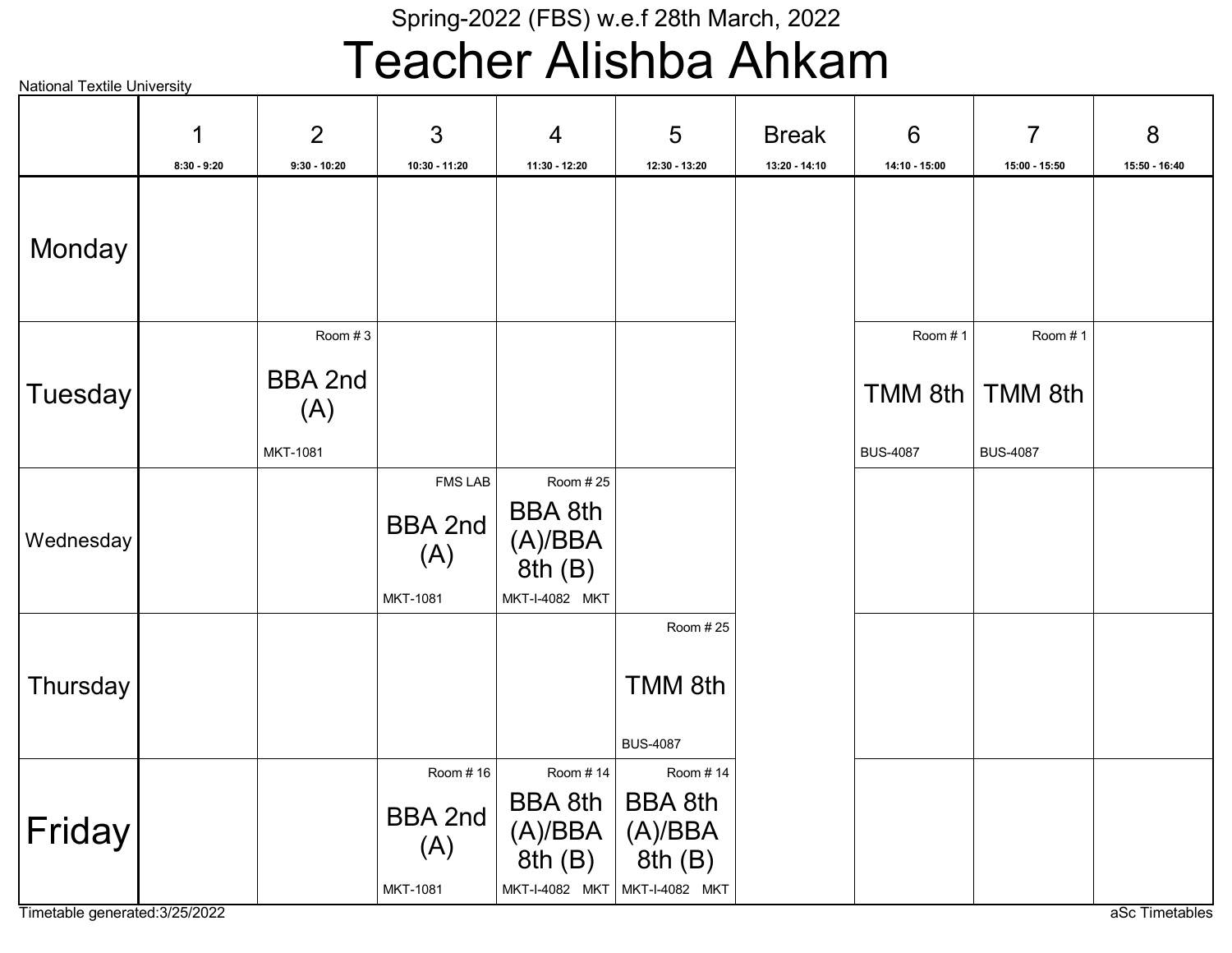# Teacher M. Sufyan Afzal (Visiting)

|           | 1<br>$8:30 - 9:20$ | $\overline{2}$<br>$9:30 - 10:20$ | $\mathfrak{S}$<br>10:30 - 11:20 | $\overline{4}$<br>11:30 - 12:20 | 5<br>12:30 - 13:20 | <b>Break</b><br>13:20 - 14:10 | $6\,$<br>14:10 - 15:00 | $\overline{7}$<br>15:00 - 15:50              | 8<br>15:50 - 16:40                                        |
|-----------|--------------------|----------------------------------|---------------------------------|---------------------------------|--------------------|-------------------------------|------------------------|----------------------------------------------|-----------------------------------------------------------|
| Monday    |                    |                                  |                                 |                                 |                    |                               |                        |                                              |                                                           |
| Tuesday   |                    |                                  |                                 |                                 |                    |                               |                        |                                              | Communication<br>Lab<br><b>BBA 2nd</b><br>(A)<br>ENG-1094 |
| Wednesday |                    |                                  |                                 |                                 |                    |                               |                        | Room #1<br><b>BBA 2nd</b><br>(A)<br>ENG-1094 | Room #1<br><b>BBA 2nd</b><br>(A)<br><b>ENG-1094</b>       |
| Thursday  |                    |                                  |                                 |                                 |                    |                               |                        |                                              |                                                           |
| Friday    |                    |                                  |                                 |                                 |                    |                               |                        |                                              |                                                           |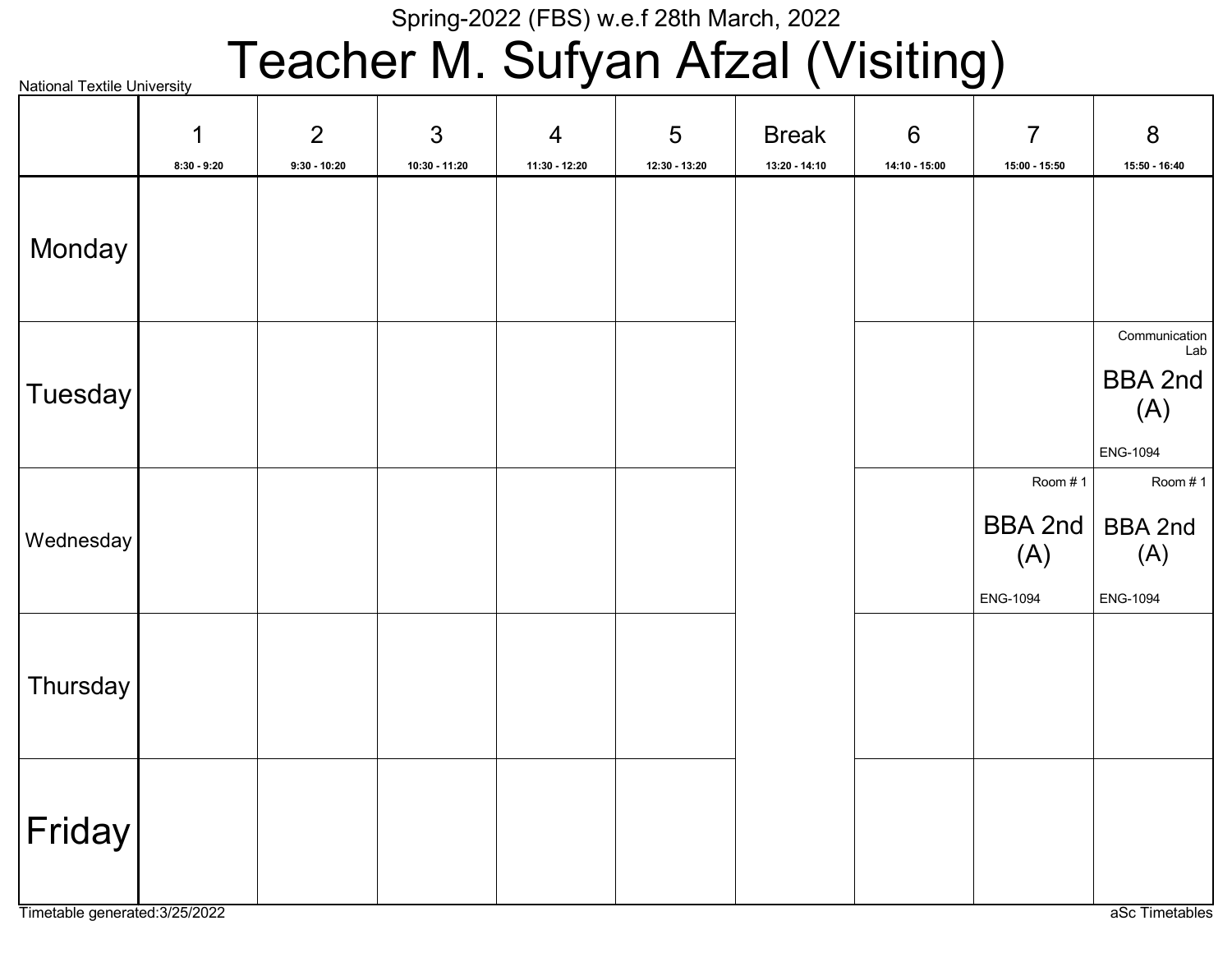# Teacher Adeela Manzoor (Visiting)

|           | 1                     | $\overline{2}$        | 3             | $\overline{4}$ | 5             | <b>Break</b>  | 6              | $\overline{7}$        | 8                     |
|-----------|-----------------------|-----------------------|---------------|----------------|---------------|---------------|----------------|-----------------------|-----------------------|
|           | $8:30 - 9:20$         | $9:30 - 10:20$        | 10:30 - 11:20 | 11:30 - 12:20  | 12:30 - 13:20 | 13:20 - 14:10 | 14:10 - 15:00  | 15:00 - 15:50         | 15:50 - 16:40         |
| Monday    |                       |                       |               |                |               |               |                |                       |                       |
|           |                       |                       |               | Room #1        | Room #1       |               | Room #16       | Communication<br>Lab  |                       |
| Tuesday   |                       |                       |               | TMM 4th        | TMM 4th       |               | TAM 4th        | <b>BBA 4th</b><br>(A) |                       |
|           |                       |                       |               | SS-2092        | SS-2092       |               | SS-2092        | SS-2092               |                       |
| Wednesday |                       |                       |               |                |               |               |                |                       |                       |
|           |                       |                       |               |                | Room #2       |               | Room #16       | Room #4               | Room # 16             |
| Thursday  |                       |                       |               |                | TAM 4th       |               | BBA 4th<br>(B) | TMM 4th               | <b>BBA 4th</b><br>(B) |
|           |                       |                       |               |                | SS-2092       |               | SS-2092        | SS-2092               | SS-2092               |
|           | Room #1               | Room #1               | Room #1       | Room #1        |               |               |                |                       |                       |
| Friday    | <b>BBA 4th</b><br>(A) | <b>BBA 4th</b><br>(A) | TAM 4th       | BBA 4th<br>(B) |               |               |                |                       |                       |
|           | SS-2092               | SS-2092               | SS-2092       | SS-2092        |               |               |                |                       |                       |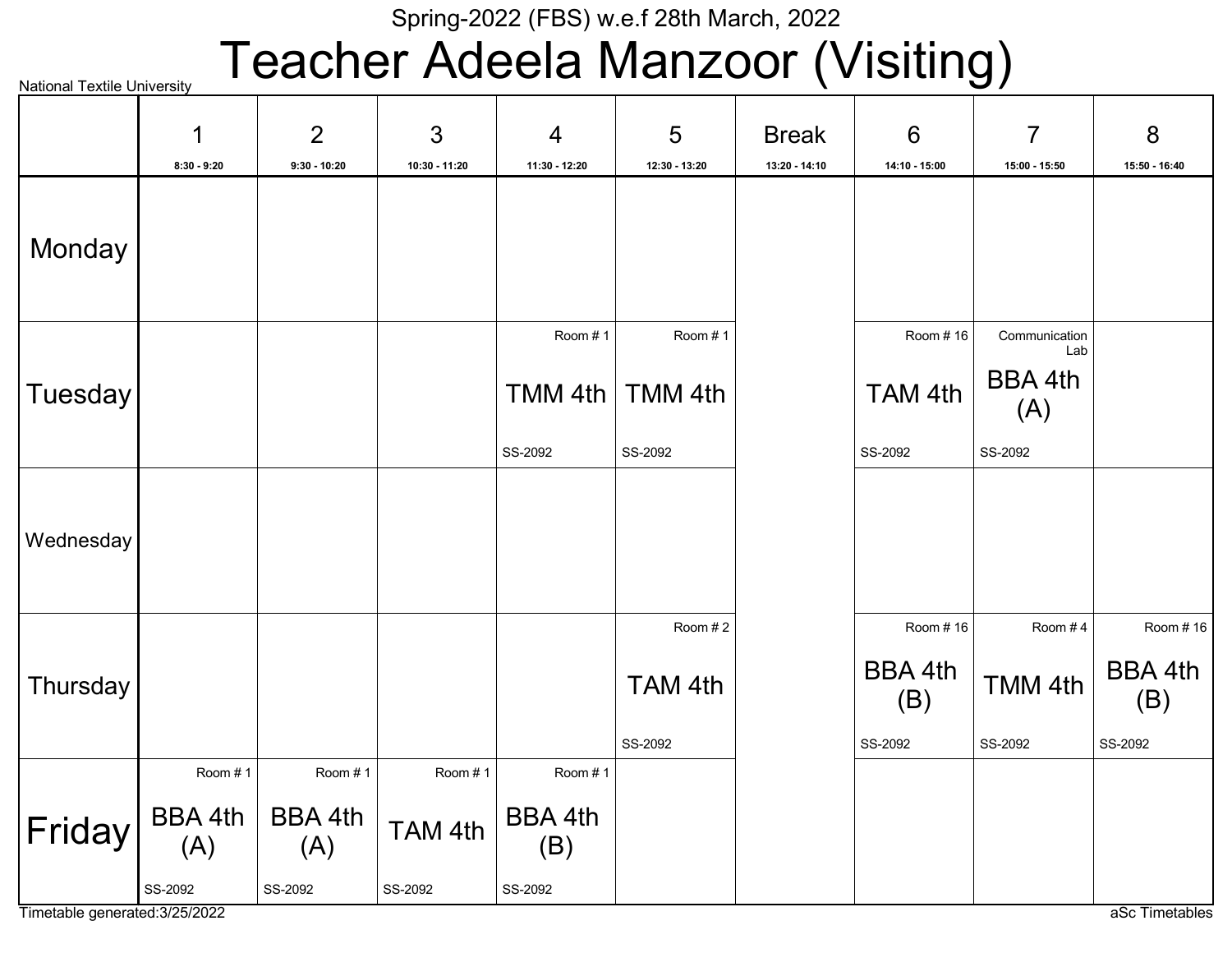# Teacher Ayesha Khan (Visiting)

| <b>National Textile University</b> |                              |                                                     | - - - - <b>- -</b>                                  |                                                      |                      | - -                           | <u>- J /</u>             |                                   |                      |
|------------------------------------|------------------------------|-----------------------------------------------------|-----------------------------------------------------|------------------------------------------------------|----------------------|-------------------------------|--------------------------|-----------------------------------|----------------------|
|                                    | $\mathbf 1$<br>$8:30 - 9:20$ | $\overline{2}$<br>$9:30 - 10:20$                    | $\mathfrak{S}$<br>10:30 - 11:20                     | $\overline{4}$<br>11:30 - 12:20                      | 5<br>$12:30 - 13:20$ | <b>Break</b><br>13:20 - 14:10 | $6\,$<br>$14:10 - 15:00$ | $\overline{7}$<br>$15:00 - 15:50$ | 8<br>$15:50 - 16:40$ |
| Monday                             |                              |                                                     |                                                     |                                                      |                      |                               |                          |                                   |                      |
| <b>Tuesday</b>                     |                              |                                                     |                                                     | Room #15<br><b>BBA 4th</b><br>(B)<br><b>BUS-2085</b> |                      |                               |                          |                                   |                      |
| Wednesday                          |                              |                                                     |                                                     |                                                      |                      |                               |                          |                                   |                      |
| Thursday                           |                              |                                                     |                                                     |                                                      |                      |                               |                          |                                   |                      |
| Friday                             |                              | Room #4<br><b>BBA 4th</b><br>(B)<br><b>BUS-2085</b> | Room #4<br><b>BBA 4th</b><br>(B)<br><b>BUS-2085</b> |                                                      |                      |                               |                          |                                   |                      |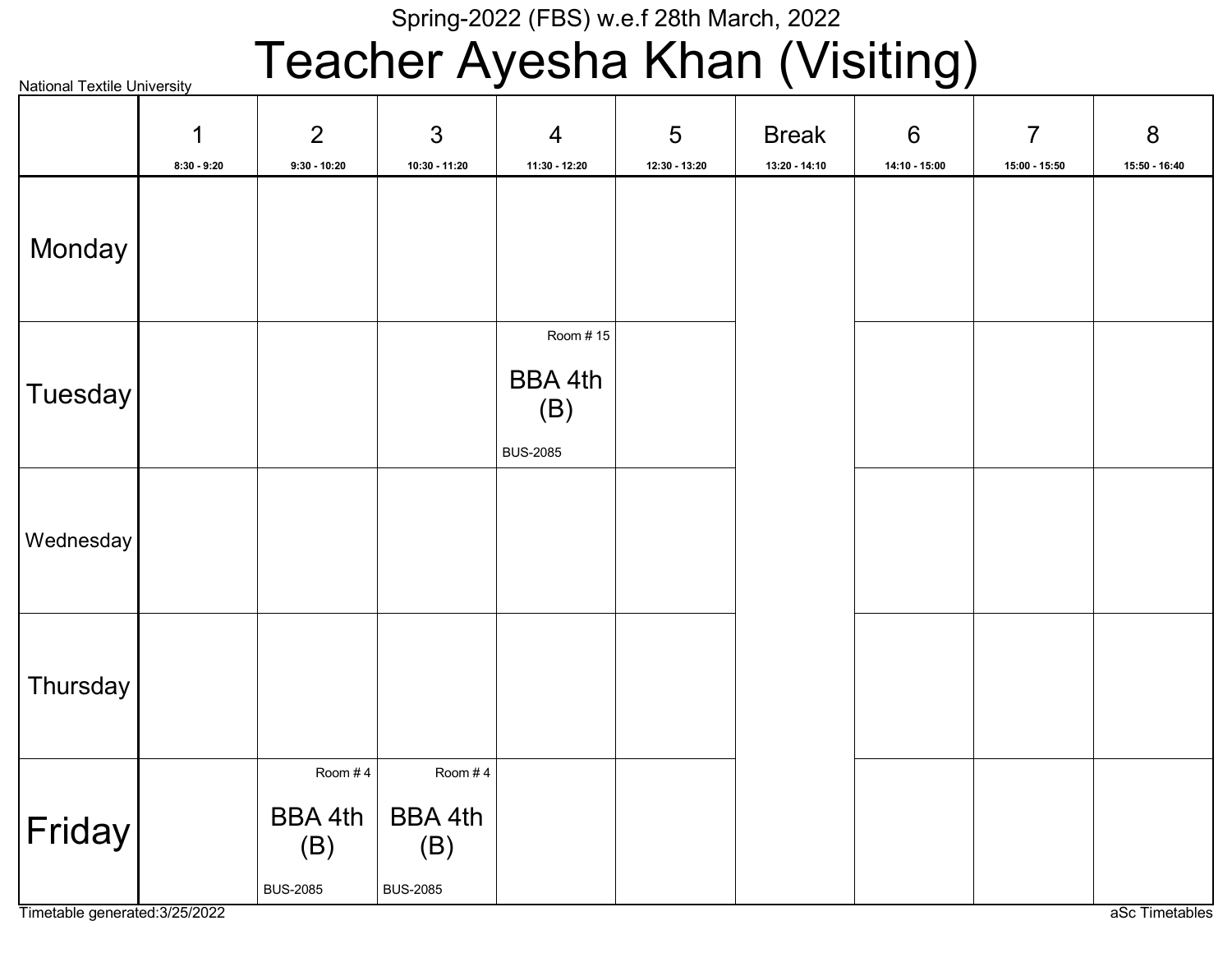# Teacher Tanveer Sajid Bajwa

| $   -$<br><b>National Textile University</b> |                                          |                                          |                                          |                                 |                    |                               |                                  |                    |                    |
|----------------------------------------------|------------------------------------------|------------------------------------------|------------------------------------------|---------------------------------|--------------------|-------------------------------|----------------------------------|--------------------|--------------------|
|                                              | 1<br>$8:30 - 9:20$                       | $\overline{2}$<br>$9:30 - 10:20$         | 3<br>10:30 - 11:20                       | $\overline{4}$<br>11:30 - 12:20 | 5<br>12:30 - 13:20 | <b>Break</b><br>13:20 - 14:10 | $6\phantom{1}6$<br>14:10 - 15:00 | 7<br>15:00 - 15:50 | 8<br>15:50 - 16:40 |
|                                              | Room #15                                 | Room #15                                 |                                          |                                 |                    |                               |                                  |                    |                    |
| Monday                                       | <b>BBA 6th</b><br>(A)<br><b>BUS-3086</b> | <b>BBA 6th</b><br>(B)<br><b>BUS-3086</b> |                                          |                                 |                    |                               |                                  |                    |                    |
|                                              |                                          | Room #14                                 |                                          |                                 |                    |                               |                                  |                    |                    |
| <b>Tuesday</b>                               |                                          | TMM 6th<br><b>BUS-3086</b>               |                                          |                                 |                    |                               |                                  |                    |                    |
|                                              |                                          | Room #3                                  | Room #14                                 |                                 |                    |                               |                                  |                    |                    |
| Wednesday                                    |                                          | <b>BBA 6th</b><br>(A)<br><b>BUS-3086</b> | <b>BBA 6th</b><br>(B)<br><b>BUS-3086</b> |                                 |                    |                               |                                  |                    |                    |
|                                              | Room #2                                  | Room #2                                  |                                          |                                 |                    |                               |                                  |                    |                    |
|                                              | Thursday   TMM 6th  <br><b>BUS-3086</b>  | TMM 6th<br><b>BUS-3086</b>               |                                          |                                 |                    |                               |                                  |                    |                    |
|                                              | Room # 15                                | Room #15                                 |                                          |                                 |                    |                               |                                  |                    |                    |
| Friday                                       | <b>BBA 6th</b><br>(A)                    | <b>BBA 6th</b><br>(B)                    |                                          |                                 |                    |                               |                                  |                    |                    |
|                                              | <b>BUS-3086</b>                          | <b>BUS-3086</b>                          |                                          |                                 |                    |                               |                                  |                    |                    |

Timetable generated:3/25/2022 and a set Timetables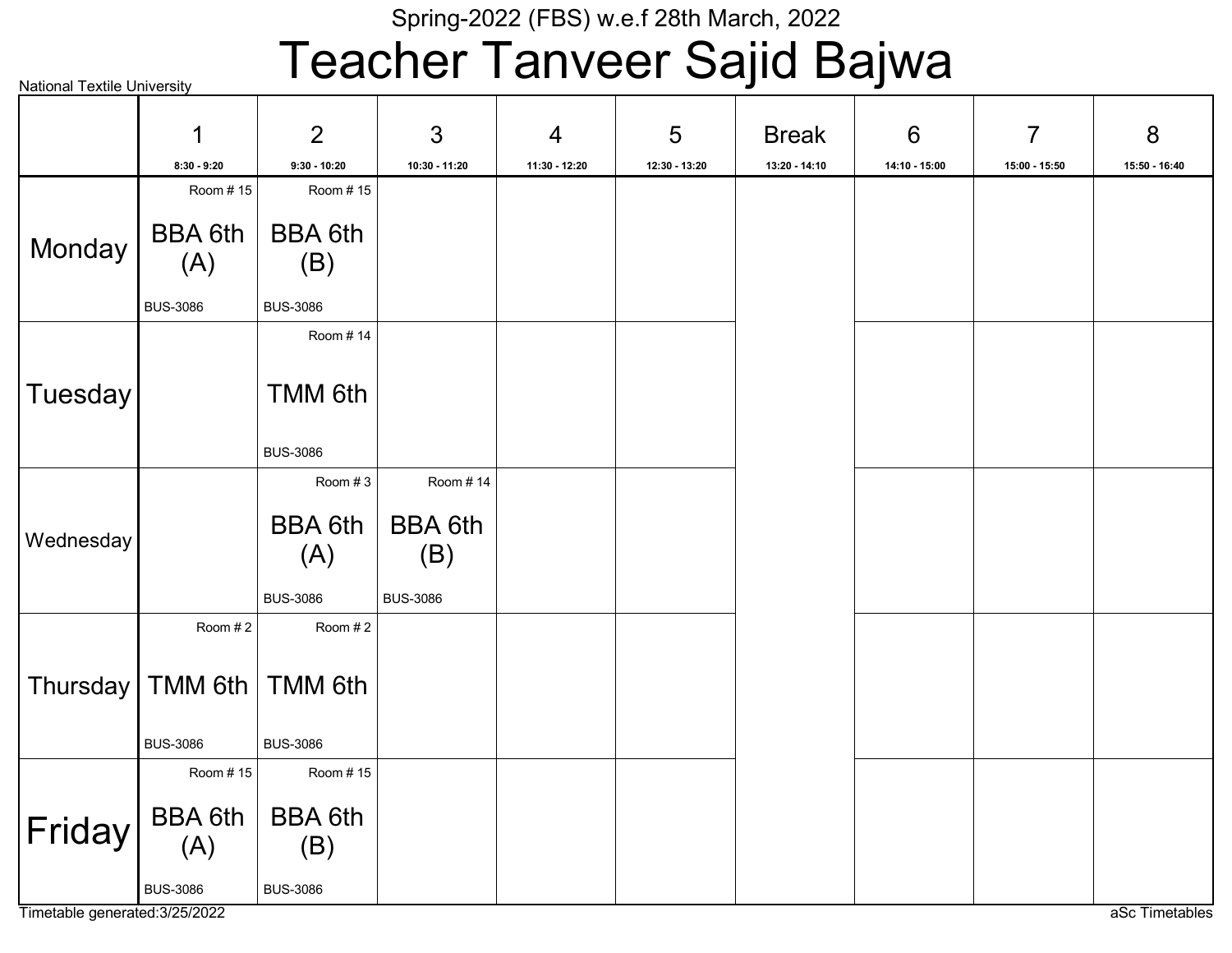## Teacher Muhammad Imran

National Textile University BS Q & **SCM** 2nd HU-1092 Room # 25 BS Q & **SCM** 2nd HU-1092 Room # 25 BBA 6th (A) LAW-3081 Room # 1 BBA 6th (A) LAW-3081 Room # 4 BBA 6th (B) LAW-3081 Room # 14 BBA 6th (B) LAW-3081 Room # 16 BBA 6th (A) LAW-3081 Room # 14 BBA 6th (B) LAW-3081 Communication  $BS \, Q \, 8$   $\Big|$   $\Big|$   $\Big|$   $\Big|$   $\Big|$   $\Big|$   $\Big|$   $\Big|$   $\Big|$   $\Big|$   $\Big|$   $\Big|$   $\Big|$   $\Big|$   $\Big|$   $\Big|$   $\Big|$   $\Big|$   $\Big|$   $\Big|$   $\Big|$   $\Big|$   $\Big|$   $\Big|$   $\Big|$   $\Big|$   $\Big|$   $\Big|$   $\Big|$   $\Big|$   $\Big|$   $\Big|$   $\Big|$   $\Big|$   $\Big|$  **SCM** 2nd HU-1092 Room # 15 **Monday Tuesday Wednesday Thursday** Friday 1 8:30 - 9:20 2 9:30 - 10:20 3 10:30 - 11:20 4 11:30 - 12:20 5 12:30 - 13:20 Break 13:20 - 14:10 6 14:10 - 15:00 7 15:00 - 15:50 8 15:50 - 16:40

Timetable generated:3/25/2022 aSc Timetables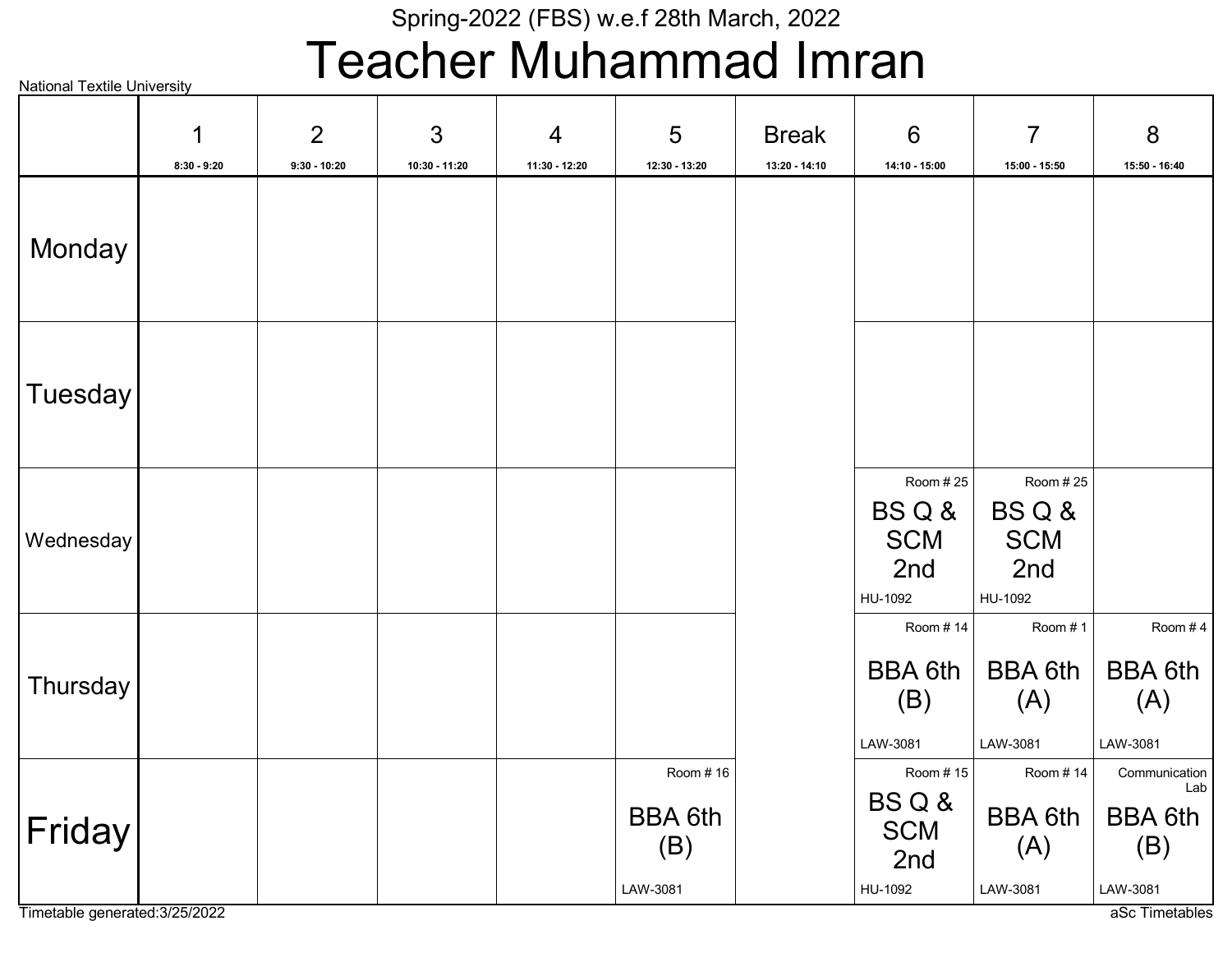# Teacher Uzair Hussain SET

National Textile University TMM 6th TE-2111 Room # 25 TMM 6th TE-2111 Room # 16 TMM 6th YM Lab YM Lab Monday **Tuesday** Wednesday **Thursday** Friday 1 8:30 - 9:20 2 9:30 - 10:20 3 10:30 - 11:20 4 11:30 - 12:20 5 12:30 - 13:20 Break 13:20 - 14:10 6 14:10 - 15:00 7 15:00 - 15:50 8 15:50 - 16:40

Timetable generated:3/25/2022 aSc Timetables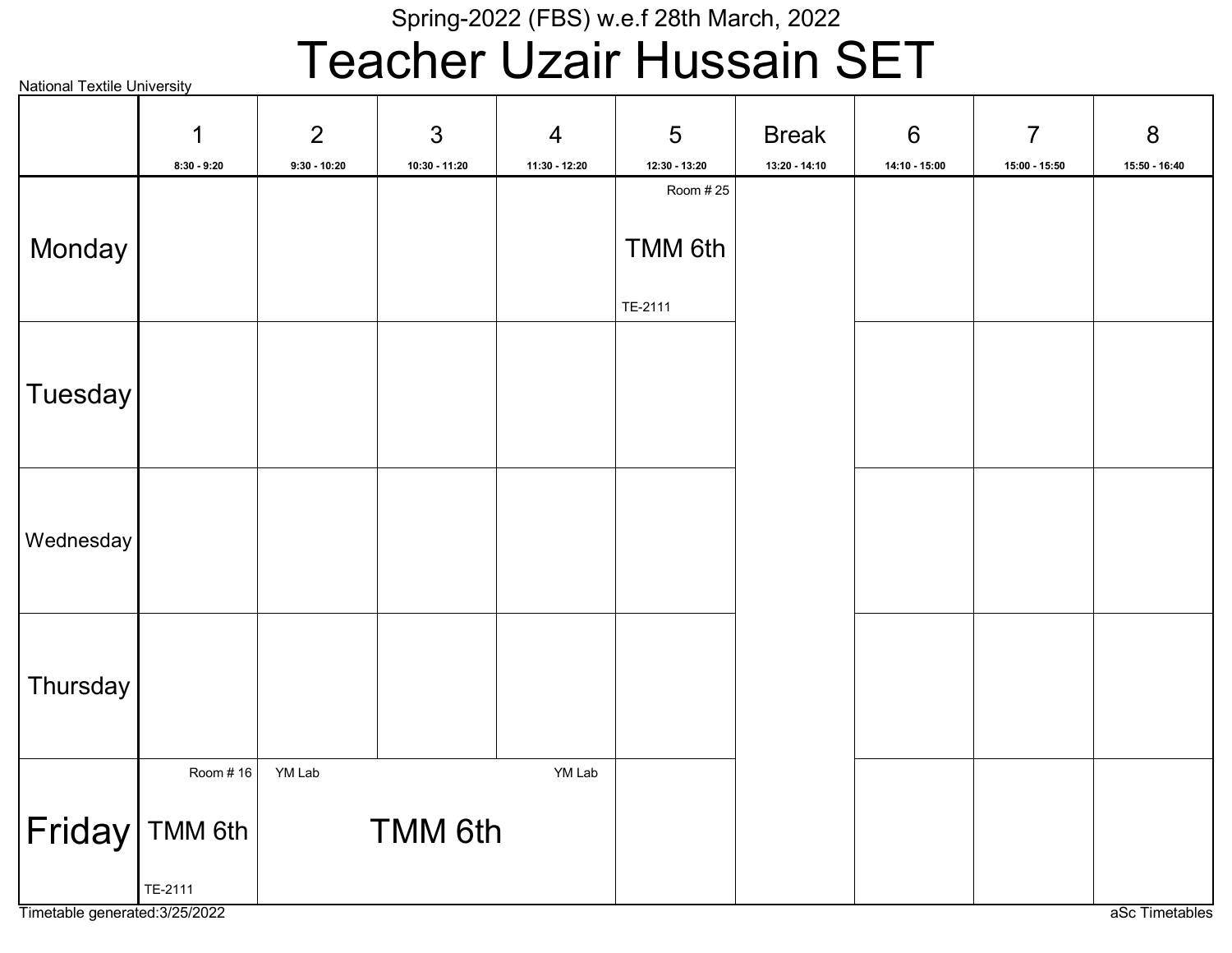# Teacher Dr. Muhammad Zubair SET

|                     | $\mathbf 1$   | 2              | $\mathfrak{S}$  | $\overline{4}$ | 5             | <b>Break</b>  | $6\phantom{1}$  | $\overline{7}$  | $\bf 8$         |
|---------------------|---------------|----------------|-----------------|----------------|---------------|---------------|-----------------|-----------------|-----------------|
|                     | $8:30 - 9:20$ | $9:30 - 10:20$ | $10:30 - 11:20$ | 11:30 - 12:20  | 12:30 - 13:20 | 13:20 - 14:10 | $14:10 - 15:00$ | $15:00 - 15:50$ | $15:50 - 16:40$ |
|                     |               |                |                 | Room #15       | Room #14      |               |                 |                 |                 |
|                     |               |                |                 |                |               |               |                 |                 |                 |
| Monday              |               |                |                 | TMM 8th        | TMM 8th       |               |                 |                 |                 |
|                     |               |                |                 | TE-4113        | TE-4113       |               |                 |                 |                 |
|                     |               |                |                 |                | Room #15      |               |                 |                 |                 |
| Tuesday             |               |                |                 |                | TMM 8th       |               |                 |                 |                 |
|                     |               |                |                 |                | TE-4113       |               |                 |                 |                 |
|                     |               |                |                 |                |               |               |                 |                 |                 |
|                     |               |                |                 |                |               |               |                 |                 |                 |
| Wednesday           |               |                |                 |                |               |               |                 |                 |                 |
|                     |               |                |                 |                |               |               |                 |                 |                 |
|                     |               |                |                 |                |               |               |                 |                 |                 |
|                     |               |                |                 |                |               |               |                 |                 |                 |
| Thursday            |               |                |                 |                |               |               |                 |                 |                 |
|                     |               |                |                 |                |               |               |                 |                 |                 |
|                     |               |                |                 |                |               |               |                 |                 |                 |
|                     |               |                |                 |                |               |               |                 |                 |                 |
|                     |               |                |                 |                |               |               |                 |                 |                 |
| Friday <sup>®</sup> |               |                |                 |                |               |               |                 |                 |                 |
|                     |               |                |                 |                |               |               |                 |                 |                 |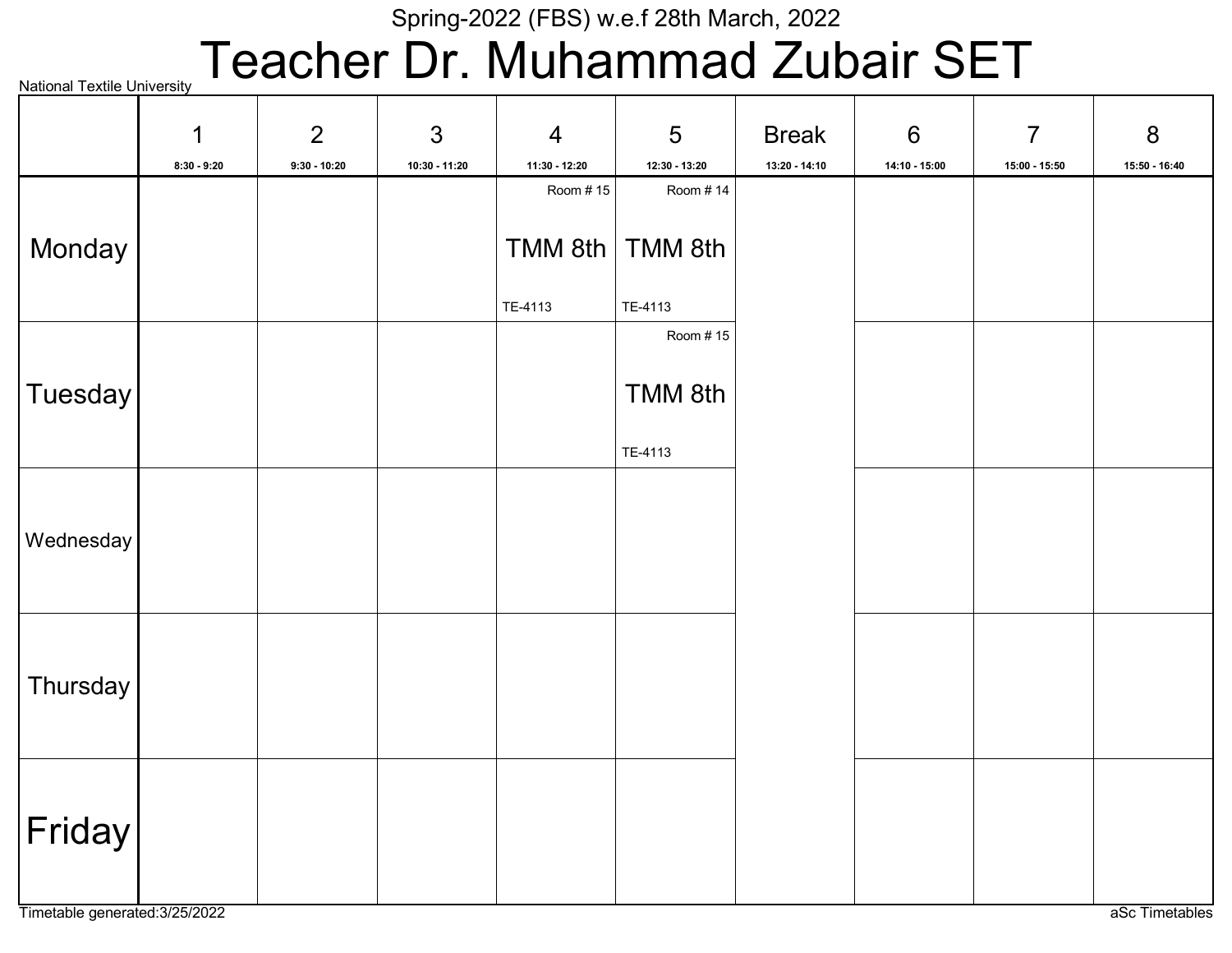## Teacher Dr Sara Shafaqat

|                | $\mathbf 1$<br>$8:30 - 9:20$ | $\overline{2}$<br>$9:30 - 10:20$ | 3<br>10:30 - 11:20 | $\overline{4}$<br>11:30 - 12:20 | 5<br>$12:30 - 13:20$ | <b>Break</b><br>$13:20 - 14:10$ | $6\,$<br>14:10 - 15:00                | $\overline{7}$<br>15:00 - 15:50       | 8<br>15:50 - 16:40                    |
|----------------|------------------------------|----------------------------------|--------------------|---------------------------------|----------------------|---------------------------------|---------------------------------------|---------------------------------------|---------------------------------------|
| Monday         |                              |                                  |                    |                                 |                      |                                 |                                       |                                       |                                       |
| <b>Tuesday</b> |                              |                                  |                    |                                 |                      |                                 |                                       |                                       |                                       |
| Wednesday      |                              |                                  |                    |                                 |                      |                                 | Room #2<br>TAM 8th<br><b>BUS-4087</b> | Room #2<br>TAM 8th<br><b>BUS-4087</b> | Room #2<br>TAM 8th<br><b>BUS-4087</b> |
| Thursday       |                              |                                  |                    |                                 |                      |                                 |                                       |                                       |                                       |
| Friday         |                              |                                  |                    |                                 |                      |                                 |                                       |                                       |                                       |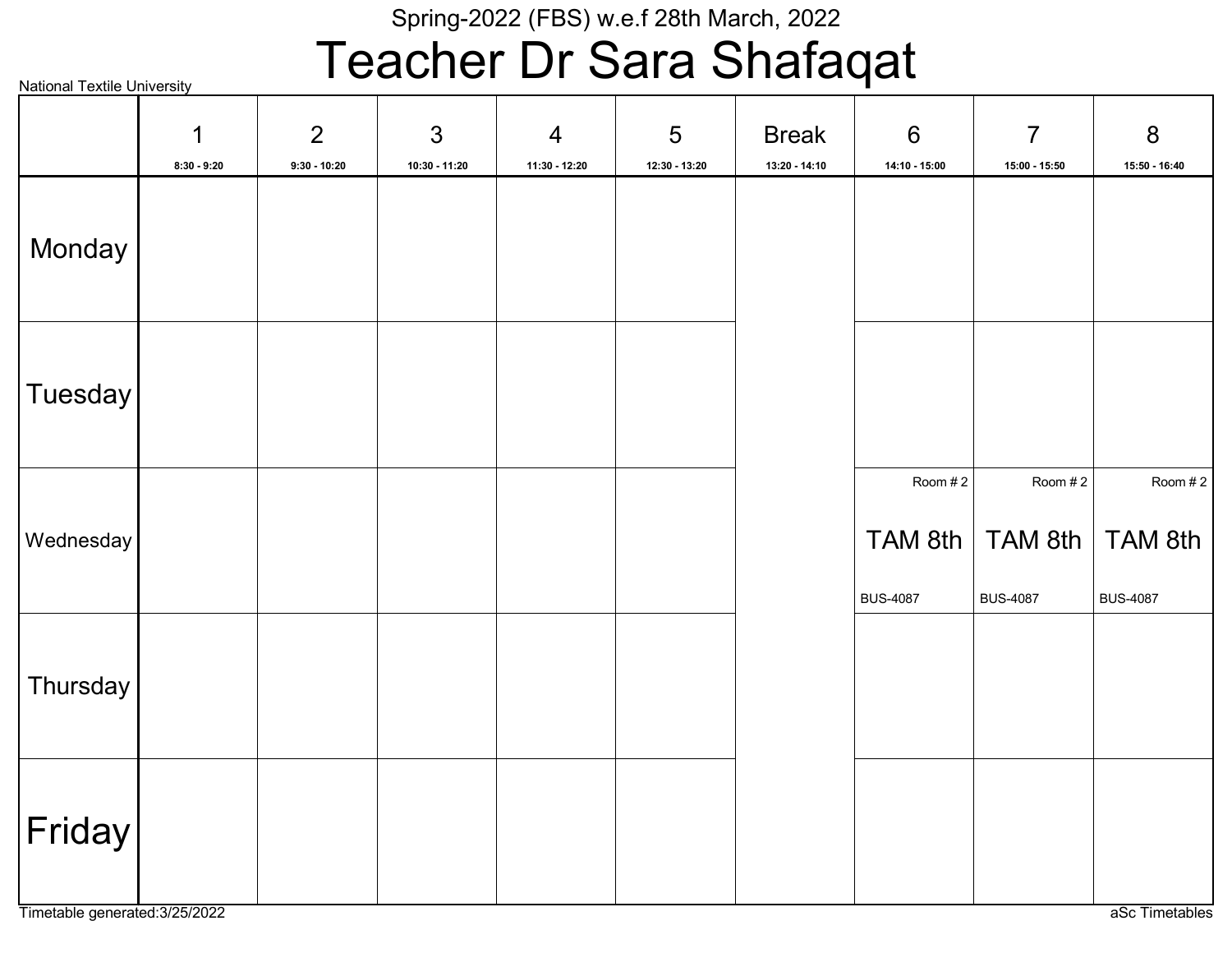# Teacher Dr Fayyaz Ahmed DAS

National Textile University TAM 2nd MA-1003 Room # 4 TAM 2nd MA-1003 Room # 4 Thursday | TAM 2nd MA-1003 Room # 15 Monday **Tuesday** Wednesday Friday 1 8:30 - 9:20 2 9:30 - 10:20 3 10:30 - 11:20 4 11:30 - 12:20 5 12:30 - 13:20 Break 13:20 - 14:10 6 14:10 - 15:00 7 15:00 - 15:50 8 15:50 - 16:40

Timetable generated:3/25/2022 and a set of the control of the control of the control of the control of the control of the control of the control of the control of the control of the control of the control of the control of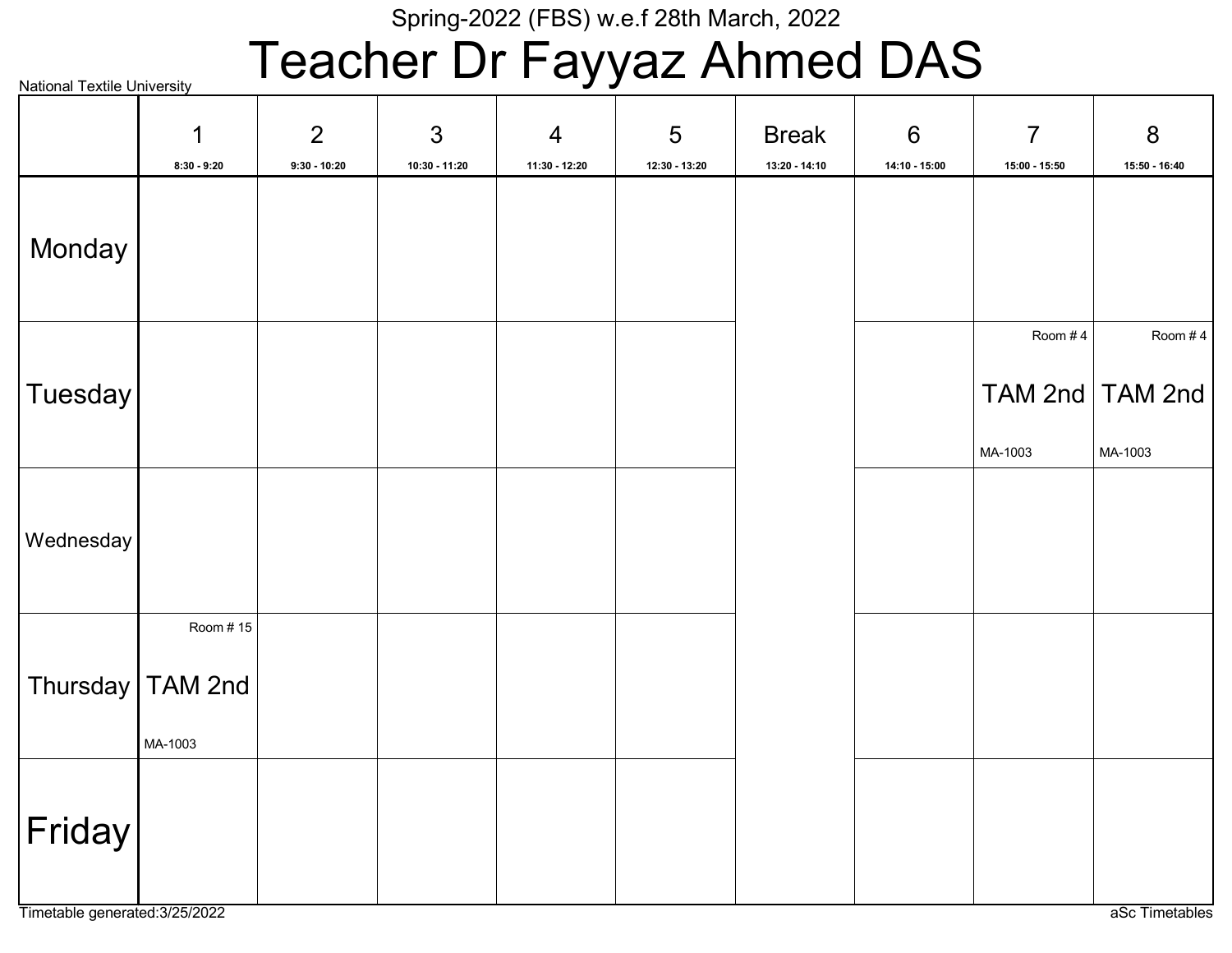## Teacher Dr Madiha Jabbar

National Textile University

|                     | 1<br>$8:30 - 9:20$                            | $\overline{2}$<br>$9:30 - 10:20$ | 3<br>10:30 - 11:20 | $\overline{4}$<br>11:30 - 12:20 | 5<br>12:30 - 13:20 | <b>Break</b><br>13:20 - 14:10 | $6\,$<br>14:10 - 15:00 | $\overline{7}$<br>15:00 - 15:50 | $8\,$<br>15:50 - 16:40 |
|---------------------|-----------------------------------------------|----------------------------------|--------------------|---------------------------------|--------------------|-------------------------------|------------------------|---------------------------------|------------------------|
| Monday              |                                               |                                  |                    |                                 |                    |                               |                        |                                 |                        |
| Tuesday             |                                               |                                  |                    |                                 |                    |                               | Lab GM                 | <b>TAM 6th</b>                  | Clothing Lab           |
| Wednesday           |                                               |                                  |                    |                                 |                    |                               |                        |                                 |                        |
|                     | Clothing Lab<br>Thursday   TAM 6th<br>AM-3045 | Lab GM                           | <b>TAM 6th</b>     | Clothing Lab                    |                    |                               |                        |                                 |                        |
| $ \mathsf{Friday} $ |                                               |                                  |                    |                                 |                    |                               |                        |                                 |                        |

Timetable generated:3/25/2022 and and and all the control of the control of the control of the control of the control of the control of the control of the control of the control of the control of the control of the control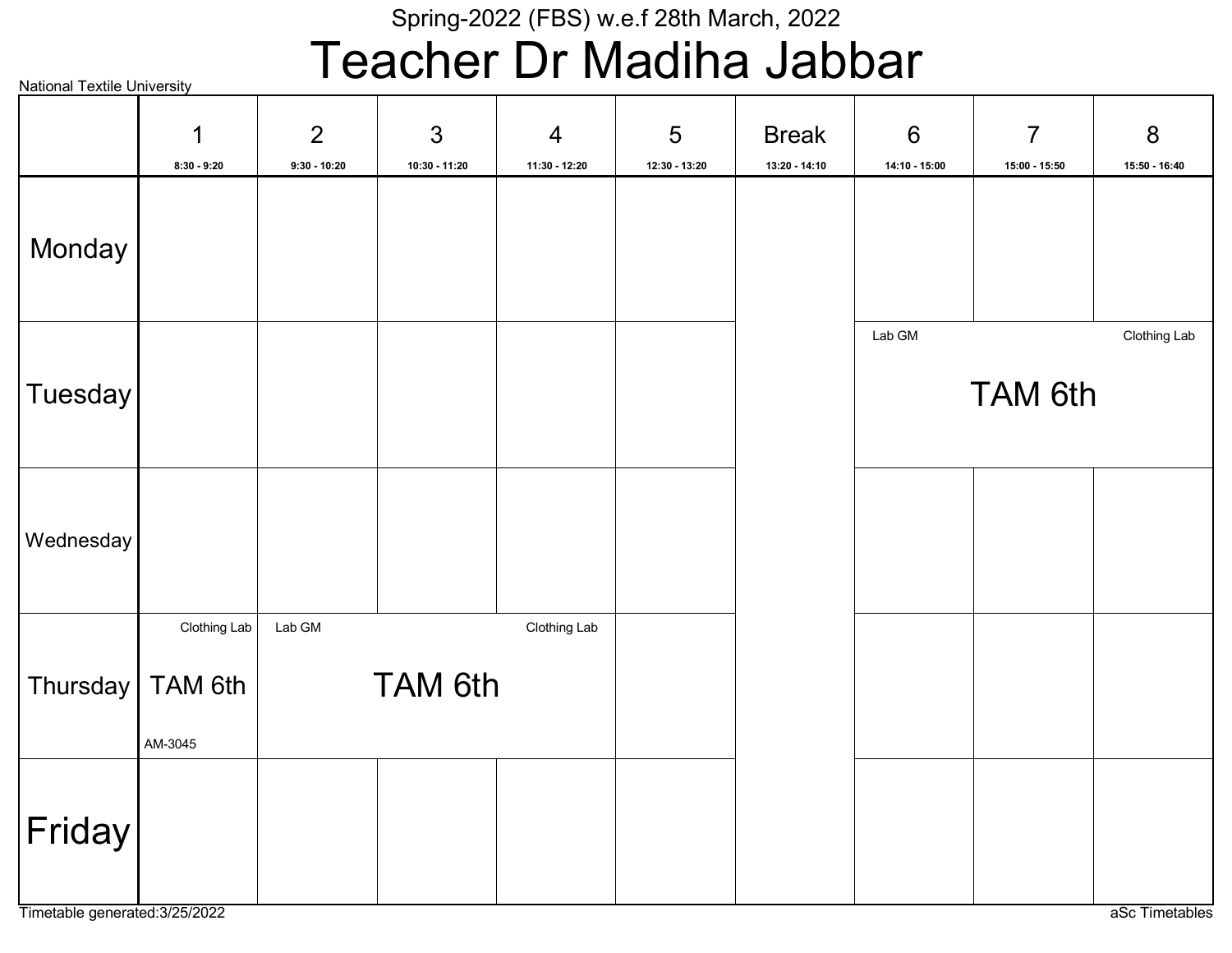## Teacher Dr Aqsa Imran

|           | 1             | $\overline{2}$ | $\mathfrak{S}$ | $\overline{4}$ | 5              | <b>Break</b>  | $6\,$          | $\overline{7}$ | $8\phantom{1}$ |
|-----------|---------------|----------------|----------------|----------------|----------------|---------------|----------------|----------------|----------------|
|           | $8:30 - 9:20$ | $9:30 - 10:20$ | 10:30 - 11:20  | 11:30 - 12:20  | 12:30 - 13:20  | 13:20 - 14:10 | 14:10 - 15:00  | 15:00 - 15:50  | 15:50 - 16:40  |
|           |               |                |                |                | <b>FMS LAB</b> |               | <b>FMS LAB</b> |                |                |
|           |               |                |                |                |                |               |                |                |                |
| Monday    |               |                |                |                | TAM 6th        |               | TAM 6th        |                |                |
|           |               |                |                |                |                |               |                |                |                |
|           |               |                |                |                | AM-3047        |               | AM-3047        |                |                |
|           |               |                |                |                |                |               |                |                |                |
|           |               |                |                |                |                |               |                |                |                |
| Tuesday   |               |                |                |                |                |               |                |                |                |
|           |               |                |                |                |                |               |                |                |                |
|           |               |                |                |                |                |               |                |                |                |
|           |               |                |                |                | Room #3        |               |                |                |                |
|           |               |                |                |                |                |               |                |                |                |
| Wednesday |               |                |                |                | TAM 6th        |               |                |                |                |
|           |               |                |                |                |                |               |                |                |                |
|           |               |                |                |                | AM-3047        |               |                |                |                |
|           |               |                |                |                |                |               |                |                |                |
|           |               |                |                |                |                |               |                |                |                |
| Thursday  |               |                |                |                |                |               |                |                |                |
|           |               |                |                |                |                |               |                |                |                |
|           |               |                |                |                |                |               |                |                |                |
|           |               |                |                |                |                |               |                |                |                |
|           |               |                |                |                |                |               |                |                |                |
| Friday    |               |                |                |                |                |               |                |                |                |
|           |               |                |                |                |                |               |                |                |                |
|           |               |                |                |                |                |               |                |                |                |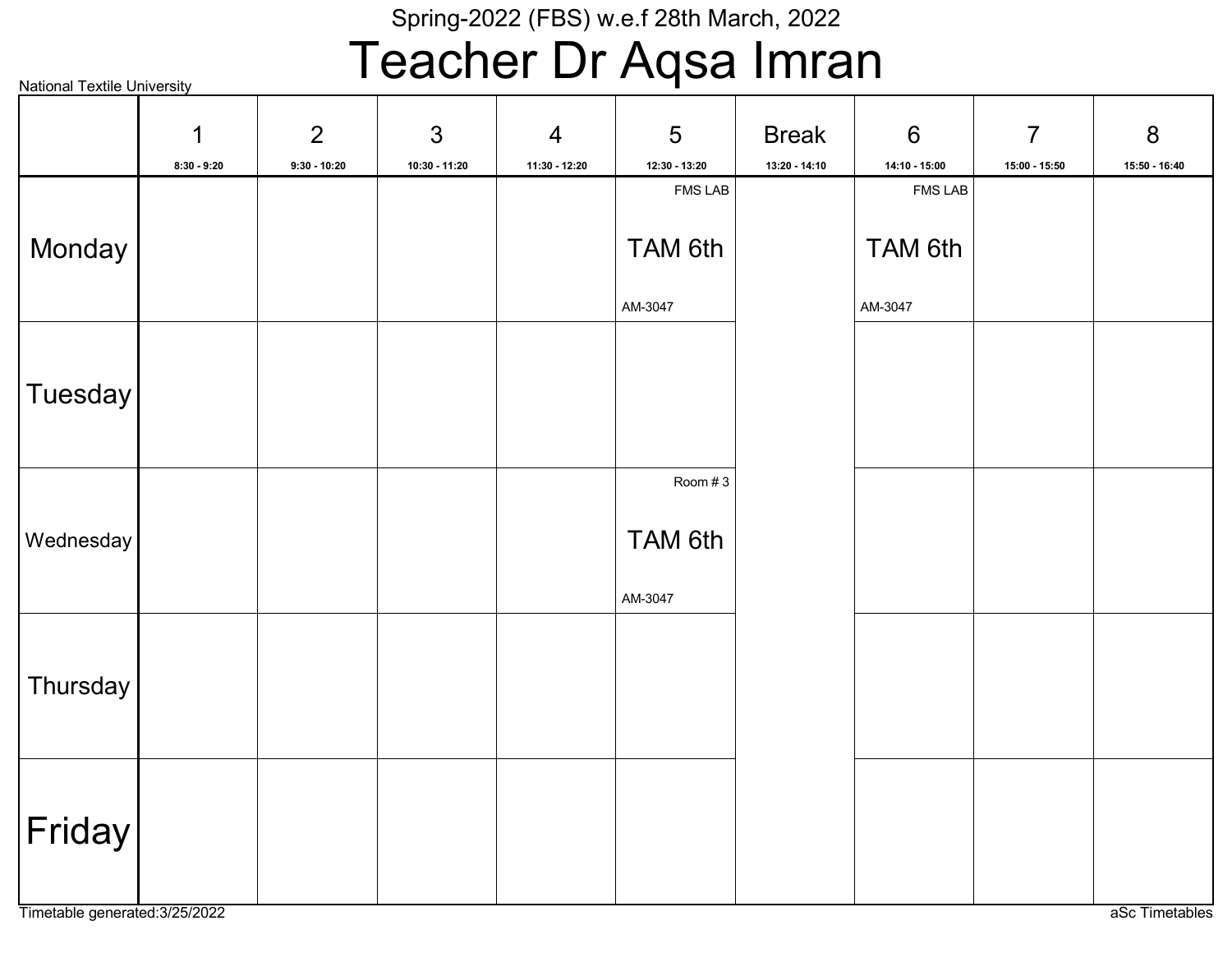# Teacher Dr Hamayoun Shahid DAS

National Textile University

|           | 1             | $\overline{2}$ | 3             | $\overline{4}$ | 5             | <b>Break</b>    | $6\phantom{1}$  | $\overline{7}$  | 8             |
|-----------|---------------|----------------|---------------|----------------|---------------|-----------------|-----------------|-----------------|---------------|
|           | $8:30 - 9:20$ | $9:30 - 10:20$ | 10:30 - 11:20 | 11:30 - 12:20  | 12:30 - 13:20 | $13:20 - 14:10$ | $14:10 - 15:00$ | $15:00 - 15:50$ | 15:50 - 16:40 |
|           |               |                |               |                |               |                 | Room #3         | Room #3         |               |
|           |               |                |               |                |               |                 | BSQ&            | BSQ&            |               |
| Monday    |               |                |               |                |               |                 | <b>SCM</b>      | <b>SCM</b>      |               |
|           |               |                |               |                |               |                 | 2nd             | 2nd             |               |
|           |               |                |               |                |               |                 | MA-1003         | MA-1003         |               |
|           |               |                |               |                |               |                 |                 |                 |               |
|           |               |                |               |                |               |                 |                 |                 |               |
| Tuesday   |               |                |               |                |               |                 |                 |                 |               |
|           |               |                |               |                |               |                 |                 |                 |               |
|           |               |                |               |                |               |                 |                 |                 |               |
|           |               |                |               |                |               |                 |                 |                 |               |
| Wednesday |               |                |               |                |               |                 |                 |                 |               |
|           |               |                |               |                |               |                 |                 |                 |               |
|           |               |                |               |                |               |                 |                 |                 |               |
|           |               |                |               |                |               |                 |                 |                 |               |
|           |               |                |               |                |               |                 |                 |                 |               |
| Thursday  |               |                |               |                |               |                 |                 |                 |               |
|           |               |                |               |                |               |                 |                 |                 |               |
|           |               |                |               |                |               |                 |                 |                 |               |
|           |               |                | Room #15      |                |               |                 |                 |                 |               |
|           |               |                | BSQ&          |                |               |                 |                 |                 |               |
| Friday    |               |                | <b>SCM</b>    |                |               |                 |                 |                 |               |
|           |               |                | 2nd           |                |               |                 |                 |                 |               |
|           |               |                | MA-1003       |                |               |                 |                 |                 |               |

Timetable generated:3/25/2022 and a set of the contract of the contract of the contract of the contract of the contract of the contract of the contract of the contract of the contract of the contract of the contract of the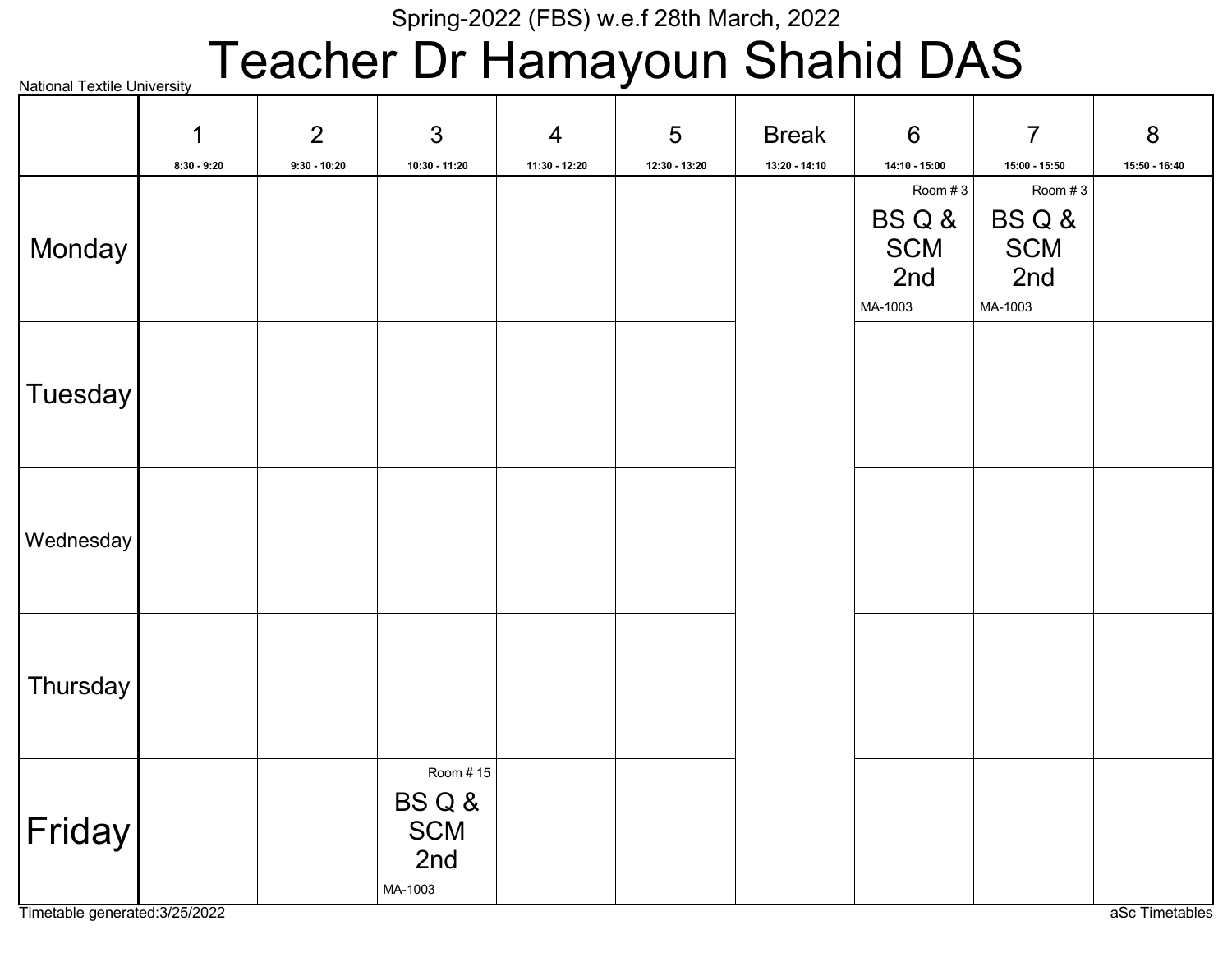# Teacher Dr Mumtaz Ali (SET)

National Textile University BBA 2nd (A) TE-1113 FMS LAB BBA 2nd (A) TE-1113 FMS LAB BBA 2nd (A) TE-1113 FMS LAB Monday **Tuesday** Wednesday **Thursday** Friday 1 8:30 - 9:20 2 9:30 - 10:20 3 10:30 - 11:20 4 11:30 - 12:20 5 12:30 - 13:20 Break 13:20 - 14:10 6 14:10 - 15:00 7 15:00 - 15:50 8 15:50 - 16:40

Timetable generated:3/25/2022 and a set Timetables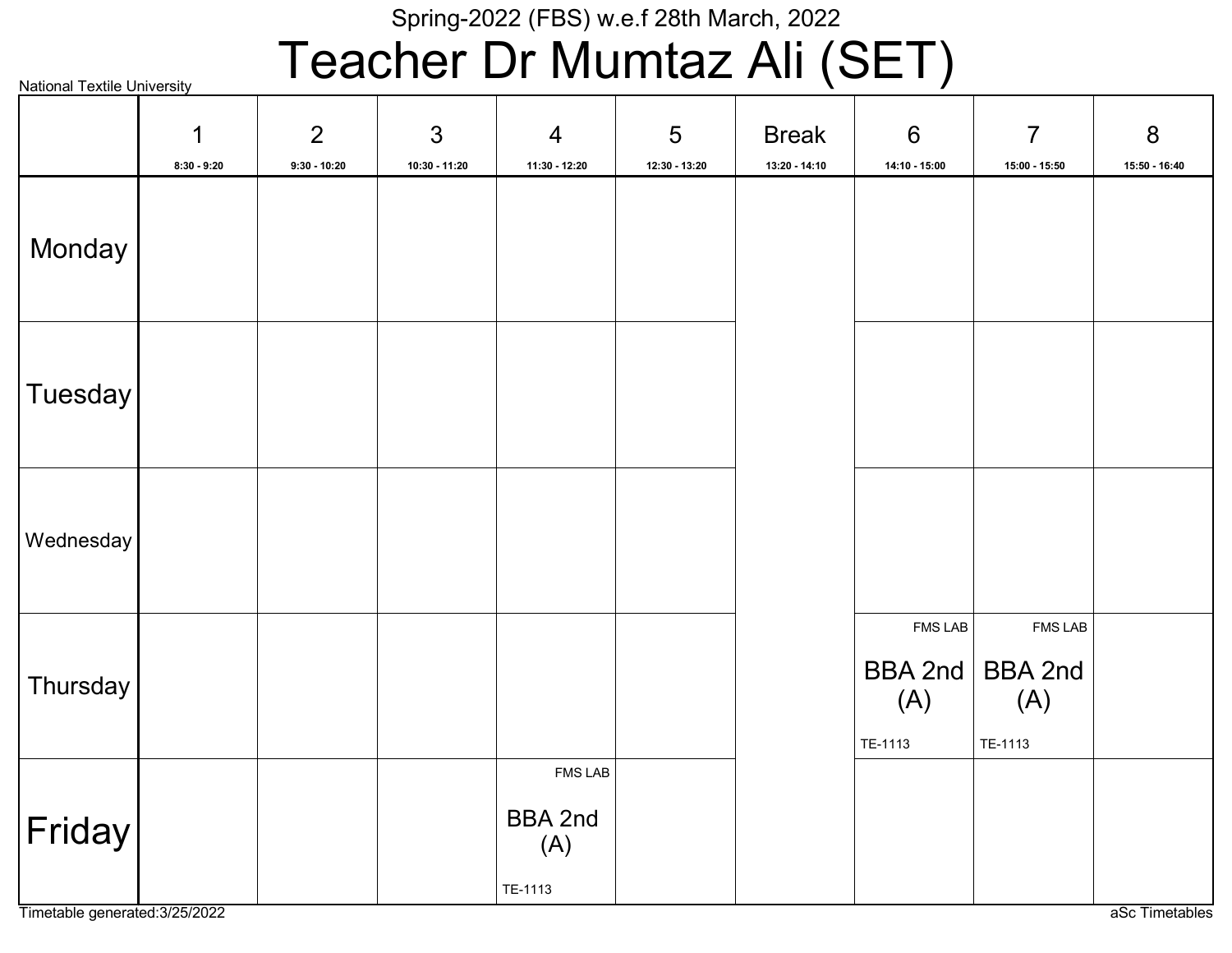# Teacher Rida Alvi

|           | 1             | $\overline{2}$ | 3             | $\overline{4}$ | 5                                      | <b>Break</b>    | $6\phantom{1}6$ | $\overline{7}$  | 8             |
|-----------|---------------|----------------|---------------|----------------|----------------------------------------|-----------------|-----------------|-----------------|---------------|
|           | $8:30 - 9:20$ | $9:30 - 10:20$ | 10:30 - 11:20 | 11:30 - 12:20  | $12:30 - 13:20$<br><b>Drawing Hall</b> | $13:20 - 14:10$ | $14:10 - 15:00$ | $15:00 - 15:50$ | 15:50 - 16:40 |
| Monday    |               |                |               |                | TAM 2nd                                |                 |                 |                 |               |
|           |               |                |               |                | FA-1091                                |                 |                 |                 |               |
|           |               |                |               |                |                                        |                 |                 |                 |               |
| Tuesday   |               |                |               |                |                                        |                 |                 |                 |               |
|           |               |                |               |                |                                        |                 |                 |                 |               |
|           |               |                |               |                | <b>Drawing Hall</b>                    |                 |                 |                 |               |
| Wednesday |               |                |               |                | TAM 2nd                                |                 |                 |                 |               |
|           |               |                |               |                | FA-1091                                |                 |                 |                 |               |
|           |               |                |               |                |                                        |                 |                 |                 |               |
| Thursday  |               |                |               |                |                                        |                 |                 |                 |               |
|           |               |                |               |                |                                        |                 |                 |                 |               |
|           |               |                |               |                |                                        |                 |                 |                 |               |
| Friday    |               |                |               |                |                                        |                 |                 |                 |               |
|           |               |                |               |                |                                        |                 |                 |                 |               |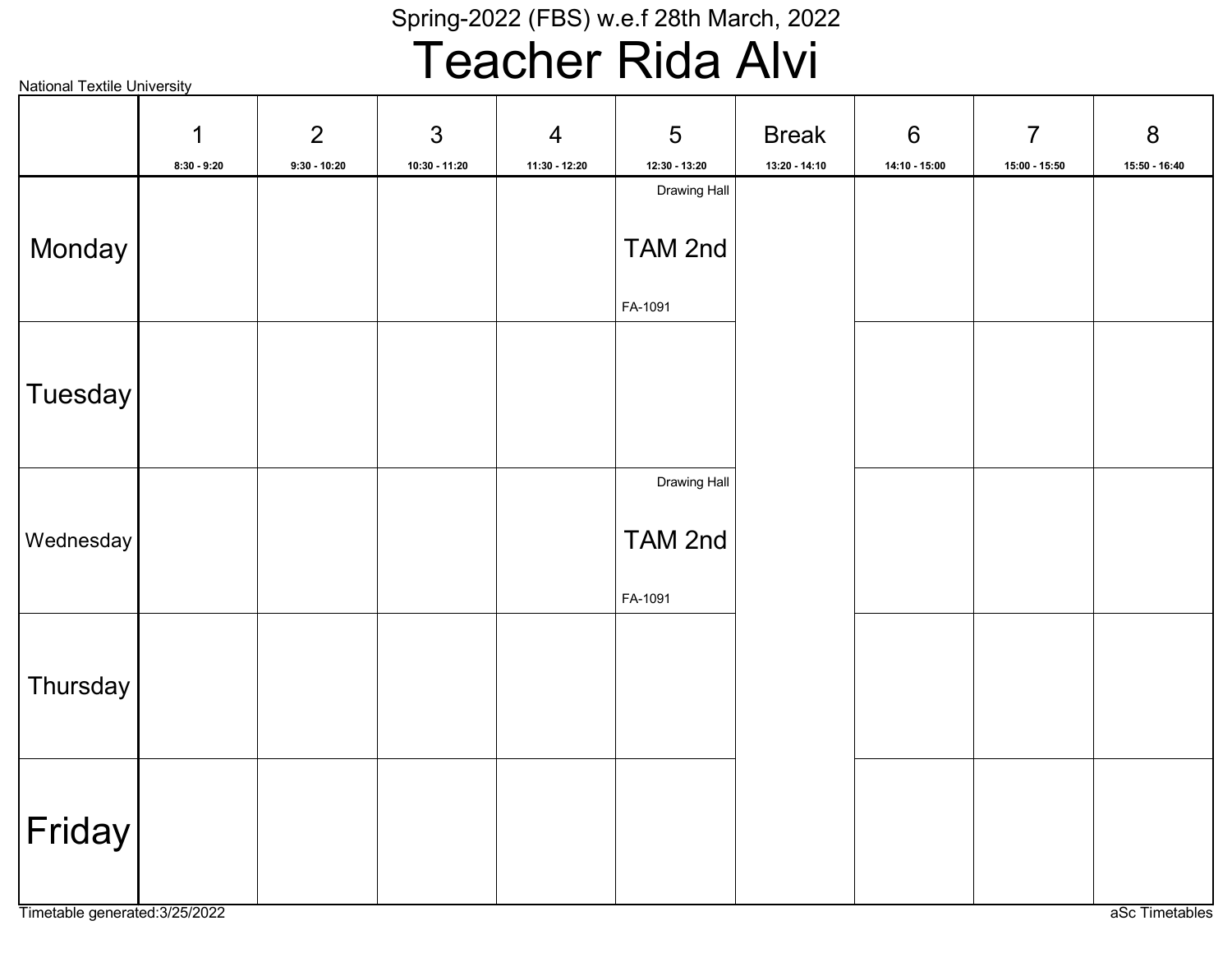## Teacher Haroon Ahmed QEC

National Textile University TMM 6th Quran 1 Room # 14 TMM 8th Quran 1 Room # 14 Monday **Tuesday** Wednesday **Thursday** Friday 1 8:30 - 9:20 2 9:30 - 10:20 3 10:30 - 11:20 4 11:30 - 12:20 5 12:30 - 13:20 Break 13:20 - 14:10 6 14:10 - 15:00 7 15:00 - 15:50 8 15:50 - 16:40

Timetable generated:3/25/2022 and a set Timetables